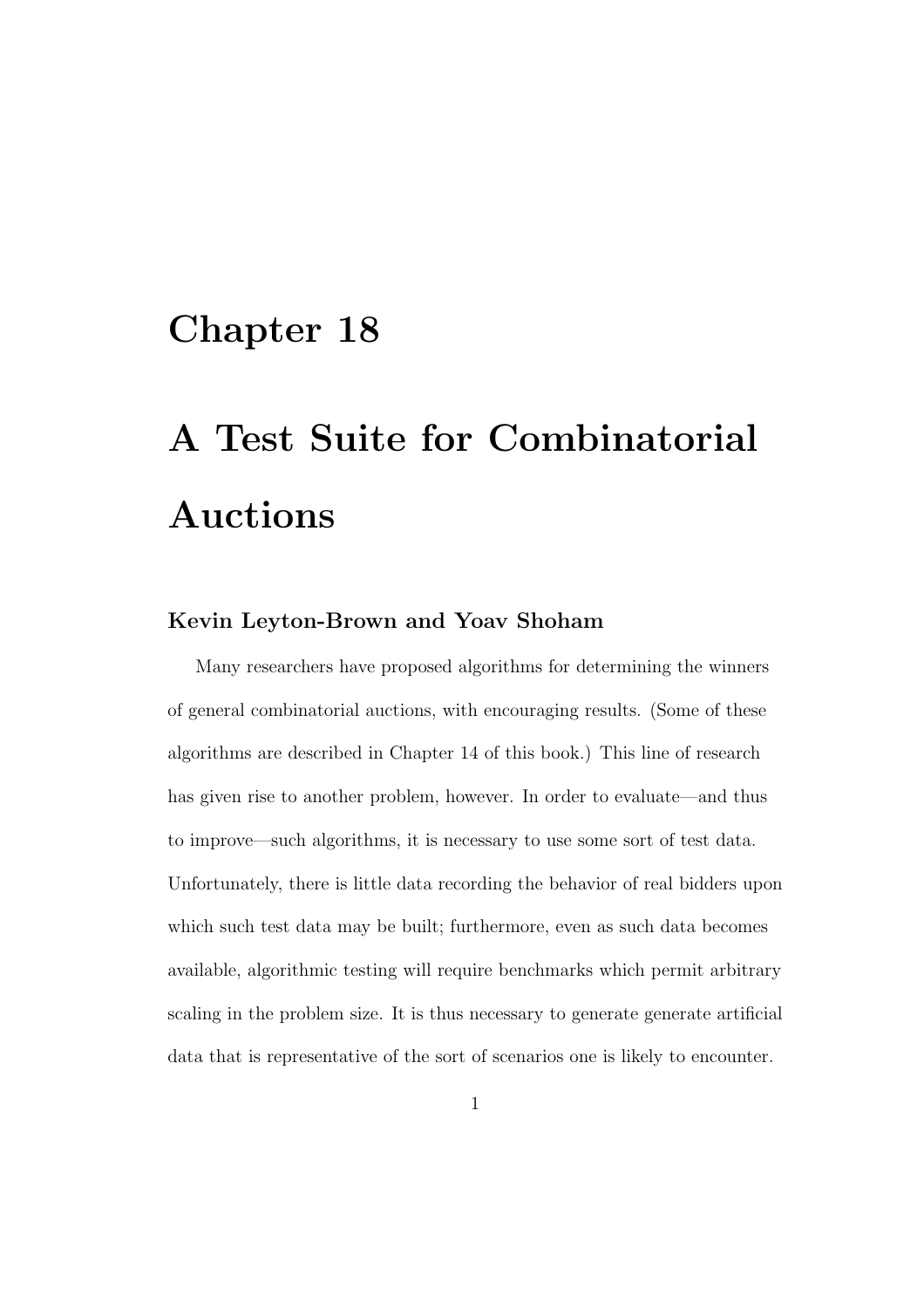This chapter describes such a test suite.

# 18.1 Past work on testing CA algorithms

#### 18.1.1 Experiments with human subjects

One approach to experimental work on combinatorial auctions has used human subjects. These experiments assign valuation functions to subjects, then have them participate in auctions using various mechanisms (Banks et al. 1989; Ledyard et al. 1997; DeMartini et al. 1998). Such tests can be useful for understanding how real people bid under different auction mechanisms; however, they are less suitable for evaluating the mechanisms' computational characteristics. In particular, this sort of test is only as good as the subjects' valuation functions, which in the above papers were hand-crafted. As a result, this technique does not easily permit arbitrary scaling of the problem size, a feature that is important for characterizing an algorithm's performance. In addition, this method relies on relatively naive subjects to behave rationally given their valuation functions, which may be unreasonable when subjects are faced with complex and unfamiliar mechanisms.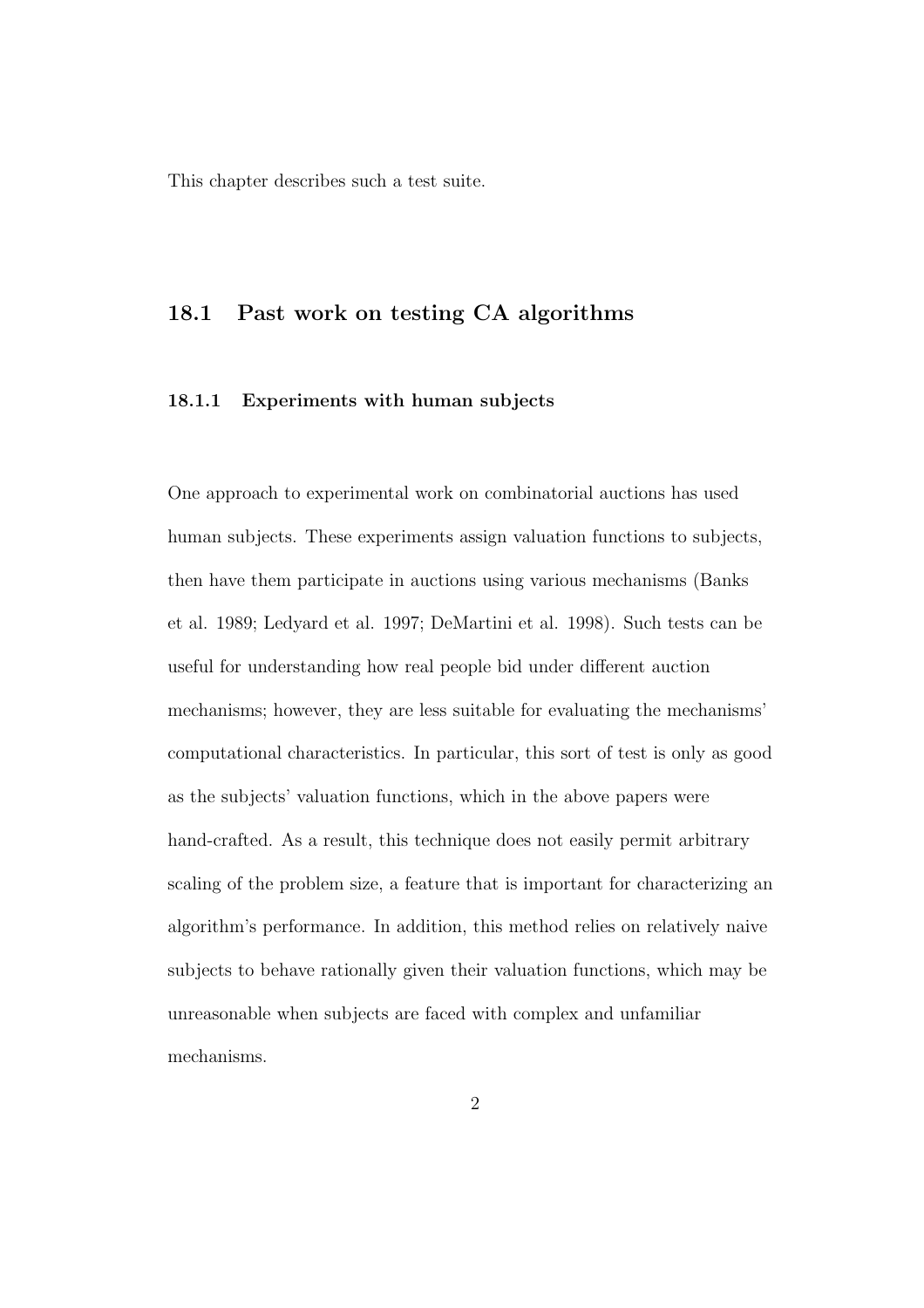#### 18.1.2 Particular problems

A parallel line of research has examined particular problems to which CA's seem well suited. For example, researchers have considered auctions for real estate (Quan 1994), the right to use railroad tracks (Brewer and Plott 1996), pollution rights (Ledyard and Szakaly 1994), airport time slot allocation (Rassenti et al. 1982) and distributed scheduling of machine time (Wellman et al. 1998). Most of these papers do not suggest holding an unrestricted general CA, presumably because of the computational obstacles. Instead, they tend to discuss alternative mechanisms that are tailored to the particular problem. None of them proposes a method of generating test data, nor does any of them describe how the problem's difficulty scales with the number of bids and goods. However, they still remain useful to researchers interested in general CA's because they give specific descriptions of problem domains to which CA's may be applied.

#### 18.1.3 Artificial distributions

A number of researchers have proposed algorithms for determining the winners of general CA's. In the absence of test suites, some have suggested novel bid generation techniques, parameterized by number of bids and goods (Sandholm 1999; Fujishima et al. 1999; Boutilier et al. 1999; de Vries and Vohra 2003). (Other researchers have used one or more of these distributions,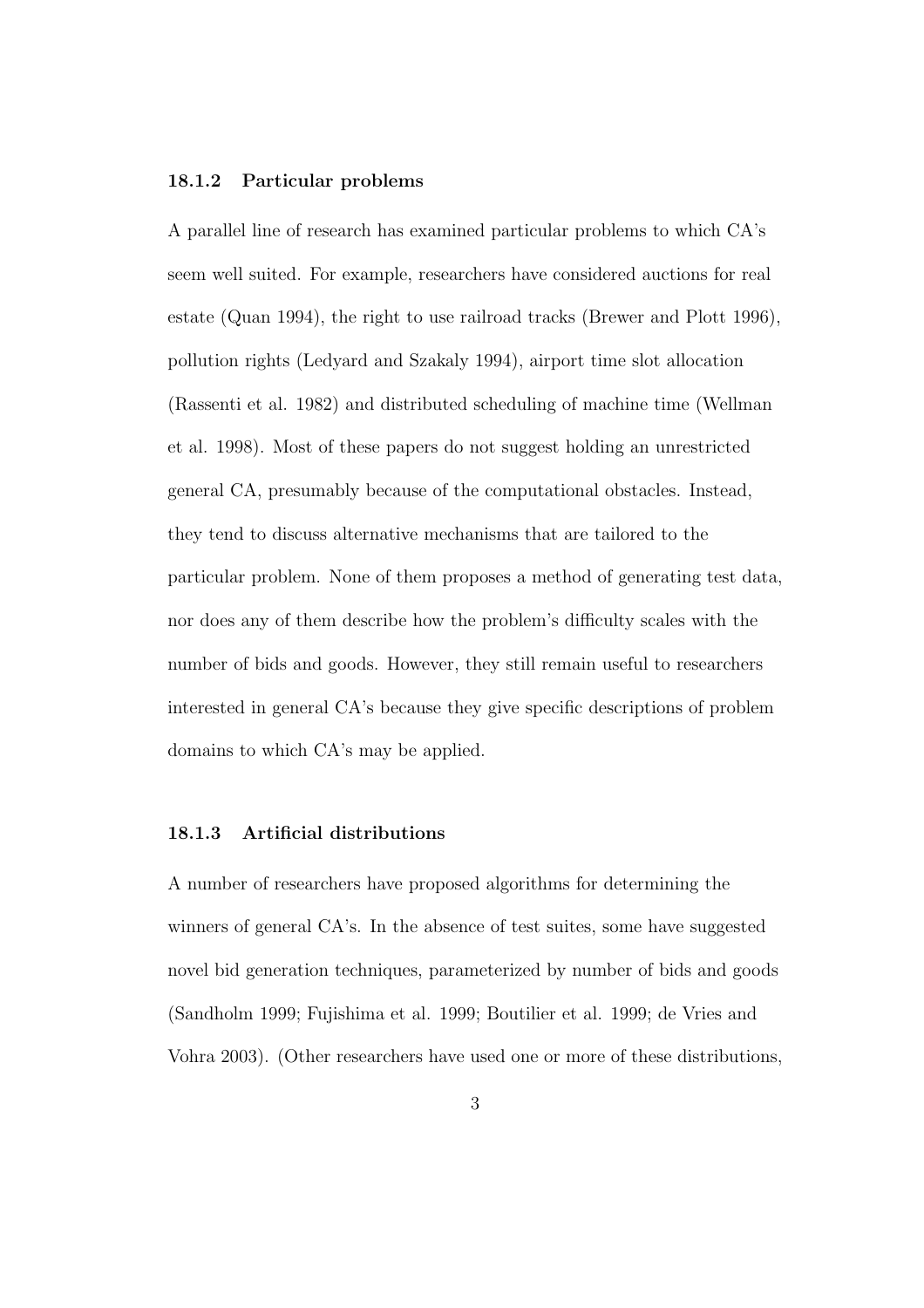e.g., (Parkes 1999; Sandholm et al. 2001), while still others have refrained from testing their algorithms altogether, e.g., (Nisan 2000; Lehmann et al. 1999).) Parameterization represents a step forward, making it possible to describe performance with respect to the problem size. However, there are several ways in which each of these bid generation techniques falls short of realism, concerning the selection of which goods and how many goods to request in a bundle, what price to offer for the bundle, and which bids to combine in an XOR'ed set. More fundamentally, however, all of these approaches suffer from failing to model bidders explicitly, and from attempting to represent an economic situation with an non-economic model.

#### Which goods

First, each of the distributions for generating test data discussed above has the property that all bundles of the same size are equally likely to be requested. This assumption is clearly violated in almost any real-world auction: most of the time, certain goods (for which "natural" complementarities exist) will be more likely to appear together than others.

#### Number of goods

Likewise, each of the distributions for generating test data determines the number of goods in a bundle completely independently from determining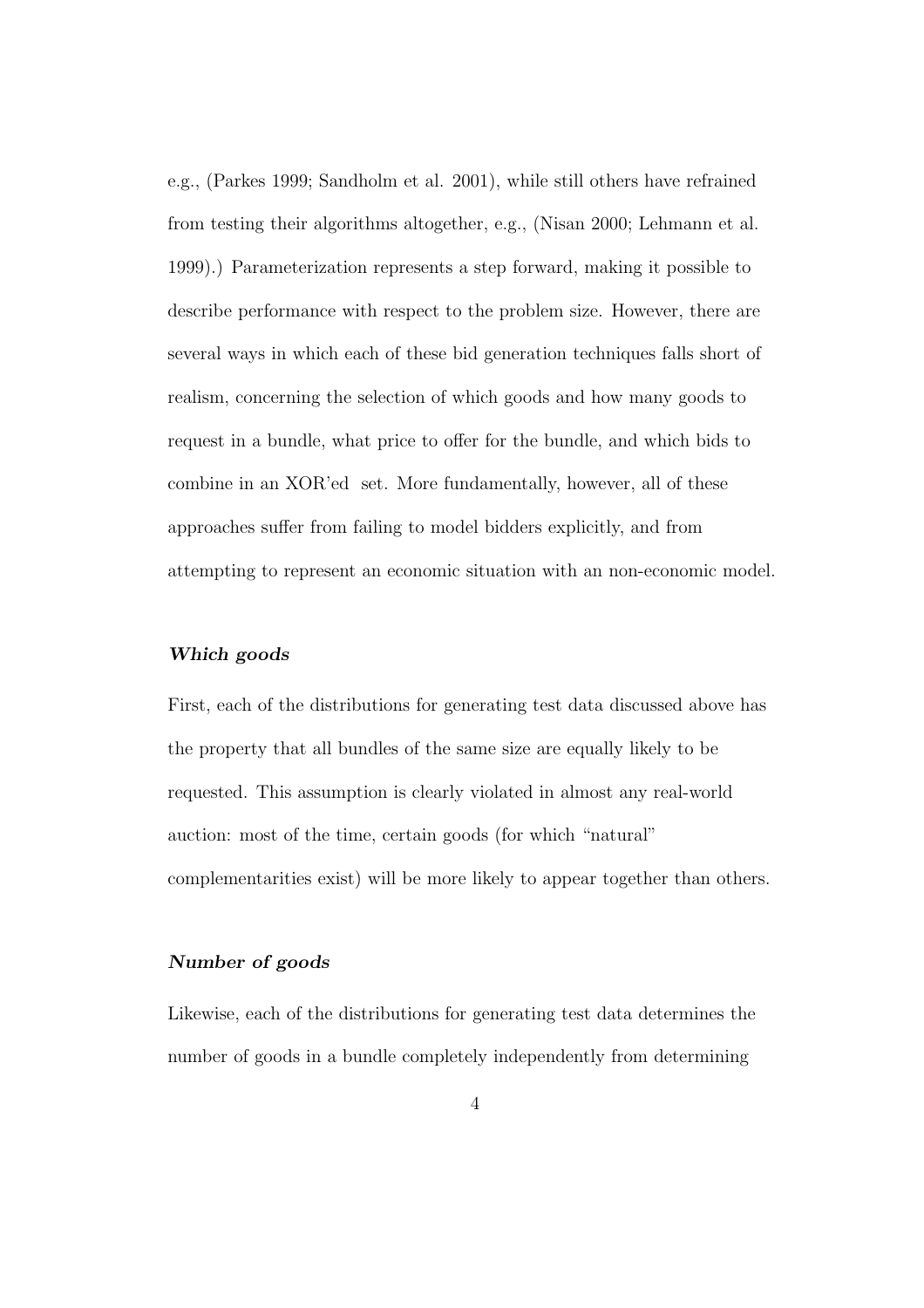which goods appear in the bundle. While this assumption may appear more reasonable, there are many domains in which the expected number of items in a bundle will be related to which goods it contains. To give an example, in an electronics domain people buying computers might tend to make long combinatorial bids, requesting monitors, printers, etc., while those buying refrigerators might tend to make short bids.)

#### Price

Next, there are problems with the schemes for generating price offers used by all four techniques. Prices cannot make an easy distribution hard (consider the tractable cases discussed in Chapter 13); however, if prices are not chosen carefully then an otherwise hard distribution can become computationally easy.

In Sandholm (1999) prices are drawn randomly from either [0, 1] or from  $[0, q]$ , where q is the number of goods requested. The first method is clearly unreasonable (and computationally trivial) since price is unrelated to the number of goods in a bid—note that one bid for a large bundle and another for a small subset of the same bundle will have the same expected price. The second method is better, but has the disadvantage that mean and range are parameterized by the same variable.

In Boutilier et al. (1999) prices of bids are distributed normally with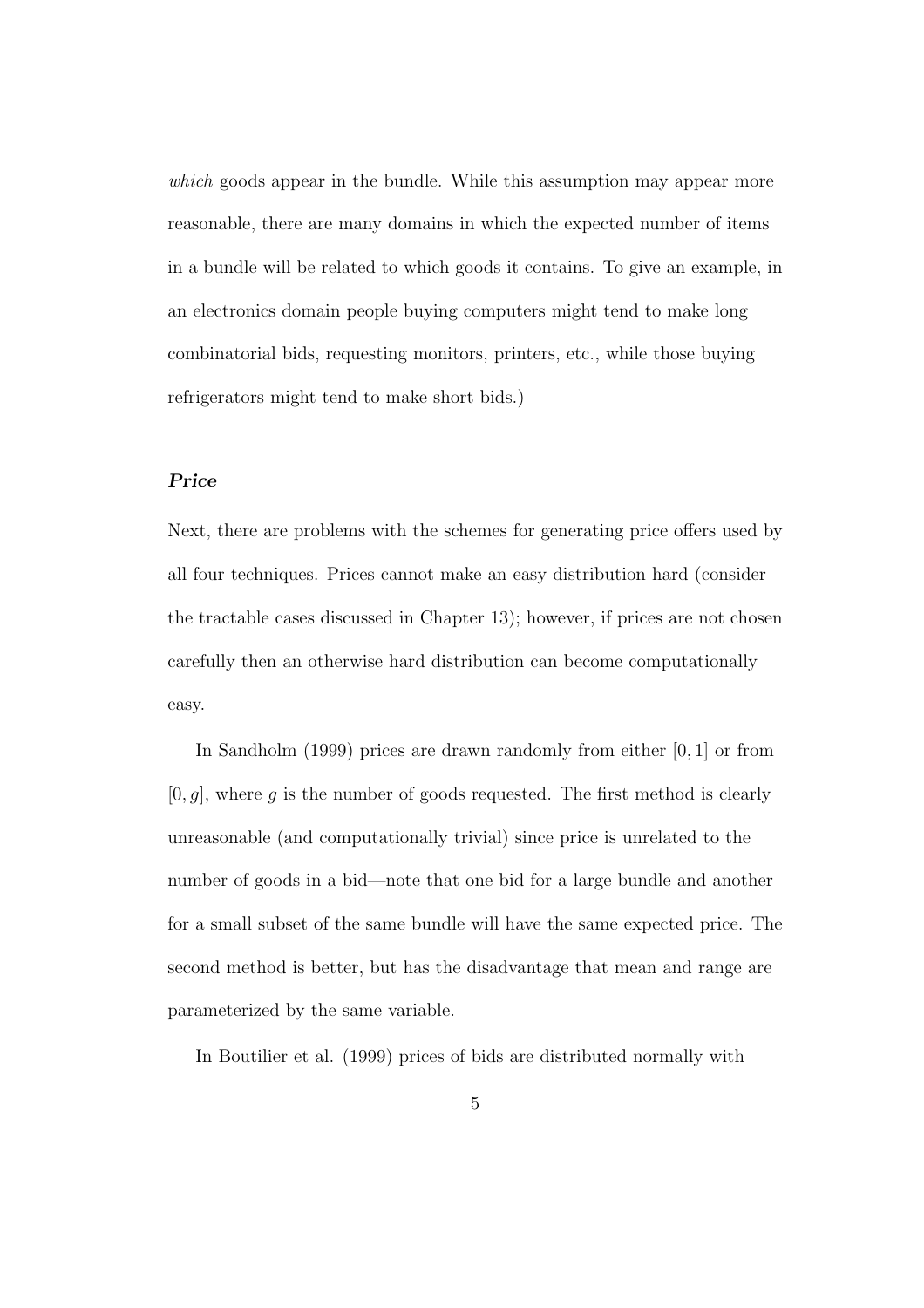mean 16 and standard deviation 3, giving rise to the same problem as the  $[0, 1]$  case above.

In Fujishima et al. (1999) prices are drawn from  $[g(1-d), g(1+d)],$  $d = 0.5$ . While this scheme avoids the problems described above, prices are simply additive in  $g$  and are unrelated to *which* goods are requested in a bundle, both strong and often unrealistic assumptions.

More fundamentally, Anderson et al. (2000) note a critical pricing problem that arises in several of the schemes discussed above. As the number of bids to be generated becomes large, a given short bid will be drawn much more frequently than a given long bid. Since the highest-priced bid for a bundle dominates all other bids for the same bundle, short bids end up being much more competitive. Indeed, it is pointed out that for extremely large numbers of bids a good approximation to the optimal solution is simply to take the best singleton bid for each good. One solution to this problem is to guarantee that only the first bid for each bundle will be retained. However, this solution has the drawback that it is unrealistic: different real bidders are likely to place bids on some of the same bundles.

The best way of addressing this problem is to make bundle prices superadditive in the number of goods they request—indeed, the fact that bidders' valuations satisfy this property is often a motivation for holding a combinatorial auction in the first place. This approach is taken by de Vries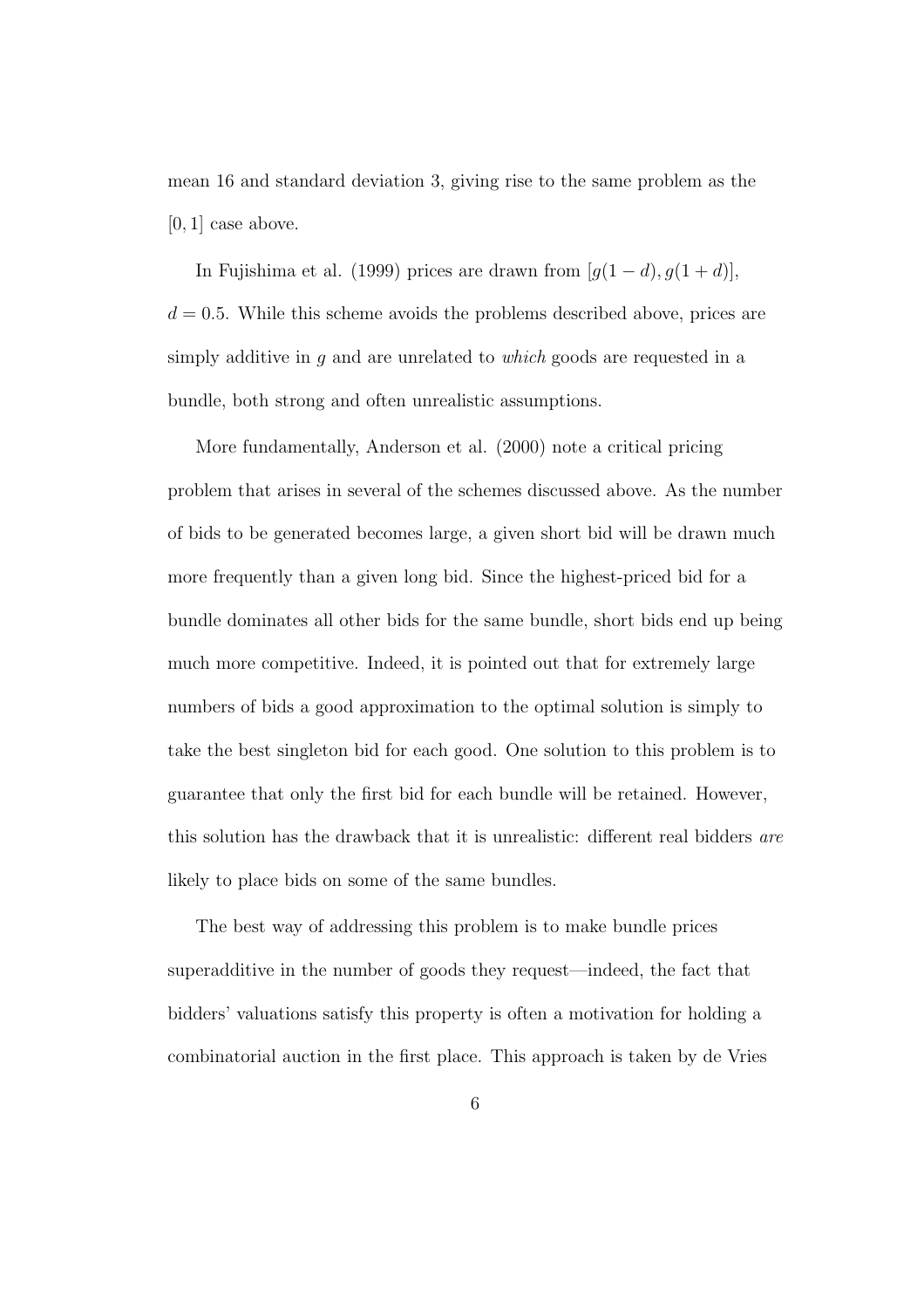and Vohra (2003), who make the price for a bid a quadratic function of the prices of bids for subsets. (However, this pricing scheme makes it difficult to control the amount of the increase in price as a function of bundle length.) Where appropriate, the distributions presented in this chapter will include a pricing scheme that may be configured to be superadditive or subadditive in bundle length, parameterized to control how rapidly the price offered increases or decreases as a function of bundle length.

# XOR bids

Finally, while most of the bid-generation techniques discussed above permit bidders to submit sets of bids XOR'ed together, they have no way of generating meaningful sets of such bids. As a consequence the computational impact of XOR'ed bids has been very difficult to characterize.

# 18.2 Generating realistic bids

While the lack of standardized, realistic test cases does not make it impossible to evaluate or compare algorithms, it does make it difficult to know what magnitude of real-world problems each algorithm is capable of solving, or what features of real-world problems each algorithm is capable of exploiting. This second ambiguity is particularly troubling: it is likely that algorithms would be designed differently if they took the features of more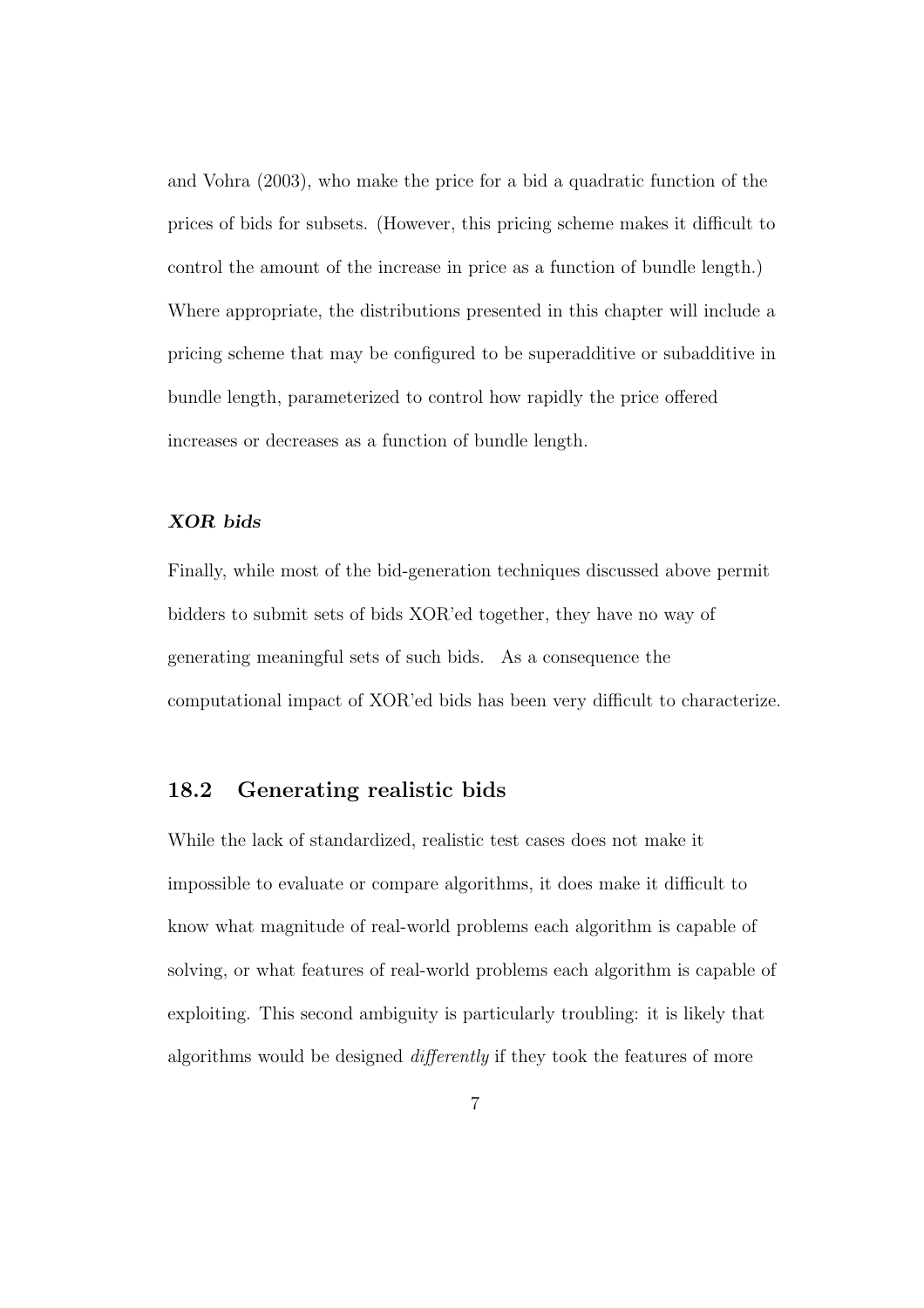$realistic<sup>1</sup>$  bidding into account. (As we will see, Chapter 19 discusses one such algorithm-design approach.)

#### 18.2.1 Prices, price offers and valuations

The term "price" has traditionally been used by researchers constructing artificial distributions to describe the amount offered for a bundle. However, this term really refers to the amount a bidder is made to pay for a bundle, which is of course mechanism-specific and often not the same as the amount offered. The distributions described in this chapter aim to model bidders' valuations, which are of course mechanism-independent. For consistency with past literature we will continue to use the term price offer to refer to the numeric portion of a bid; this may be understood as referring to bids placed in the VCG mechanism, in which it is a dominant strategy for bidders to make price offers equal to their true valuations (see Chapter 1). Researchers wanting to model bidding behavior in other mechanisms can still use our distributions by transforming the generated valuation according to bidders' equilibrium strategies in the given mechanism.

#### 18.2.2 The combinatorial auction test suite

In this chapter we present the Combinatorial Auction Test Suite (CATS), a set of distributions that attempt to model realistic bidding behavior. This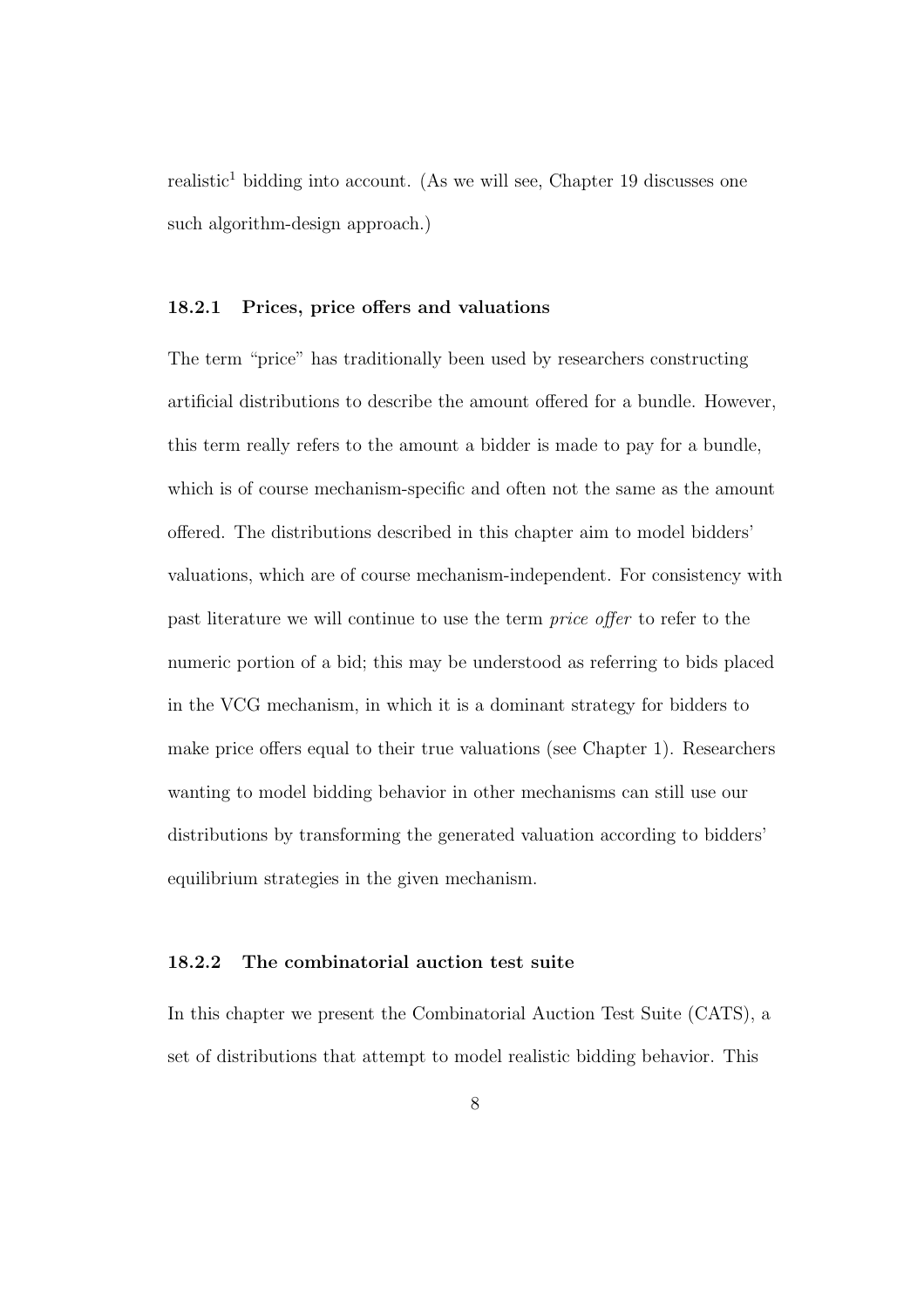suite is grounded in previous research on specific applications of combinatorial auctions, as described in Section 18.1.1 above. At the same time, all of our distributions are parameterized by number of goods and bids, facilitating the study of algorithm performance. This suite represents a move beyond previous work on modeling bidding in combinatorial auctions because we provide an economic motivation for both the contents and the valuation of a bundle, deriving them from basic bidder preferences. In particular, in each of our distributions:

- Certain goods are more likely to appear together than others.
- The number of goods appearing in the bundle is often related to which goods appear in the bundle.
- Valuations are related to which goods appear in the bundle. Where appropriate, valuations can be configured to be subadditive, additive or superadditive in the number of goods requested.
- Sets of XOR'ed bids are constructed in meaningful ways, on a per-bidder basis.

The CATS suite also contains a legacy section including all bid generation techniques described above, so that new algorithms may easily be compared to previously-published results. More information on the test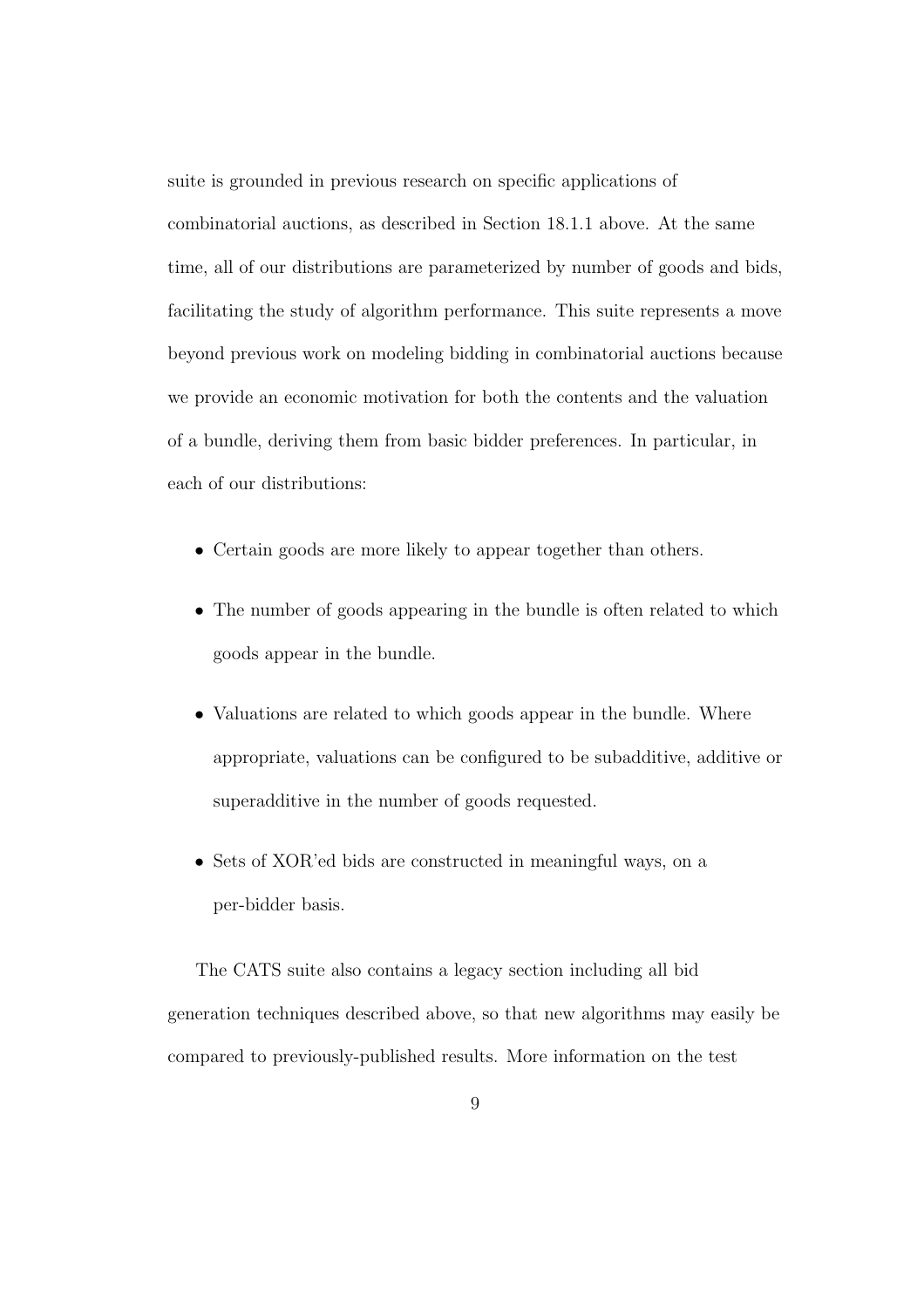suite, including executable versions of our distributions for Linux and Windows, may be found on the CATS website (CATS Website 2000).

In Section 18.3, below, we present distributions based on five real-world situations. For most of our distributions, the mechanism for generating bids involves first building a graph representing economically-motivated relationships between goods, and then using the graph to generate sets of substitutable bids, each of which requests bundles of complementary goods. Of the five real-world situations we model, the first three concern complementarity based on adjacency in a graph, while the final two concern complementarity based on correlation in time. Our first example (Section 18.3.1) models shipping, rail and bandwidth auctions. Goods are represented as edges in a nearly planar graph, with agents submitting an XOR'ed set of bids for paths connecting two nodes. Our second example (Section 18.3.2) models an auction of real estate, or more generally of any goods over which two-dimensional adjacency is the basis of complementarity. Again the relationship between goods is represented by a graph, in this case strictly planar. In Section 18.3.3 we relax the planarity assumption from the previous example in order to model arbitrary complementarities between discrete goods such as electronics parts or collectables. Our fourth example (Section 18.3.4) concerns the matching of time-slots for a fixed number of different goods; this case applies to airline take-off and landing rights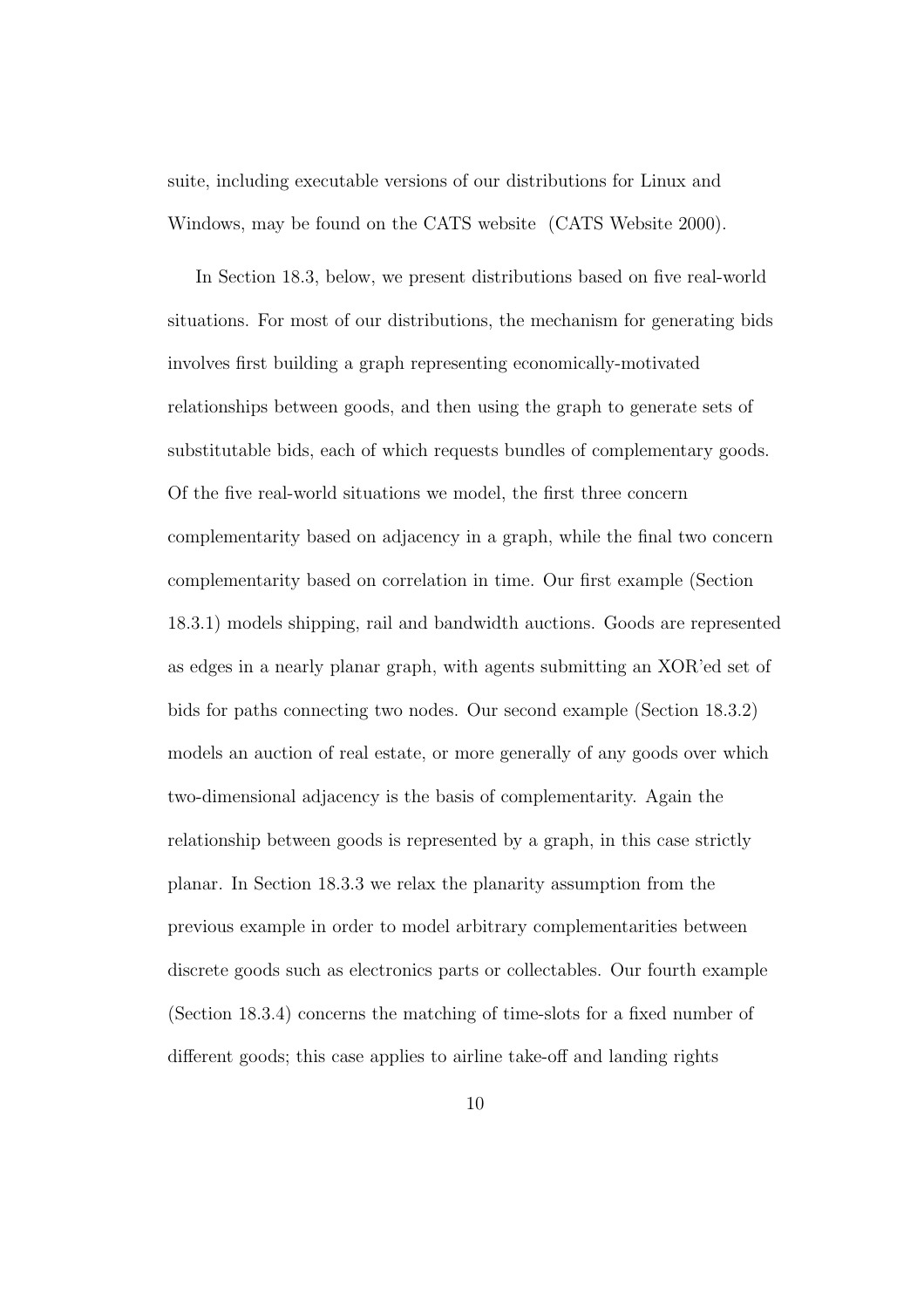auctions. In Section 18.3.5 we discuss the generation of bids for a distributed job-shop scheduling domain, and also its application to power generation auctions. Finally, in Section 18.3.7, we provide a legacy suite of bid generation techniques, including all those discussed in Section 18.1.3 above.

In the descriptions of the distributions that follow, let  $rand(a, b)$ represent a real number drawn uniformly from [a, b]. Let  $rand\_int(a, b)$ represent a random integer drawn uniformly from the same interval. With respect to a given graph, let  $e(x, y)$  represent the proposition that an edge exists between nodes  $x$  and  $y$ . All of the distributions are parameterized by the number of goods  $(num\_qoods)$  and number of bids  $(num\_bids)$ .

# 18.3 CATS in detail

#### 18.3.1 Paths in space

There are many real-world problems that involve bidding on paths in space. Generally, this class may be characterized as the problem of purchasing a connection between two points. Examples include truck routes (Sandholm 1993), natural gas pipeline networks (Rassenti et al. 1994), network bandwidth allocation, and the right to use railway tracks (Brewer and Plott 1996).<sup>2</sup> In particular, spatial path problems consist of a set of points and accessibility relations between them. Although the distribution we propose may be configured to model bidding in any of the above domains, we will use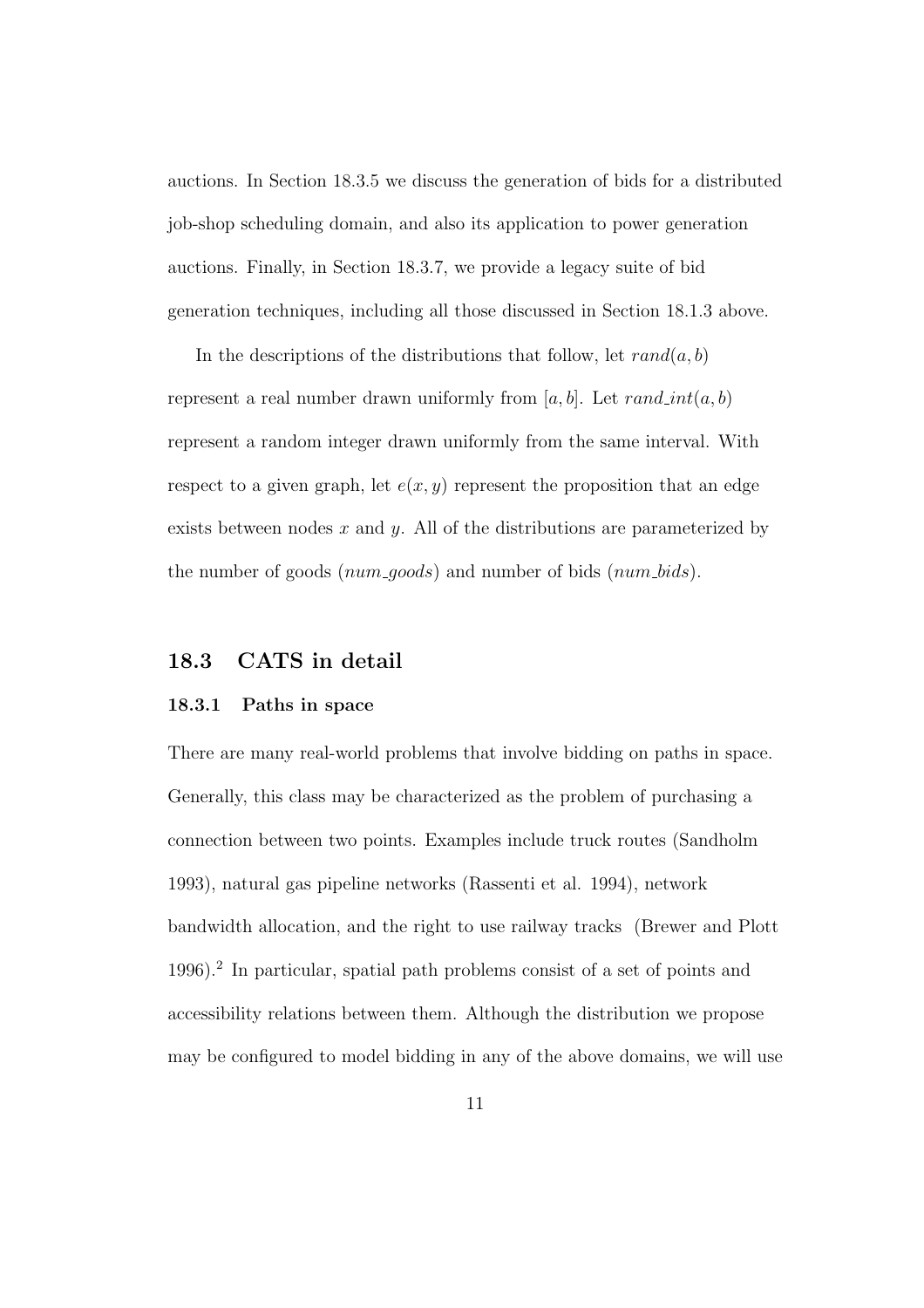the railway domain as our motivating example since it is both intuitive and well-understood.

More formally, we will represent this domain by a graph in which each node represents a location on a plane, and an edge represents a connection between locations. The goods on auction are therefore the edges of the graph, and bids request a set of edges that form a path between two nodes. We assume that no bidder desires more than one path connecting the same two nodes, although the bidder may value each path differently.

#### Building the graph

The first step in modeling bidding behavior for this problem is determining the graph of spatial and connective relationships between cities. One approach would be to use an actual railroad map, which has the advantage that the resulting graph would be unarguably realistic. However, it would be difficult to find a set of real-world maps that could be said to exhibit a similar sort of connectivity and would encompass substantial variation in the number of cities. Since scaling the size of input data is of great importance to the testing of new CA algorithms, we have chosen to generate such graphs randomly. Figure 18.1 shows a representative example of a graph generated using our technique.

We begin with *num\_cities* nodes randomly placed on a plane. We add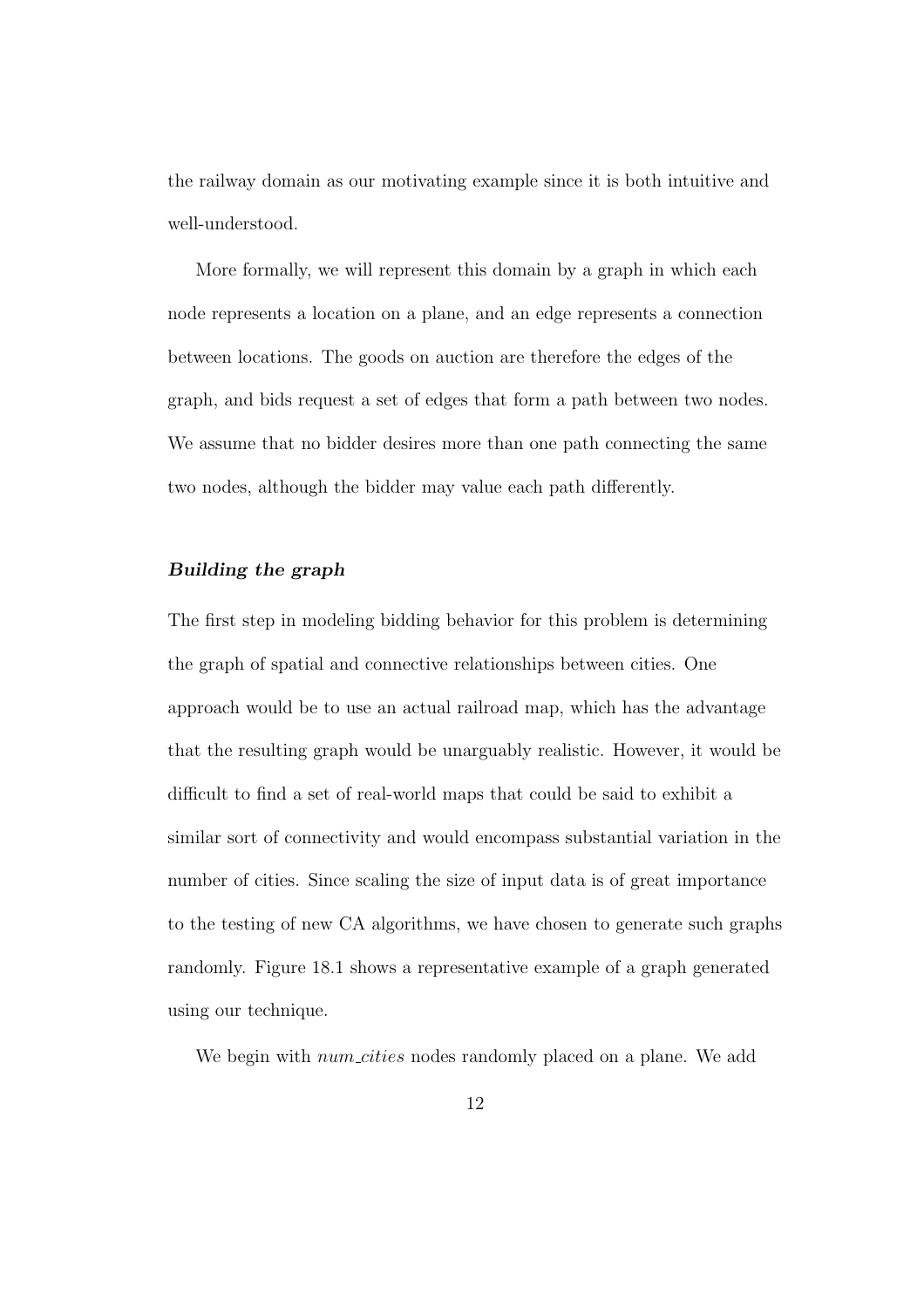

Figure 18.1: Sample "Railroad" Graph

edges to this graph, G, starting by connecting each node to a fixed number of its nearest neighbors. Next, we iteratively consider random pairs of nodes and examine the shortest path connecting them, if any. To compare, we also compute various alternative paths that would require one or more edges to be added to the graph, given a penalty proportional to distance for adding new edges. (We do this by considering a complete graph  $C$ , an augmentation of G with the new edges weighted to reflect the distance penalty.) If the shortest path involves new edges—despite the penalty—then the new edges (without penalty) are added to  $G$ , and replace the existing edges in  $C$ . This process models our simplifying assumption that there will exist uniform demand for shipping between any pair of cities, though of course it does not mimic the way new links would actually be added to a rail network. The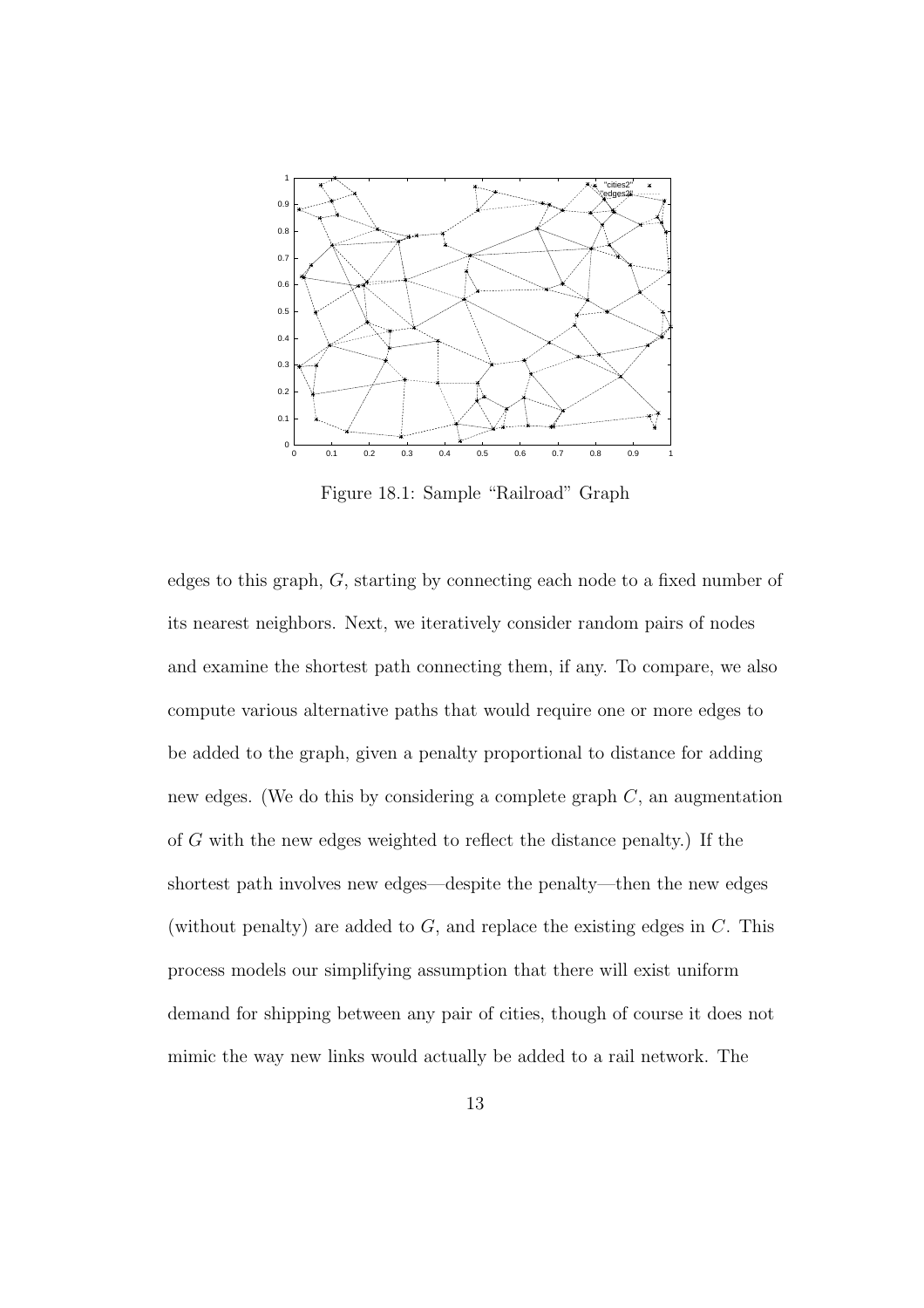```
Let num\_cities = num\_goods \div edge\_density \times 1.05Randomly place nodes (cities) on a unit box
Connect each node to its initial_connections nearest neighbors
While num\_edges < num\_cities \times edge\_densityC = GFor every pair of nodes n_1, n_2 \in G where \neg e(n_1, n_2)Add an edge to C of length
         building penalty \cdot Euclidean distance(n_1, n_2)End For
    Choose two nodes at random, and find the shortest path
     between them in CIf shortest path uses edges that do not exist in GFor every such pair of nodes n_1, n_2 \in G add an edge to G
         with length Euclidean\_distance(n_1, n_2)End If
End For
```
Figure 18.2: Paths in Space: Graph-Building Technique

process continues until slightly more edges have been created than the number of goods in the auction being modeled. (This is achieved by the "1.05" in the first line of Figure 18.2.) The reason more edges than are necessary are created is that some edges will not ultimately appear in bids.

Our technique produces slightly non-planar graphs—graphs on a plane in which edges occasionally cross. We consider this to be reasonable, as the same phenomenon may be observed in real-world rail lines, highways, network wiring, etc. Of course, determining the "reasonableness" of a graph is a subjective task unless quantitative metrics are used to assess quality.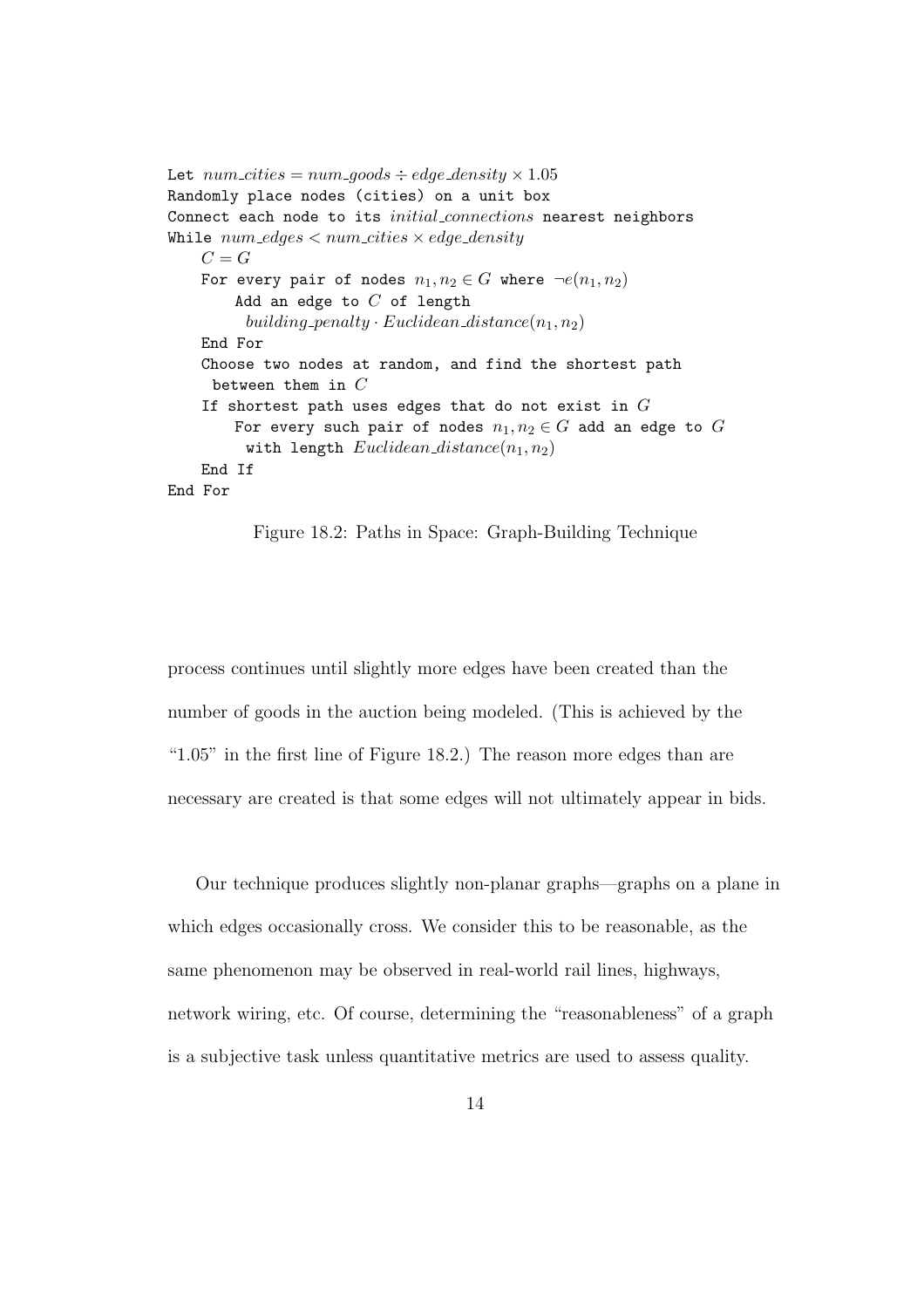#### Generating bids

Once we have constructed a map of cities and the connectivity between them, we must next use this map to generate bids. We propose a method which generates a set of substitutable bids from a hypothetical agent's point of view. We start with the value to an agent for shipping from one city to another and with a shipping cost which we make equal to the Euclidean distance along the path. We then place XOR bids on all paths for which the agent has positive utility. The path's value is random, in (parameterized) proportion to the Euclidean distance between the chosen cities, and with a minimum value of this distance. (Bidders with smaller values would never be able to place bids.)

We aim to generate bids over a desired number of goods; however, in this distribution the number of goods (edges in the graph) is not a parameter which can be set directly. Thus we must do some extra work to ensure that we hit our target.

First, there are some generated edges that we choose to remove. Some edges are useful only for shipping directly between the two cities they connect. These edges are somewhat unrealistic; also, because they will only be selected for singleton bids, they will not increase the size of the search space. A similar argument can be made about any small disconnected component of the graph: these goods would be better modeled as a separate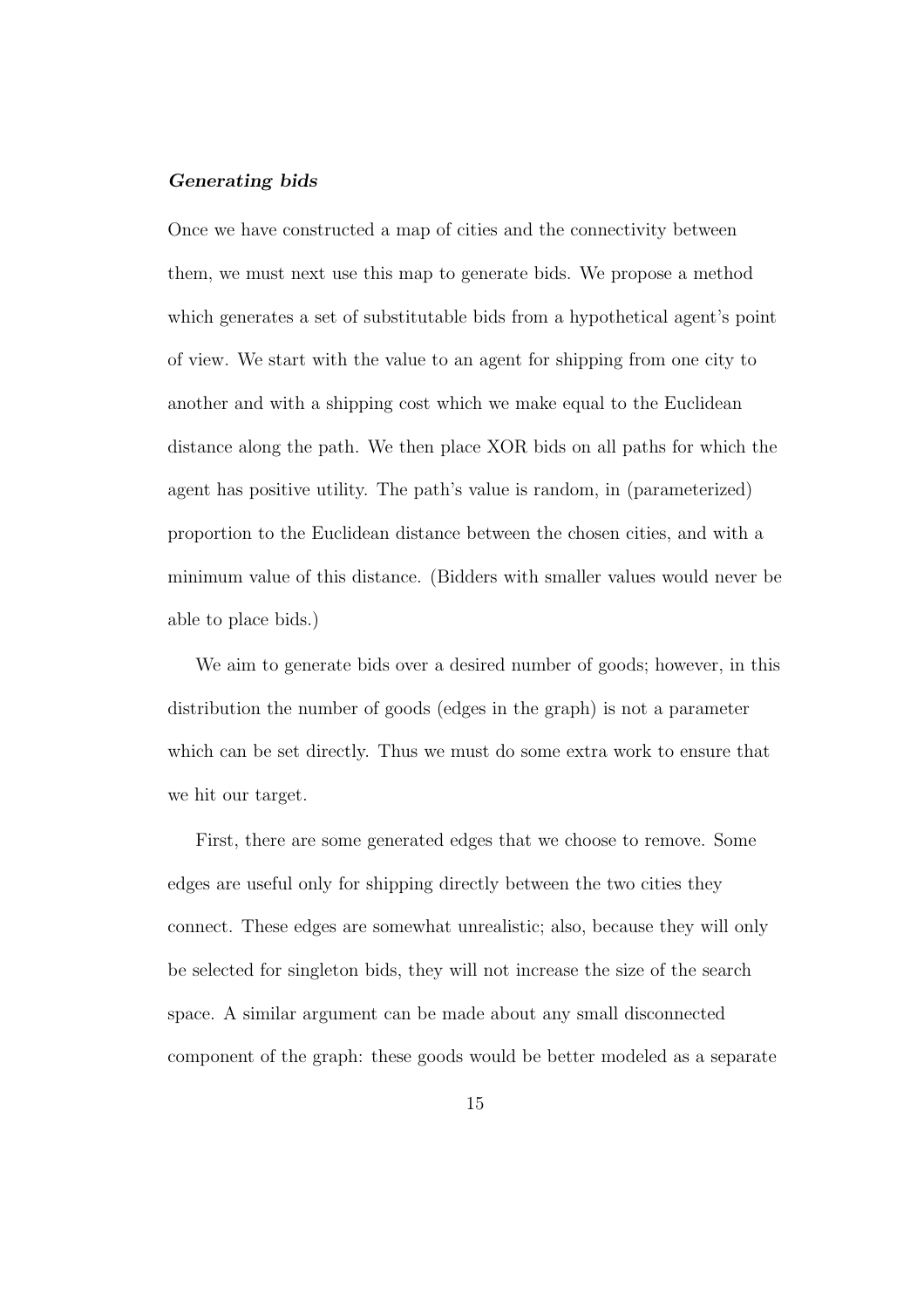auction, and contribute very little to the difficulty of the winner determination problem. At some point in the bid generation process—usually before we have generated all of the bids—the total number of goods requested across all bids will meet our target. (Recall that we started out with more goods than we want to generate.) At this point we check for edges that are used only in singleton bids or isolated groups of bids, and delete those bids. Once we reach the target number of goods without deleting any bids, we delete all goods that are uninvolved in the bids we have generated so far, and continue with bid generation.

Second, it is possible that we will reach our target number of bids without making use of the target number of goods. In this case, we must generate a new graph, increasing the number of cities in order to increase the expected number of different goods used as a fraction of bids generated.

Note that this distribution, and indeed all others presented in this chapter, may generate slightly more than num bids bids. This occurs because we only check to see whether we have generated enough bids after we have generated an entire XOR set of bids. In our experience CA optimization algorithms tend not to be highly sensitive to the number of bids, so we judged it more important to build economically sensible sets of substitutable bids. If generating a precise number of bids is important, it is a simple matter to remove an appropriate number of bids after generation is complete.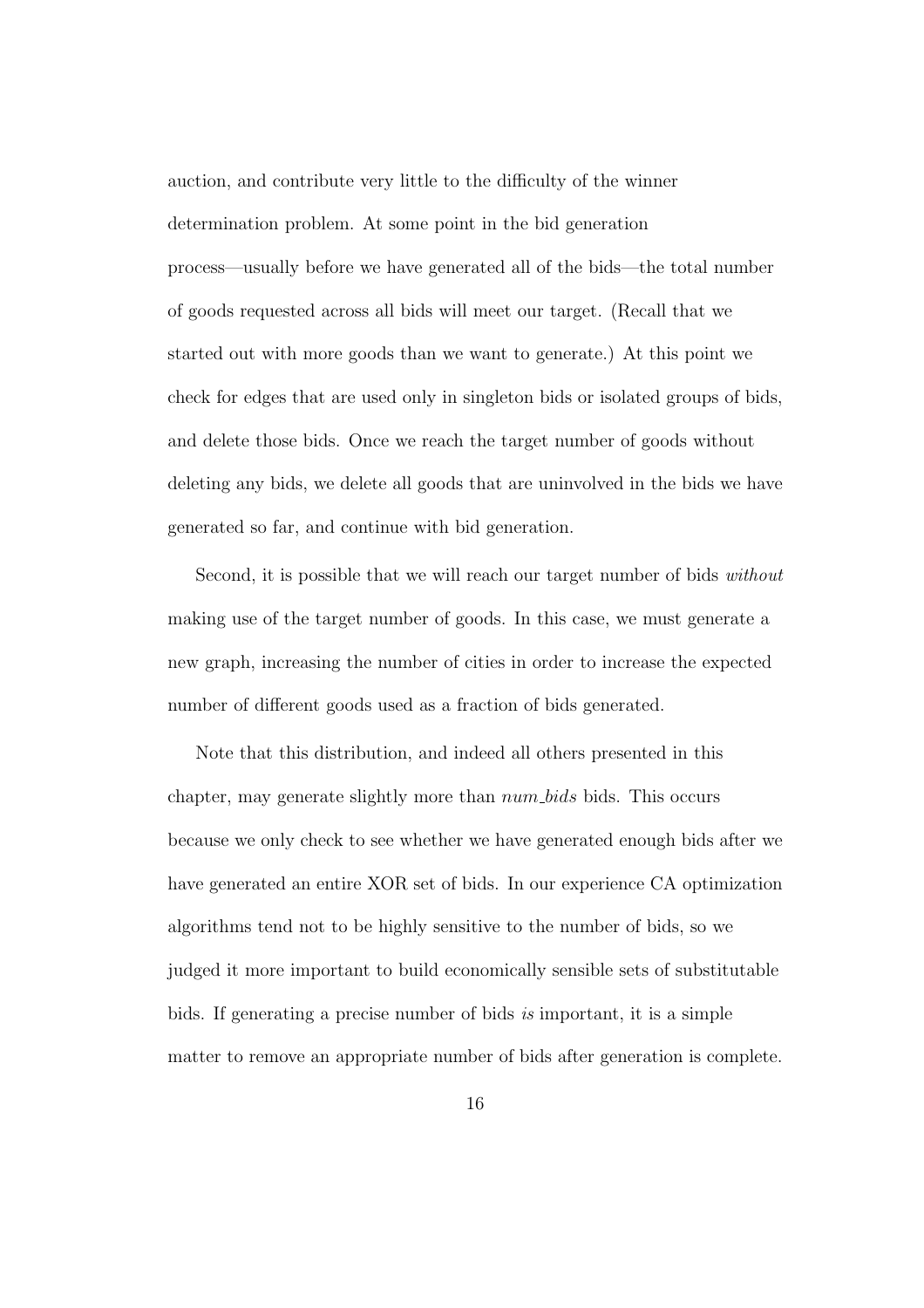```
finished = trueDo
    While num\_generated\_bids < num\_bidsRandomly choose two nodes, n_1 and n_2d = rand(1, shipping\_cost\_factor)cost = Euclidean\_distance(city_1, city_2)value = d \cdot Euclidean\_distance(city_1, city_2)Make XOR bids of value - cost on every path from city_1 to
         city_2 having cost < valueIf there are more than max\_bid\_set\_size such paths, bid
         on the max\_bid\_set\_size paths that maximize value - cost.
        If number of goods receiving bids \geq num\_goodsremove isolated singleton bids and isolated bid
              groups
            remove from the city map all edges that do not
             participate in any bid
        End If
    End While
    If number of goods receiving bids \lt num\text{--goods}delete all bids
        delete graph
        num\_cities = num\_cities + 1run graph generation
        finished = falseEnd While
While \neg finished
```
Figure 18.3: Paths in Space: Bid-Generation Technique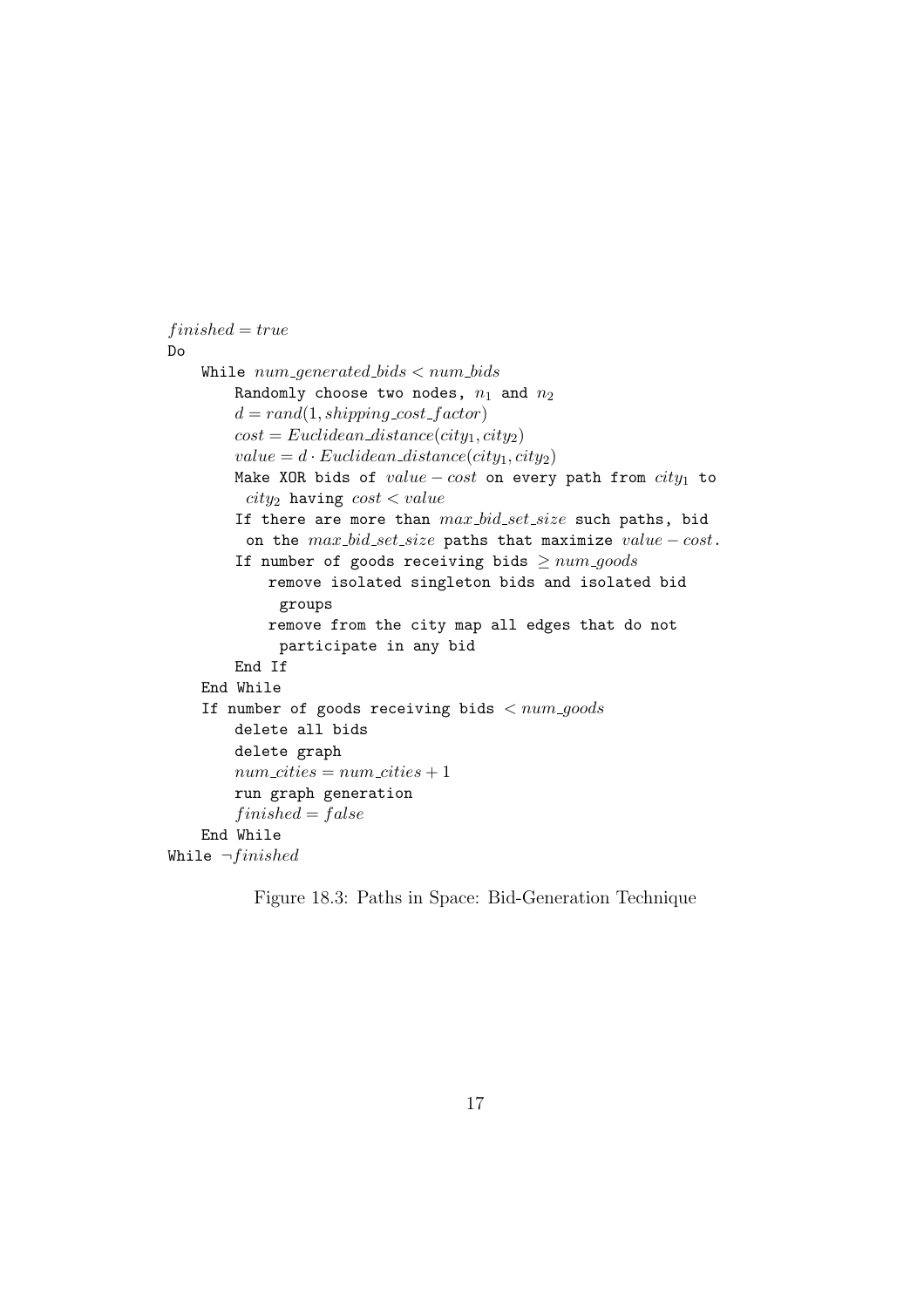CATS default parameter values: *initial\_connections* = 2,

building penalty = 1.7, shipping cost  $factor = 1.5$ , max bid set size = 5.

#### Multi-unit extensions: bandwidth allocation, commodity flow

This model may also be used to generate realistic data for multi-unit CA problems such as network bandwidth allocation and general commodity flow. The graph may be created as above, but with a number of units (capacity) assigned to each edge. Likewise, the bidding technique remains unchanged except for the assignment of a number of units to each bid.

#### 18.3.2 Proximity in space

There is a second broad class of real-world problems in which complementarity arises from adjacency in two-dimensional space. An intuitive example is the sale of adjacent pieces of real estate (Quan 1994). Another example is drilling rights, where it is much cheaper for an oil company to drill in adjacent lots than in lots that are far apart. In this section, we first propose a graph-generation mechanism that builds a model of adjacency between goods, and then describe a technique for generating realistic bids on these goods. Note that in this section nodes of the graph represent the goods on auction, while edges represent the adjacency relationship.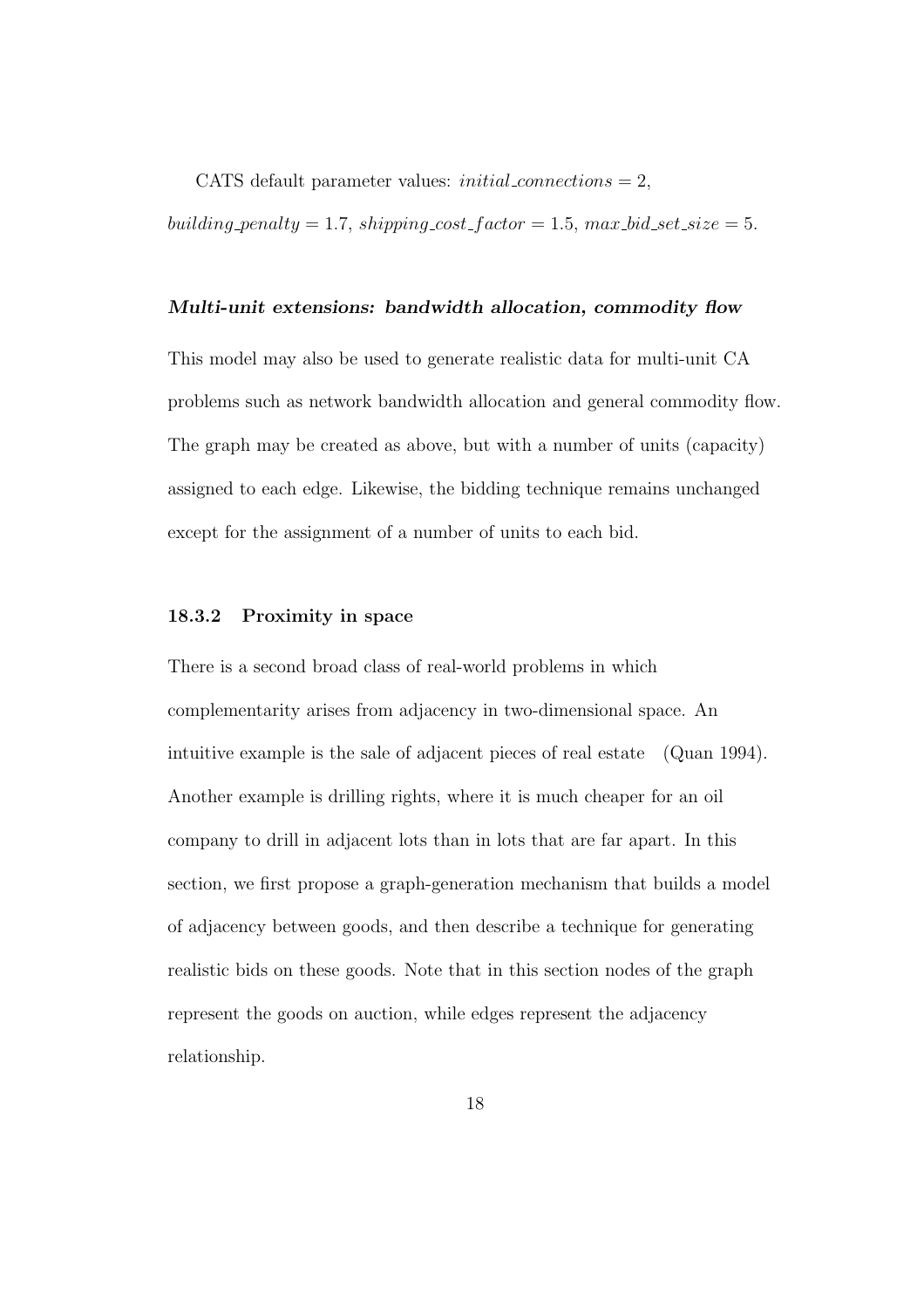```
Place nodes at integer vertices (i, j) in a plane, where
 race nodes at integer v1 \leq i,j \leq \lceil \sqrt{(num\_goods)} \rceilFor each node nIf n is on the edge of the map
        Connect n to as many hv-neighbors as possible
    Else
        If rand(0, 1) \leq three\_probConnect n to a random set of three of its four
              hv-neighbors
        Else
            Connect n to all four of its hv-neighbors
        While rand(0, 1) \leq additional\_neighborConnect g to one of its d-neighbors, provided that
              the new diagonal edge will not cross another
              diagonal edge
        End While
End For
```
Figure 18.4: Proximity in Space: Graph-Building Technique

# Building the graph

There are a number of ways we could build an adjacency graph. The simplest would be to place all the goods (locations, nodes) in a grid, and connect each to its four neighbors. We propose a slightly more complex method in order to permit a variable number of neighbors per node (corresponding, for example, to non-rectangular pieces of real estate). As above we place all goods on a grid, but with some probability we omit a connection between goods that would otherwise represent vertical or horizontal adjacency, and with some probability we introduce a connection representing diagonal adjacency. (We call horizontally- or vertically-adjacent nodes hv-neighbors and diagonally-adjacent nodes d-neighbors.)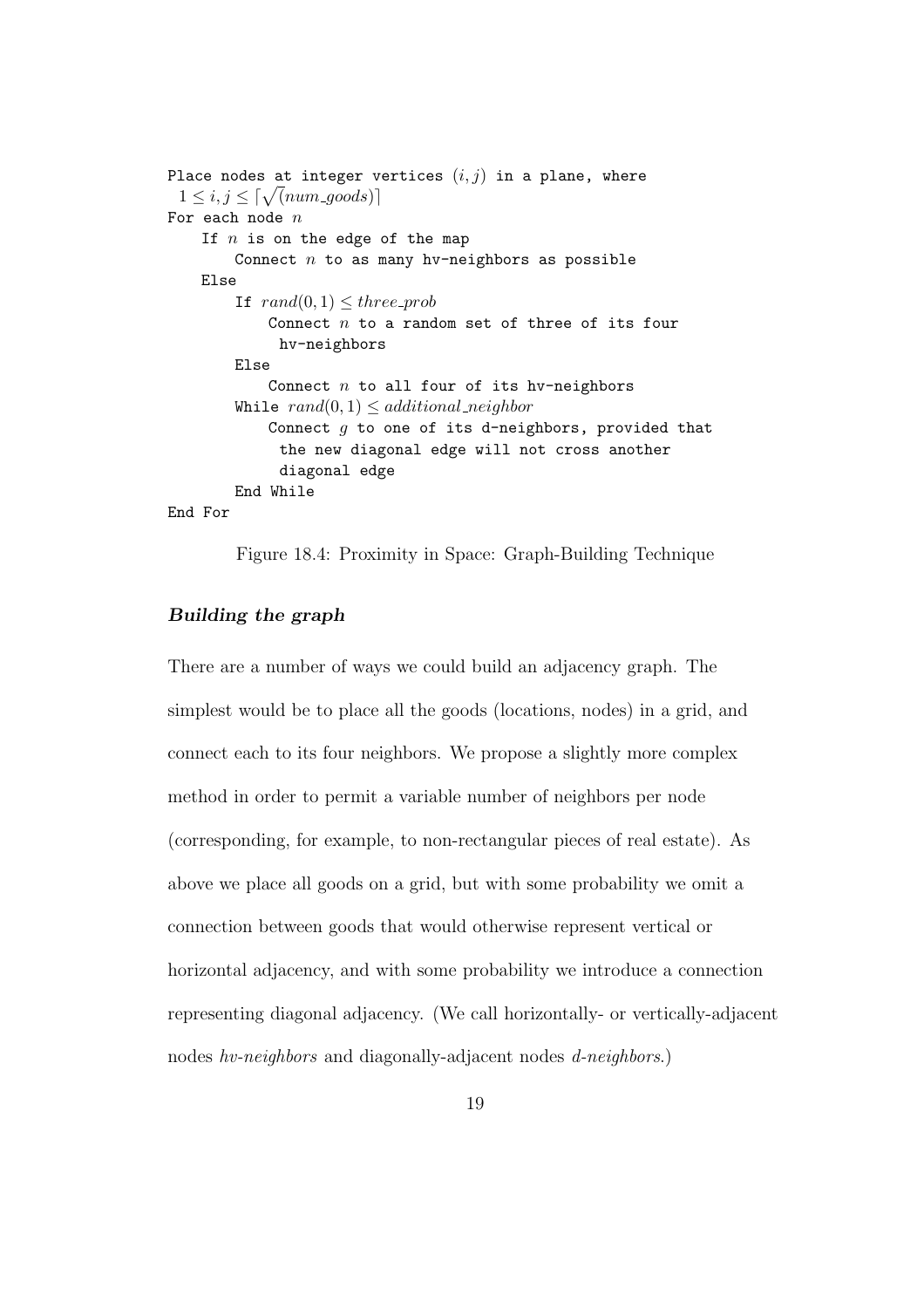

Figure 18.5: Sample Real Estate Graph

Figure 18.5 shows a sample real estate graph, generated by the technique described in Figure 18.4. Nodes of the graph are shown as asterisks, while edges are represented by solid lines. The dashed lines show a set of property boundaries that would be represented by this graph. Note that one node falls inside each piece of property, and that two pieces of property border each other iff their nodes share an edge.

#### Generating bids

To model realistic bidding behavior, we generate a set of common values for each good, and private values for each good for each bidder. The common value represents the appraised or expected resale value of each individual good. The private value represents the amount that a given bidder values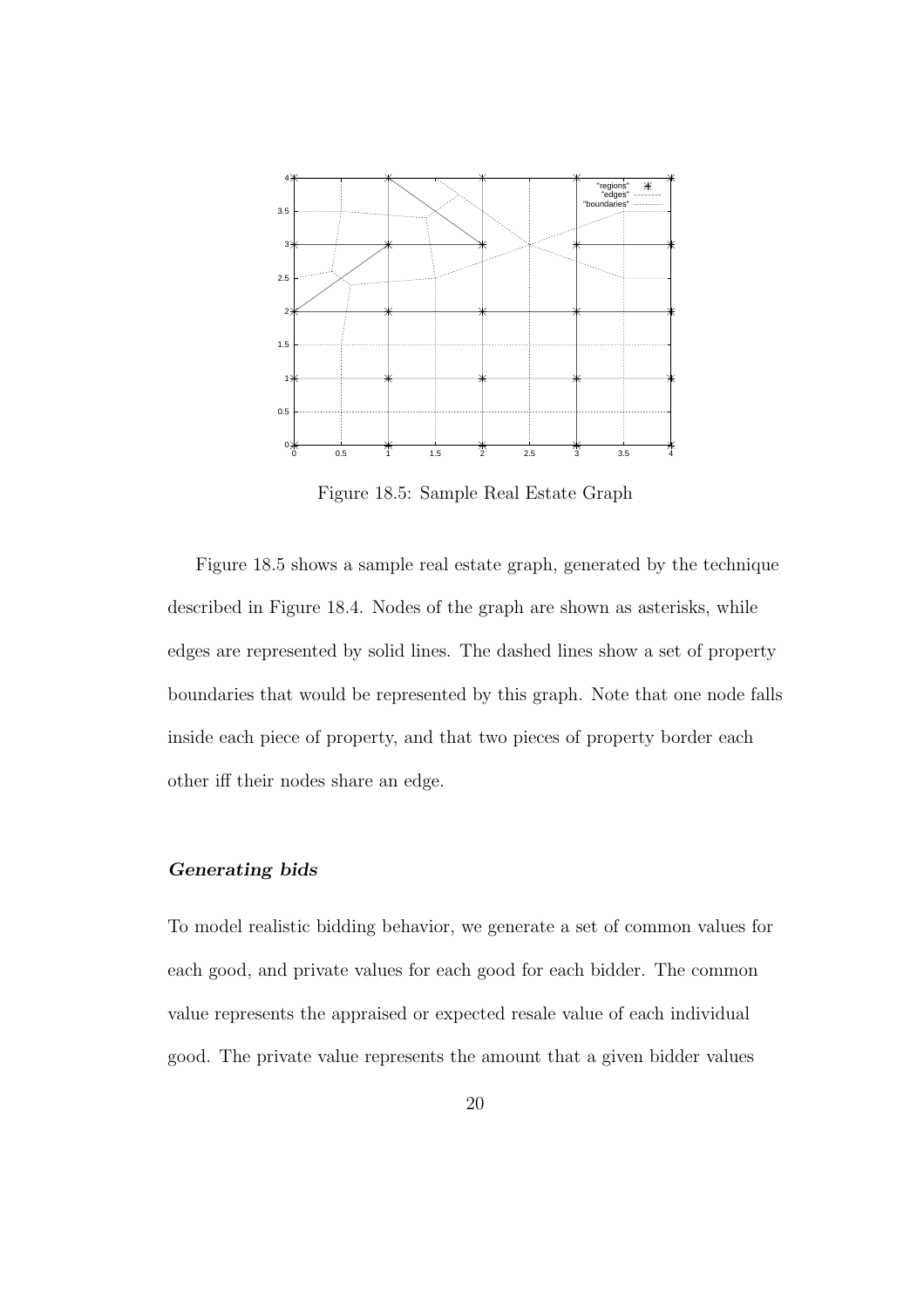that good, as an offset to the common value (e.g., a private value of 0 for a good represents agreement with the common value). We use these private valuations to determine both a value for a given bid and the likelihood that a bidder will request a bundle including that good. There are two additional components to each bidder's preferences: a minimum total common value for which the bidder is prepared to bid, and a budget. The former reflects the idea that a bidder may only wish to acquire goods of a certain recognized value. The latter reflects the fact that a bidder may not be able to afford every bundle that is of interest to him.

To generate bids, we start with a random good, chosen with probability weighted by a bidder's preferences. Next, we determine whether another good should be added by drawing a value uniformly from [0,1], and adding another good if this value is smaller than a threshold. This is equivalent to drawing the number of goods in a bid from a decay distribution.<sup>3</sup> We must now decide which good to add. Ordinarily, we select only goods from the set of nodes bordering the goods in B. However, we assign a small probability to "jumping" to a new node of the graph: in this case we add a new good selected uniformly at random from the set of goods, without the requirement that it be adjacent to a good in the current bundle  $B$ . This permits bundles requesting unconnected regions of the graph: for example, a hotel company may only wish to build in a city if it can acquire land for two hotels on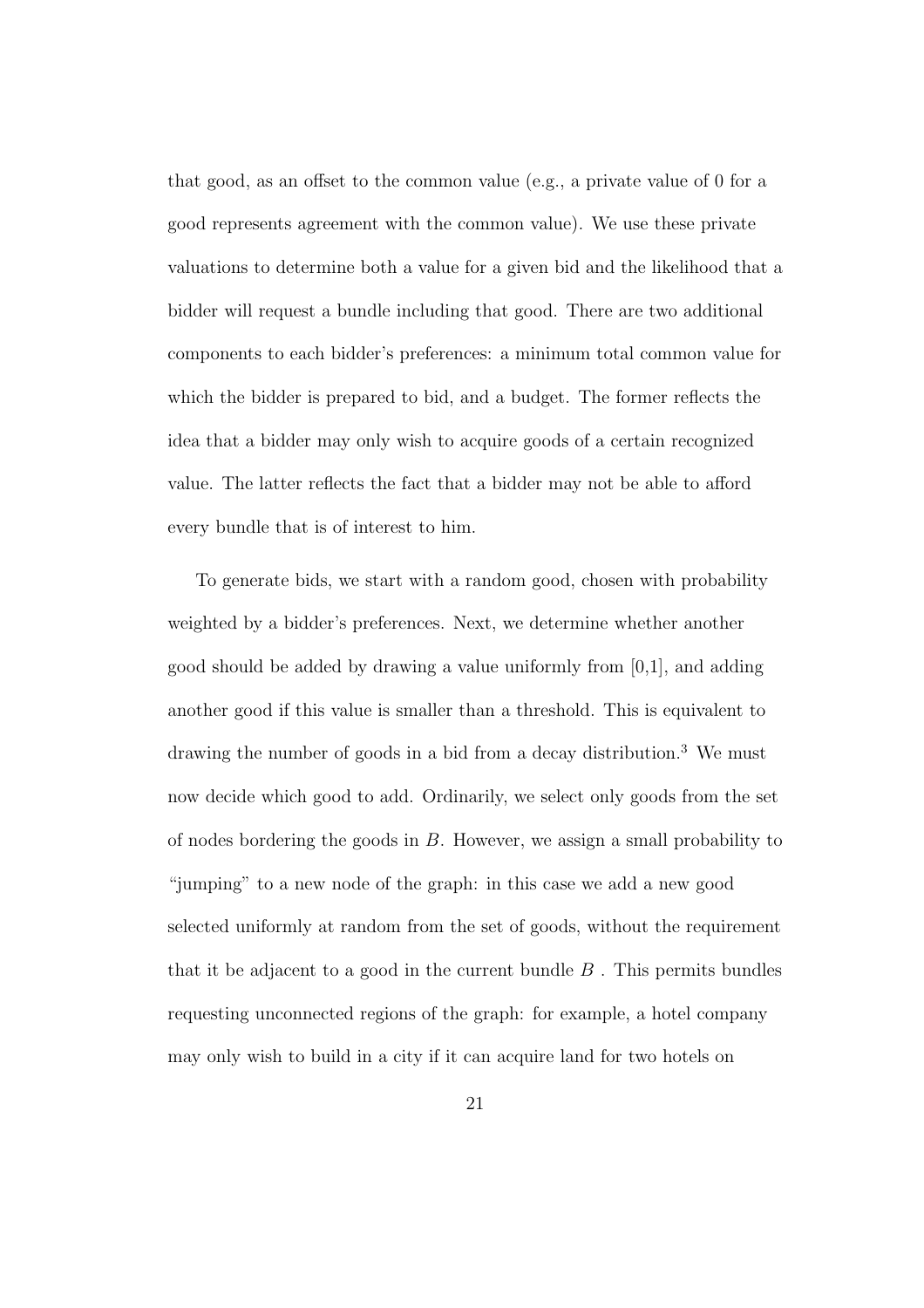opposite sides of the city.

In the case where we do not "jump", the probability that some adjacent good  $n_1$  will be added depends on how many edges  $n_1$  shares with the current bundle, and on the bidder's relative private valuations for  $n_1$  and  $n_2$ . For example, if nodes  $n_1$  and  $n_2$  are each connected to B by one edge and the private valuation for  $n_1$  is twice that for  $n_2$ , then the probability of adding  $n_1$ to B,  $p(n_1)$ , is  $2p(n_2)$ . Further, if  $n_1$  has 3 edges to nodes in B while  $n_2$  is connected to  $B$  by only 1 edge, and the goods have equivalent private values, then  $p(n_1) = 3p(n_2)$ .

Once we have determined all the goods in a bundle we set the price offered for the bundle, which depends on the sum of common and private valuations for the goods in the bundle, and also includes a function that is superadditive (depending on our parameter settings) in the number of goods.<sup>4</sup> Finally, we generate additional bids that are substitutable for the original bid, imposing the constraint that each bid in the set must request at least one good from the original bid.

CATS default parameter values: three prob  $= 1.0$ , additional neighbor  $=$ 0.2,  $max_{q}ood\_value = 100, max_{substitutable\_bids} = 5, additional\_location$  $= 0.9$ , jump prob  $= 0.05$ , additivity  $= 0.2$ , deviation  $= 0.5$ , budget factor  $=$ 1.5, resale\_factor = 0.5, and  $S(n) = n^{1+additivity}$ . Note that additivity = 0 gives additive bids, and  $additivity < 0$  gives sub-additive bids.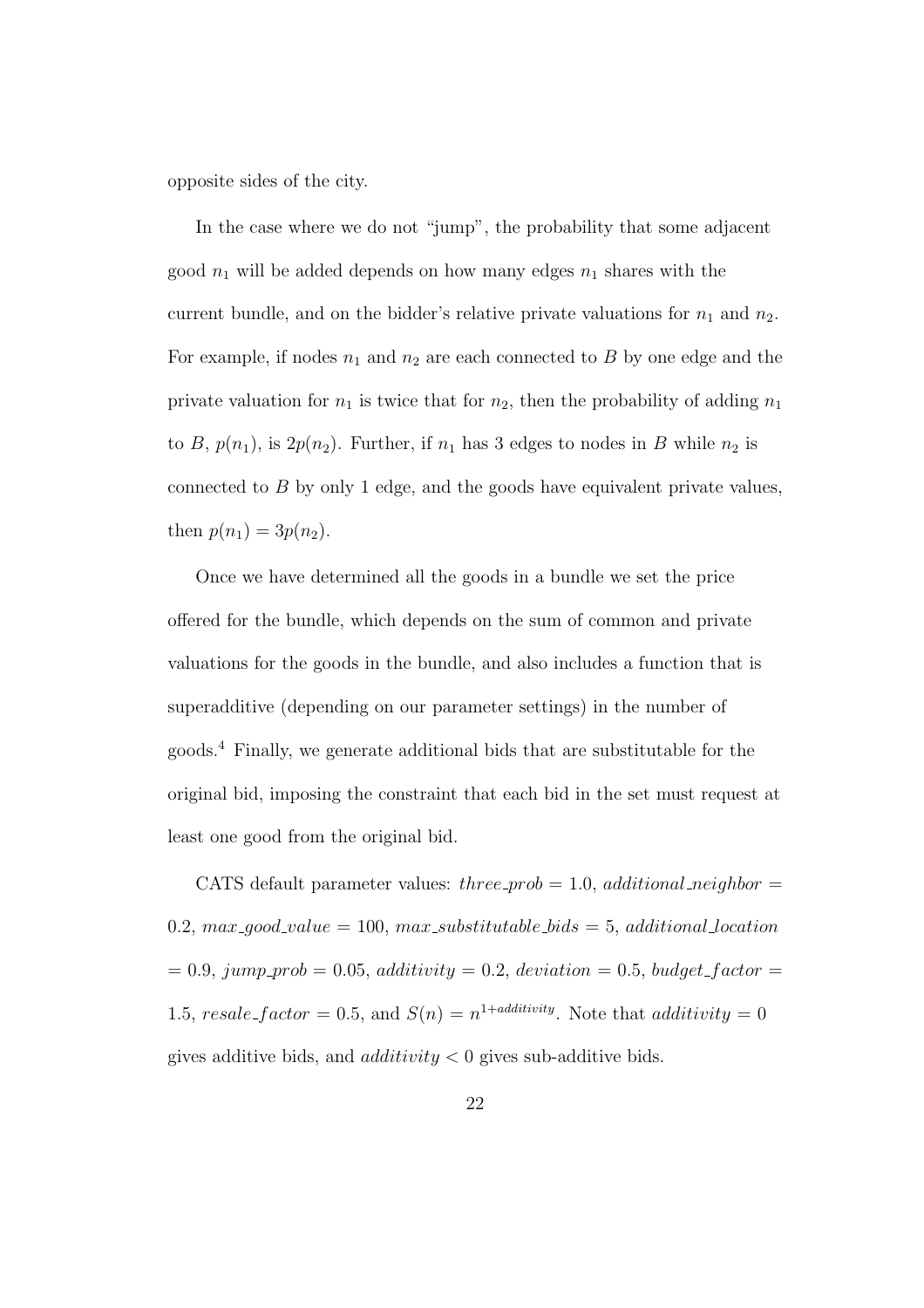For all  $g, c(g) = rand(1, max\_good\_value)$ While  $num\_generated\_bids < num\_bids$ For each good, reset  $p(g) =$  $rand(-deviation \cdot max\_good\_value, deviation \cdot max\_good\_value)$  $p n(g) = \frac{p(g) + deviation \cdot max\_good\_value}{2 \cdot deviation \cdot max\_good\_value}$ <br>Normalize  $p n(g)$  so that  $\sum_g p n(g) = 1$  $B = \{\}$ Choose a node  $g$  at random, weighted by  $pn()$ , and add it to B While  $rand(0, 1) \leq additional\_location$  $Add\_Good\_to\_Bundle(B)$  $value(B) = \sum_{x \in B} (c(x) + p(x)) + S(|B|)$ If  $value(B) \leq 0$  on B, restart bundle generation for this bidder Bid  $value(B)$  on B  $budget = budget\_factor \cdot value(B)$  $min\_resale\_value = resale\_factor \cdot$  $\overline{ }$  $x \in B$   $c(x)$ Construct substitutable bids. For each good  $g_i \in B$ Initialize a new bundle,  $B_i = \{g_i\}$ While  $\left|B_i\right| < \left|B\right|$  $Add\_Good\_to\_Bundle(B_i)$ Compute  $c_i = \sum_{x \in B_i} c(x)$ End For Make XOR bids on all  $B_i$  where  $0 \le value(B) \le budget$  and  $c_i \geq min\_resale\_value.$ If there are more than  $max\_substitutable\_bids$  such bundles, bid on the  $max\_substitutable\_bids$  bundles having the largest value End While

Figure 18.6: Proximity in Space: Bid-Generation Technique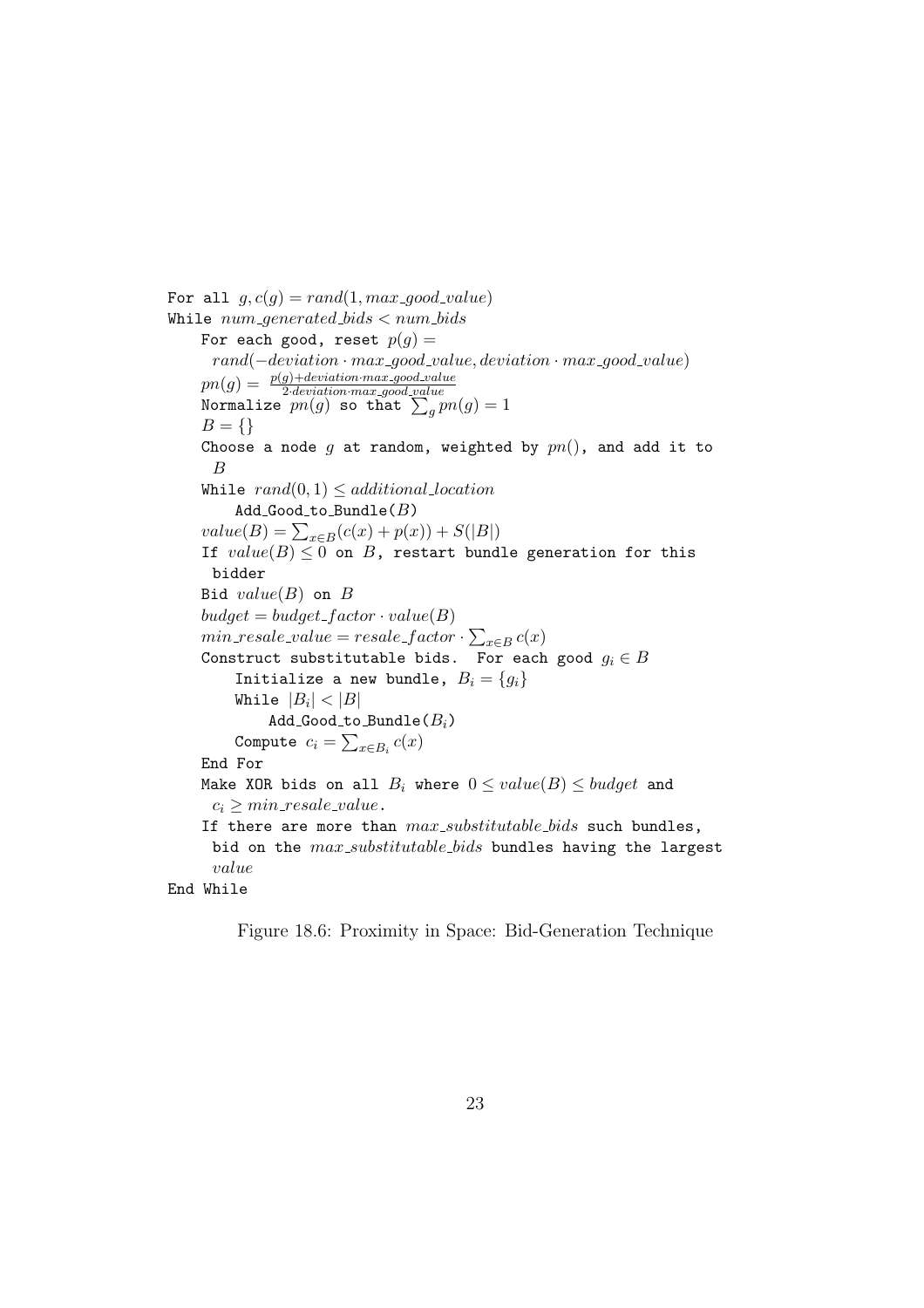```
Routine Add Good to Bundle (bundle B)
     If rand(0, 1) \leq jump\_probAdd a good q \notin B to B, chosen uniformly at random
     Else
          Compute s =\overline{ }x \notin B, y \in B, e(x, y) pn(x)Choose a random node x \notin B from the distribution
            \tilde{P}y \in B, e(x,y)p n(x)\Delta y \in B, e(x,y)<br>Add x to BEnd If
End Routine
```
Figure 18.7: Proximity in Space: Add Good to Bundle

#### Spectrum auctions

A related problem is the auction of radio spectrum, in which a government sells the right to use specific segments of spectrum in different geographical areas (Plott and Cason 1996; Ausubel et al. 1997). It is possible to approximate bidding behavior in spectrum auctions by making the assumption that all complementarity arises from spatial proximity. (This assumption would be violated, for example, if some bidders wanted to secure the right to broadcast at the same frequency in several adjacent areas.) In cases where this assumption is acceptable, our spatial proximity model is nearly sufficient for generating bidding distributions for spectrum auctions, given two modifications. First, in a spectrum auction each good may have multiple units (frequency bands) for sale. It is insufficient to model this as a multi-unit CA problem, however, if bidders have the constraint that they want the same frequency in each region.<sup>5</sup> Instead, the problem can be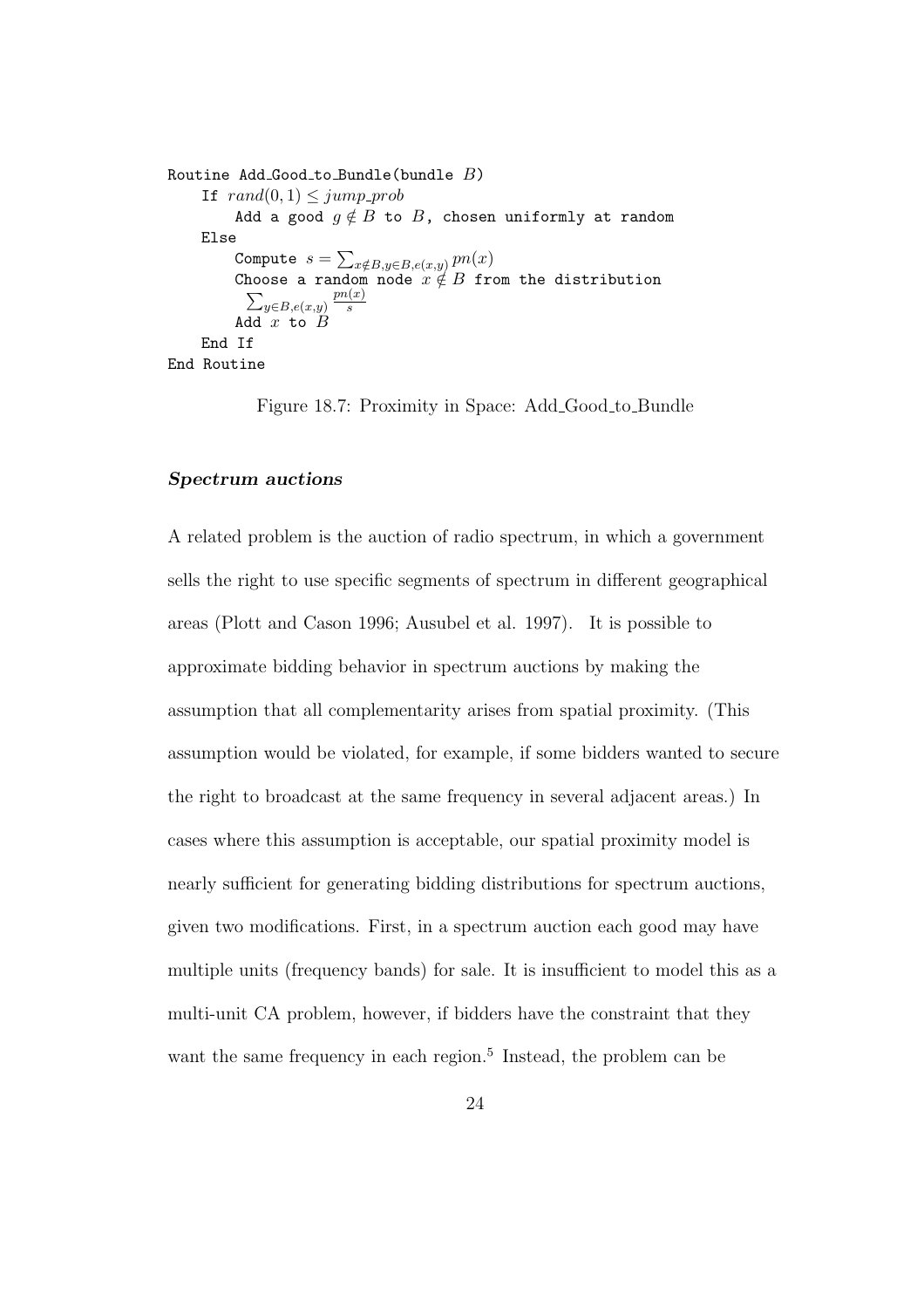modeled with multiple distinct goods per node in the graph, and bids constructed so that all nodes added to a bundle belong to the same 'frequency'. With this method, it is also easy to incorporate other preferences, such as preferences for different types of goods. For instance, if two different types of frequency bands are being sold, one 5 megahertz wide and one 2.5 megahertz wide, an agent only wanting 5 megahertz bands could make substitutable bids for each such band in the set of regions desired (generating the bids so that the agent will acquire the same frequency in all the regions). Second, our current scheme for generating price offers may be inappropriate for the spectrum auction domain. Research indicates that while price offers will still tend to be superadditive, this superadditivity may be quadratic in the population of the region rather than exponential in the number of regions (Ausubel et al. 1997). A quadratic model may be better; see section 18.3.6. Finally, we should note some very recent work on modeling bidder behavior in spectrum auctions, albeit with restrictions to specific auction mechanisms under consideration by the FCC (Dunford et al. 2004; Porter et al. 2003).

#### 18.3.3 Arbitrary relationships

Sometimes complementarities between goods will not be as universal as geographical adjacency, but some kind of regularity in the complementarity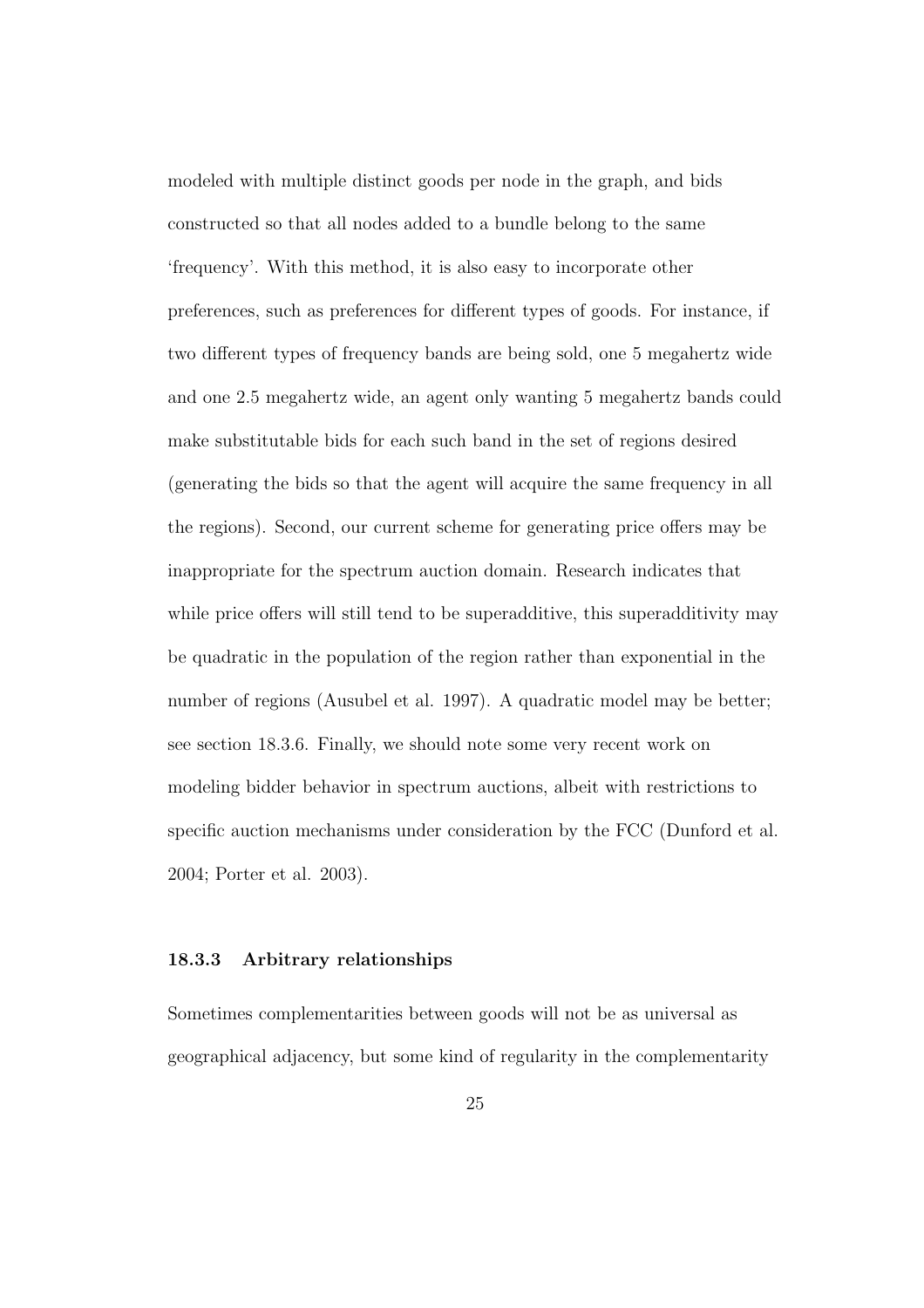Build a fully-connected graph with one node for each good Label each edge from  $n_1$  to  $n_2$  with a weight  $d(n_1, n_2) = rand(0, 1)$ 

Figure 18.8: Arbitrary Relationships: Graph-Building Technique

relationships between goods will still exist. Consider an auction of different, indivisible goods, e.g., for semiconductor parts, collectables, or distinct multi-unit goods such as the right to emit some quantity of different pollutants produced by an industrial process. In this section we describe a general way of modeling such arbitrary relationships.

#### Building the graph

We express the likelihood that a particular pair of goods will appear together in a bundle as being proportional to the weight of the appropriate edge of a fully-connected graph. That is, the weight of an edge between  $n_1$  and  $n_2$  is proportional to the probability that, having only  $n_1$  in our bundle, we will add  $n_2$ . Weights are only proportional to probabilities because we must normalize them so that the sum of all weights from a given good sum to 1.

# Generating bids

Our technique for modeling bidding is a generalization of the technique used for proximity in space (Section 18.3.2), applied to the complete graph constructed above. We choose a first good and then proceed to add goods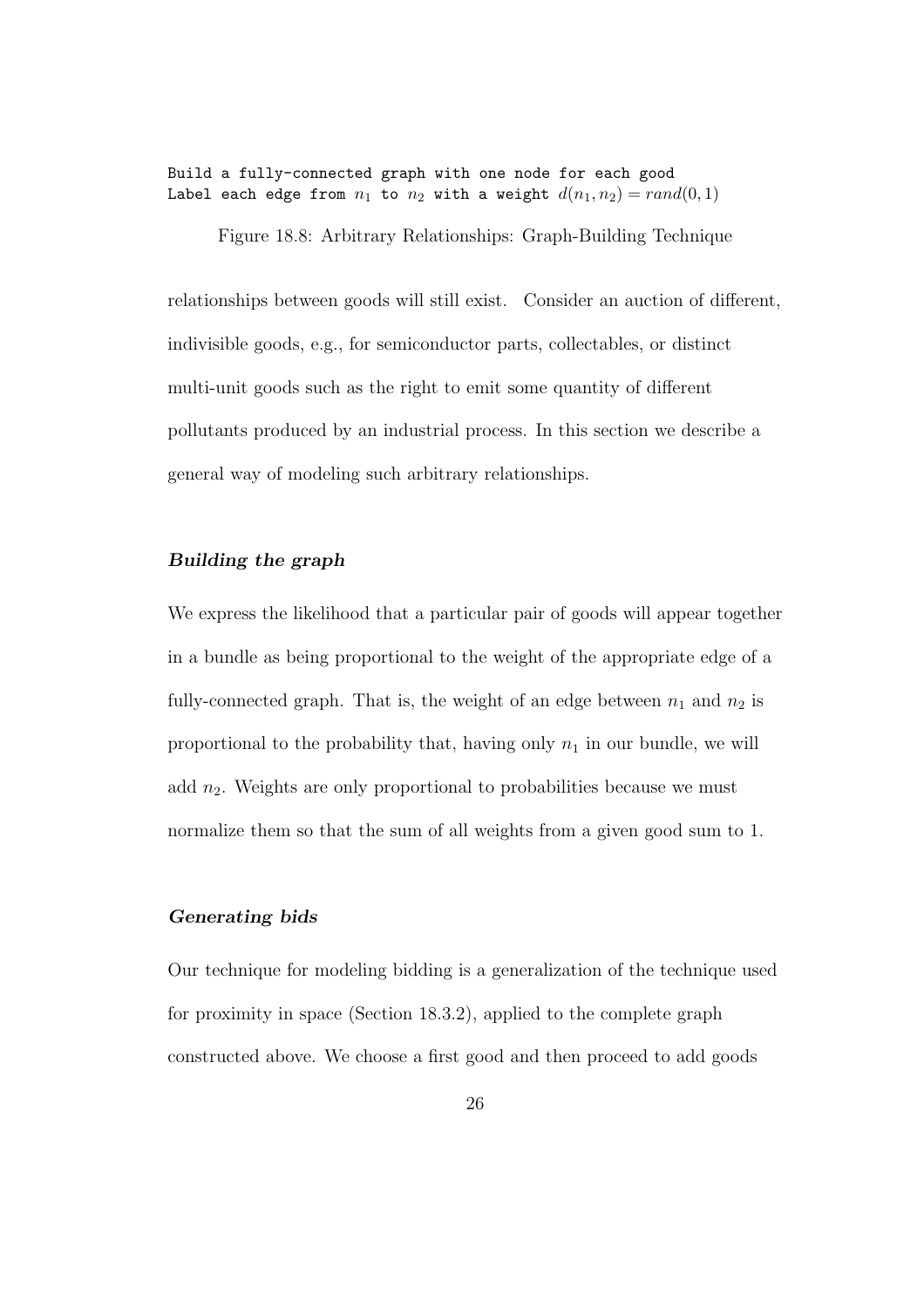```
Routine Add_Good_to_Bundle(bundle B)
     Compute s=\sum_{x\notin b, y\in B}d(x,y)\cdot pn(x)Choose a random node x \notin B from the distribution
         y \in B d(x, y) \cdot \frac{pn(x)}{s}s
     Add x to BEnd Routine
```
Figure 18.9: Arbitrary Relationships: Add Good to Bundle

one by one, with the probability of each new good being added depending on the current bundle. Unlike in the proximity in space distribution the graph is fully-connected here; thus there is no need for the "jumping" mechanism described above. The likelihood of adding a new good  $q$  to bundle  $B$  is proportional to  $\sum_{y\in B} d(x, y) \cdot p_i(x)$ . The first term  $d(x, y)$  represents the likelihood (independent of a particular bidder) that goods  $x$  and  $y$  will appear in a bundle together; the second,  $p_i(x)$ , represents bidder i's private valuation of the good  $x$ . We implement this new mechanism by changing the routine  $Add\_Good\_to\_Bundle($ ; otherwise, we use the bid-generation technique described in Figure 18.6 above.

CATS default parameter values:  $max_{1}good\_value = 100$ ,  $additional\_good = 0.9, max\_substitutable\_bids = 5, additivity = 0.2,$  $deviation = 0.5$ , budget\_factor = 1.5, resale\_factor = 0.5, and  $S(n) = n^{1+additivity}.$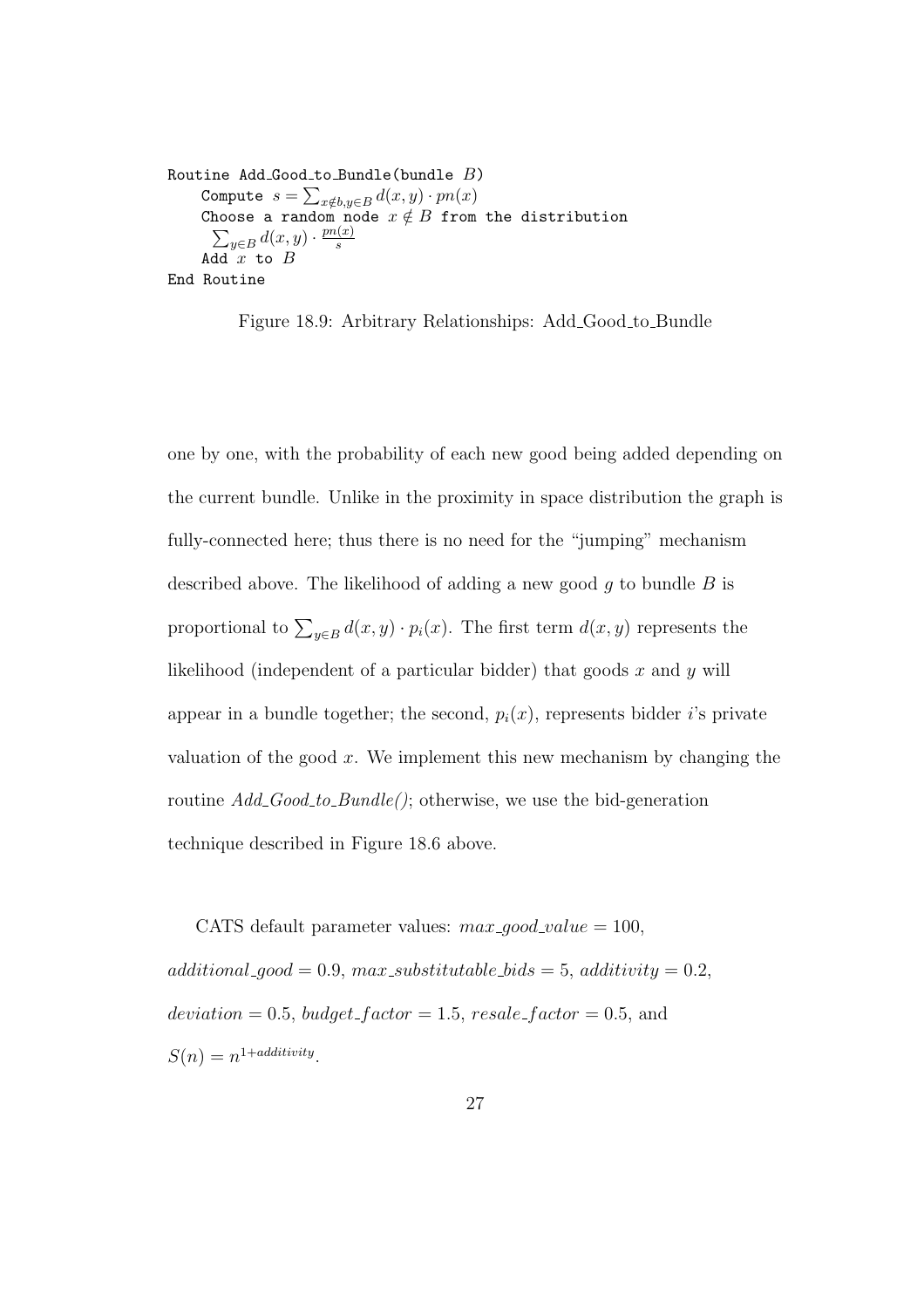#### 18.3.4 Temporal matching

We now consider real-world domains in which complementarity arises from a temporal relationship between goods. In this section we discuss matching problems, in which corresponding time slices must be secured on multiple resources. The general form of temporal matching includes m sets of resources, in which each bidder wants 1 time slice from each of  $j \leq m$  sets subject to certain constraints on how the times may relate to one another (e.g., the time in set 2 must be at least two units later than the time in set 3). Here we concern ourselves with the problem in which  $j = 2$ , and model the problem of airport take-off and landing rights.

At present, the FAA allocates take-off and landing slots through an administrative process. However, there has been much discussion of using a combinatorial auction to perform this allocation, in which certain high-traffic airports would require airlines to purchase the right to take off or land during a given time slice. Rassenti et al. (1982) made the first study of auctions in this domain. The problem has been the topic for much other work, such as Grether et al. (1989) which includes detailed experiments and an excellent characterization of bidder behavior. The domain is also discussed in the foreword to this volume and in Chapter 20.

Single-good auctions are not adequate for this domain because an airline which buys the right for a plane to take off at one airport must also be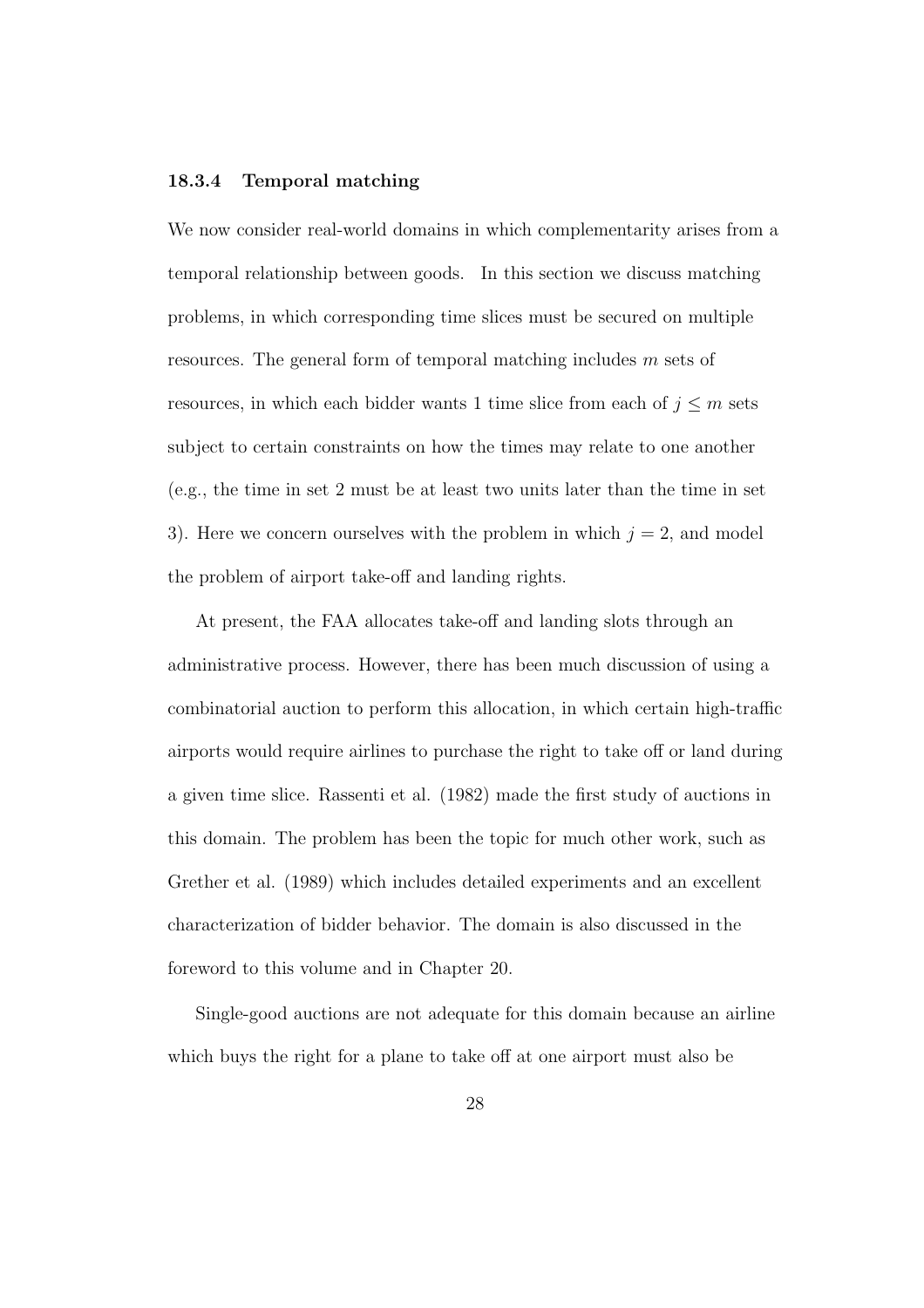guaranteed the right for the plane to land at its destination an appropriate amount of time later. Thus, complementarity exists between certain pairs of goods, where goods are the right to use the runway at a particular airport at a particular time. Substitutable bundles are different departure/arrival packages; therefore bundles will only be substitutable within certain limits.

# Building the graph

Departing from our graph-generating approach above, we ground this example in the map of high-traffic US airports for which take-off and landing right auctions have been proposed (Grether et al. 1989). These are the four busiest airports in the United States: La Guardia International, Ronald Reagan Washington National, John F. Kennedy International, and O'Hare International. This map is shown in Figure 18.10. We chose not to use a random graph in this example because the number of bids and goods is dependent on the number of bidders and time slices at the given airports; it is not necessary to modify the number of *airports* in order to vary the problem size. Thus,  $num\_cities = 4$  and  $num\_times = |num\_goods/num\_cities|$ .

#### Generating bids

Our bidding mechanism presumes that airlines have a certain tolerance for when a plane can take off and land  $\ell$  *early take of f deviation*,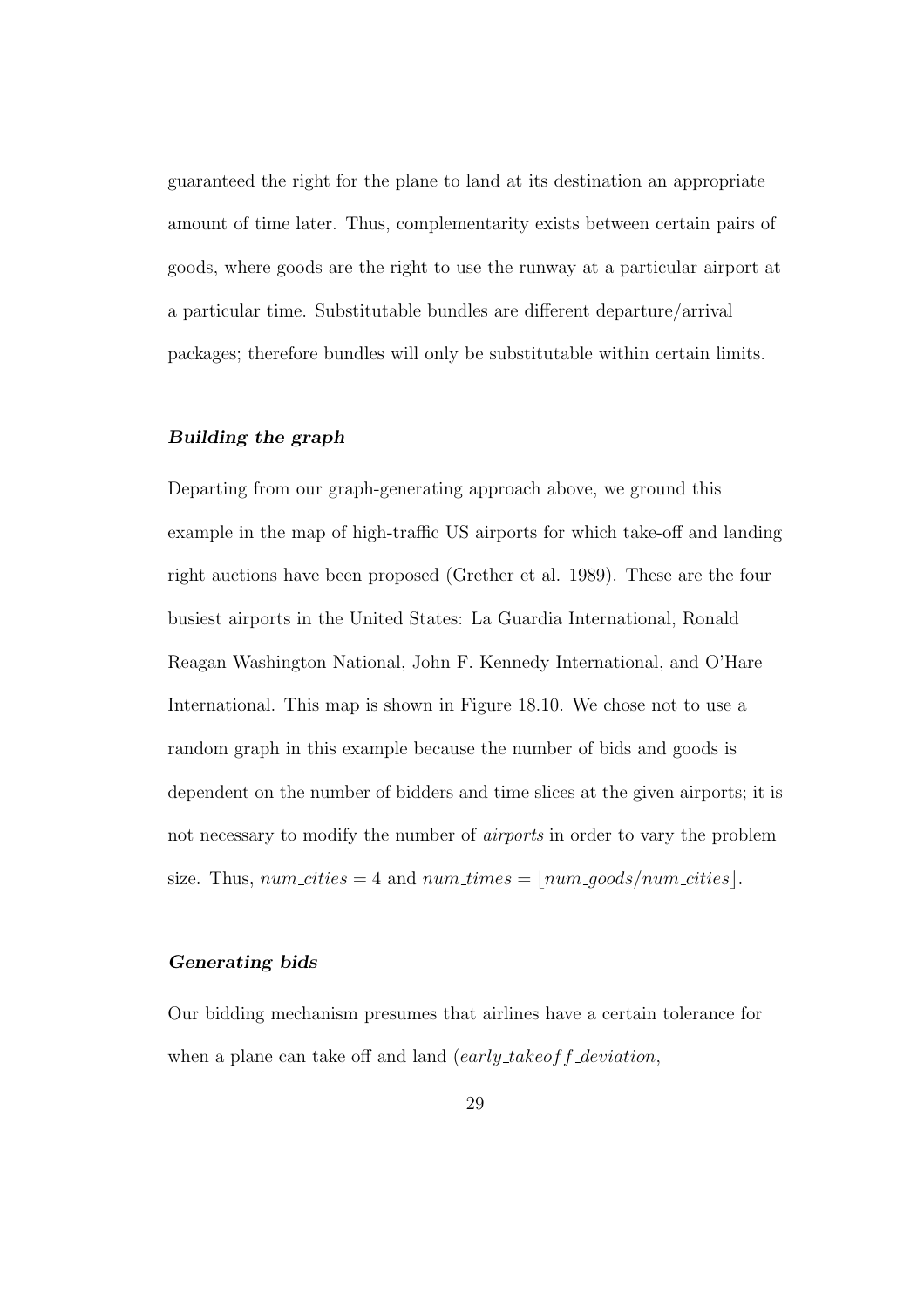

Figure 18.10: Map of Airport Locations

late takeoff deviation, early land deviation, late land deviation), as related to their most preferred take-off and landing times (start\_time, start\_time +  $min\_flight\_length$ ). We generate bids for all bundles that fit these criteria. The value of a bundle is derived from a particular agent's utility function. We define a utility  $u_{max}$  for an agent, which corresponds to the utility the agent receives for flying from  $city_1$  to  $city_2$  if it receives the ideal takeoff and landing times. This utility depends on a common value for a time slot at the given airport, and deviates by a random amount. Next we construct a utility function which reduces  $u_{max}$  according to how late the plane will arrive, and how much the flight time deviates from optimal.

CATS default parameter values:  $max\_airport\_value = 5$ ,  $longest_{\text{right} \perp length = 10, \text{deviation} = 0.5, \text{early}_{\text{0}} \perp height = 1,$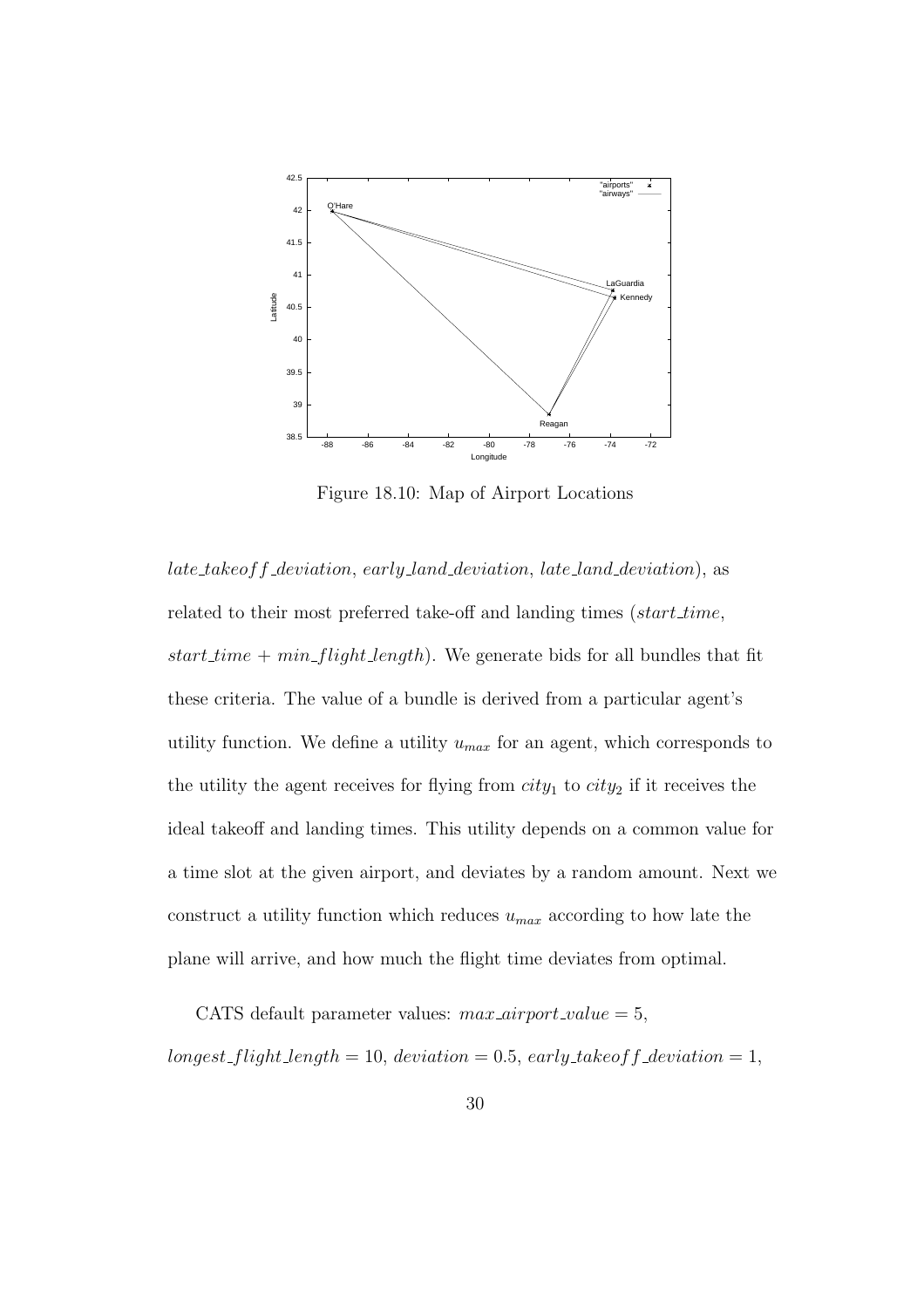```
Set the average valuation for each city's airport:
 cost(city) = rand(0, max\_airport\_value)Let max_l = 1 ength of longest distance between any two cities
While num\_generated\_bids < num\_bidsRandomly select city_1 and city_2 where e(city_1, city_2)l = distance(city_1, city_2)min\_flight\_length = round(longest\_flight\_length \cdot \frac{1}{max}\frac{1}{max l}start_time = rand.int(1, num_time - min_fileight_length)dev = rand(1 - deviation, 1 + deviation)Make substitutable (XOR) bids. For takeoff =max(1, start\_time - early\_takeof f\_deviation) to
      min(num\_times, start\_time + late\_takeoff\_deviation)For land = takeoff + min\_flight\_length to min(start\_time +min\_flight\_length + late\_land\_deviation, num\_times)amount\_late =min(land - (start\_time + min\_flight\_length), 0)delay = land - takeoff - min\_flight\_lengthBid dev \cdot (cost(city_1) + cost(city_2)) \cdot delay\_coeff<sup>delay</sup>.
              amount late coef f^{amount\_late} for takeoff at time
               takeoff at city_1 and landing at time land at city_2End For
    End For
End While
```
Figure 18.11: Temporal Matching: Bid-Generation Technique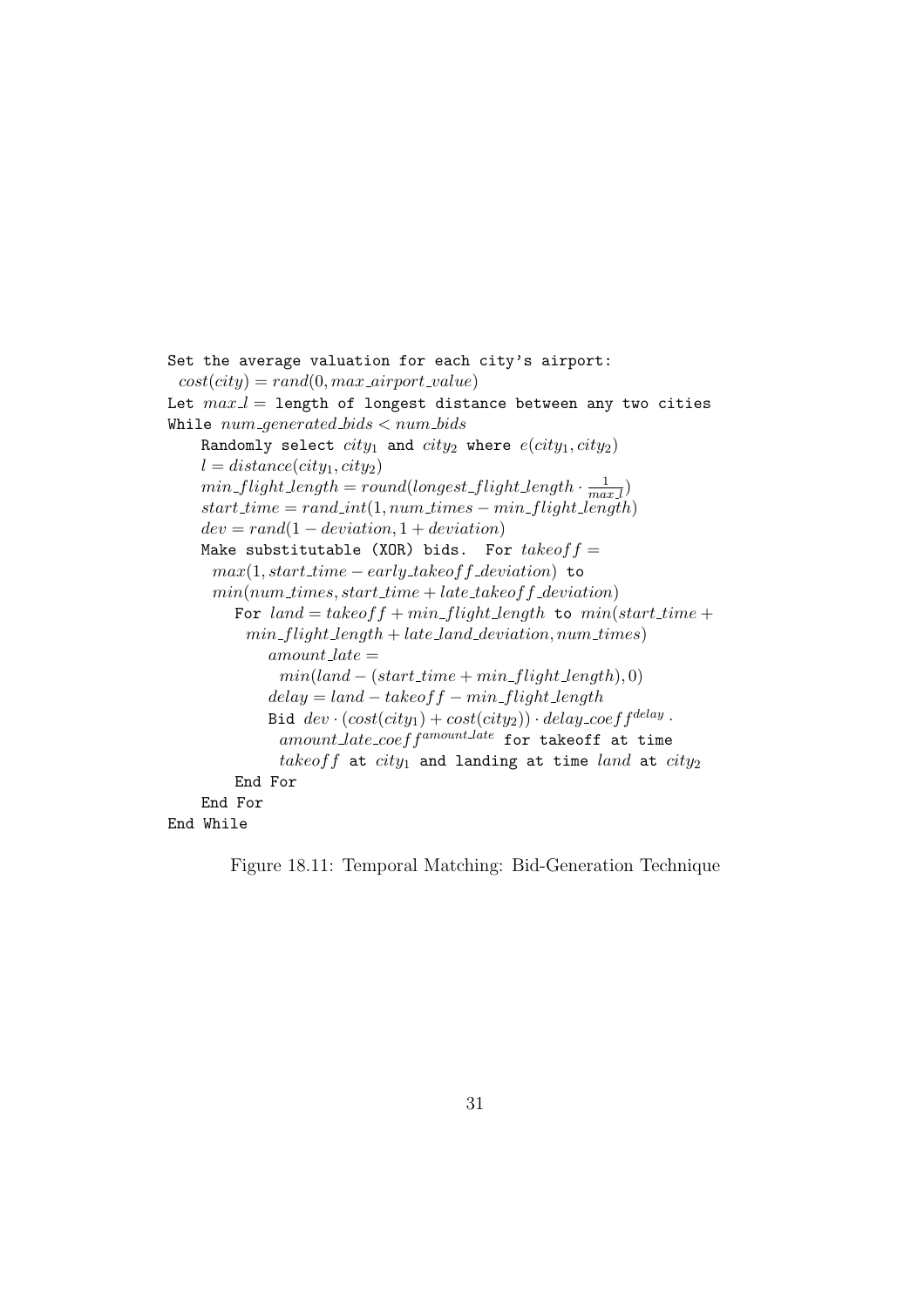$late\_takeoff\_deviation = 2, early\_land\_deviation = 1,$ late\_land\_deviation = 2, delay\_coef  $f = 0.9$ , and amount\_late\_coef  $f = 0.75$ .

#### 18.3.5 Temporal scheduling

Wellman et al. (1998) proposed distributed job-shop scheduling with one resource as a CA problem. We provide a distribution that mirrors this problem. While there exist many algorithms for solving job-shop scheduling problems, the distributed formulation of this problem places it in an economic context. Wellman et al. describe a factory conducting an auction for time-slices on some resource. Each bidder has a job requiring some amount of machine time, and a deadline by which the job must be completed. Some jobs may have additional, later deadlines which are less desirable to the bidder and so for which the bidder is willing to pay less.

#### Generating bids

In the CA formulation of this problem, each good represents a specific time slice. Two bids are substitutable if they constitute different possible schedules for the same job. We determine the number of deadlines for a given job according to a decay distribution, and then generate a set of substitutable bids satisfying the deadline constraints. Specifically, let the set of deadlines of a particular job be  $d_1 < \cdots < d_n$  and the value of a job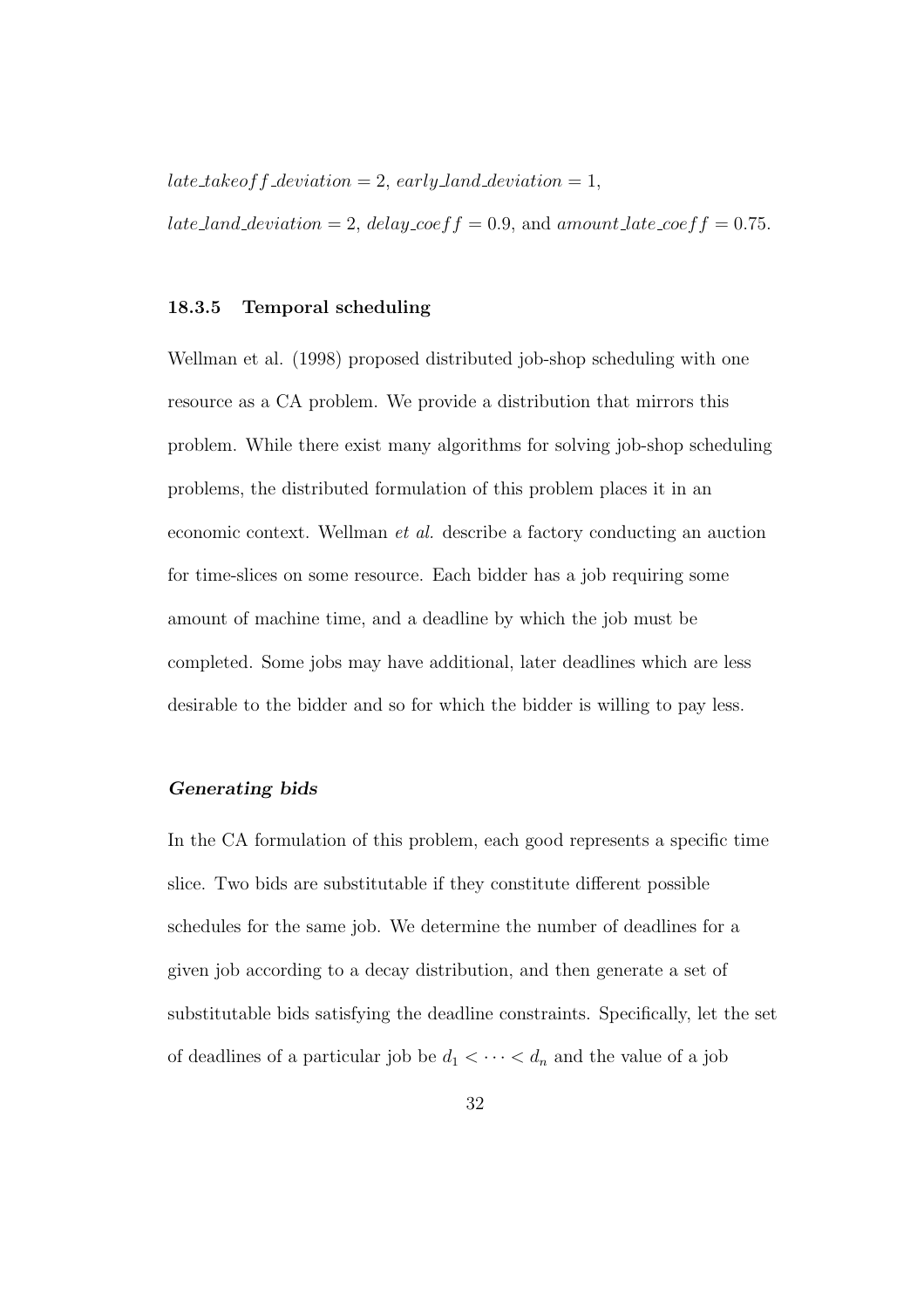completed by  $d_1$  be  $v_1$ , superadditive in the job length. We define the value of a job completed by deadline  $d_i$  as  $v_i = v_1 \cdot \frac{d_1}{d_i}$  $\frac{d_1}{d_i}$ , reflecting the intuition that the decrease in value for a later deadline is proportional to its 'lateness'. Like Wellman *et al.*, we assume that all jobs are eligible to be started in the first time slot. Our formulation of the problem differs in only one respect—we consider only allocations in which jobs receive continuous blocks of time. However, this constraint is not restrictive because for any arbitrary allocation of time slots to jobs there exists a new allocation in which each job receives a continuous block of time and no job finishes later than in the original allocation. (This may be achieved by numbering the winning bids in increasing order of scheduled end time, and then allocating continuous time-blocks to jobs in this order. Clearly no job will be rescheduled to finish later than its original scheduled time.) Note also that this problem cannot be translated to a trivial one-good multi-unit CA problem because jobs have different deadlines.

CATS default parameter values:  $deviation = 0.5$ , prob\_additional\_deadline = 0.9, additivity = 0.2, and max\_length = 10. Note that we propose a constant maximum job length, because the length of time a job requires should not depend on the amount of time the auctioneer makes available.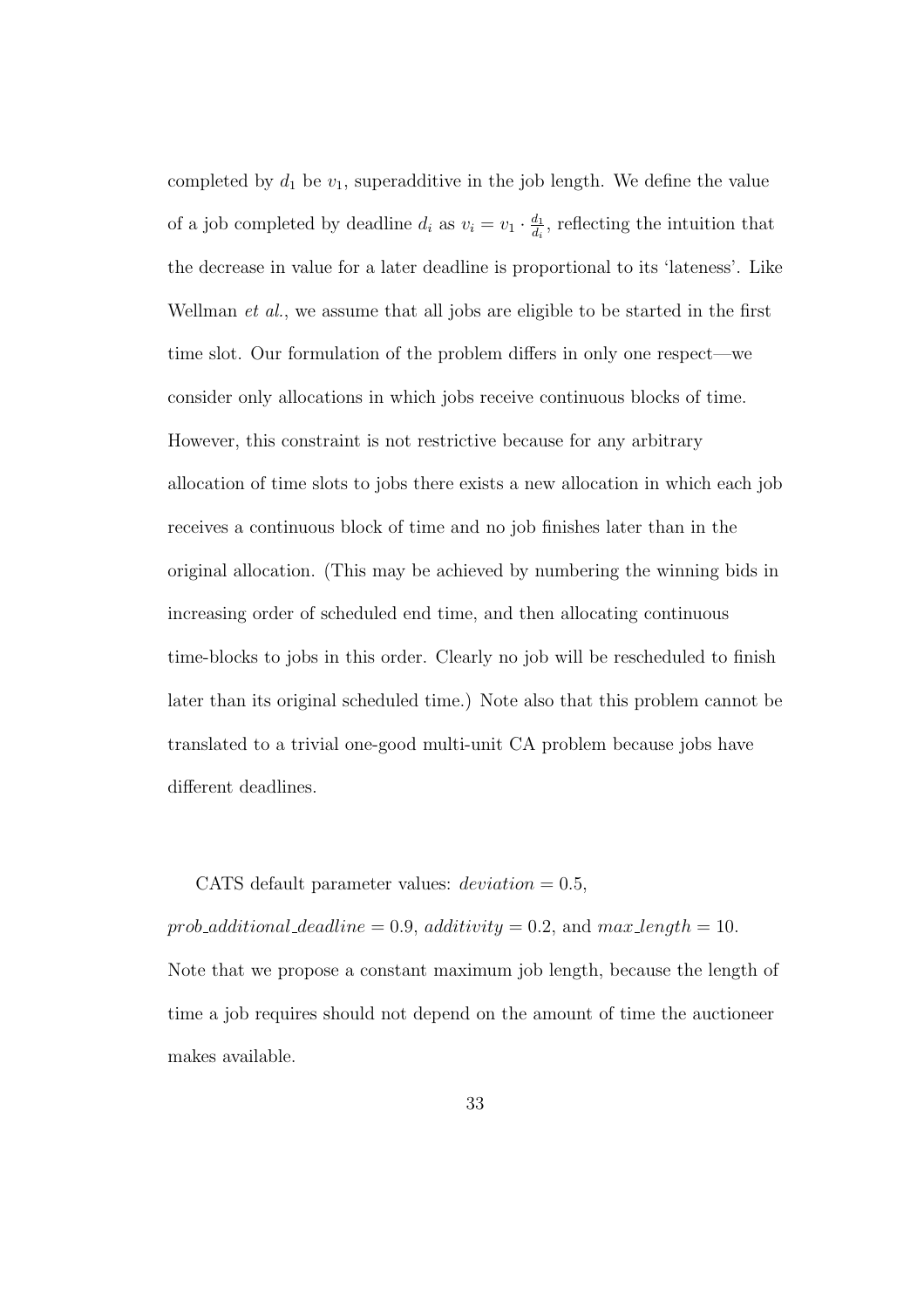```
While num\_generated\_bids < num\_bidsl = rand\_int(1, max\_length)d_1 = rand.int(l, num\_goods)dev = rand(1 - deviation, 1 + deviation)cur\_max\_deadline = 0new_d = d_1To generate substitutable (XOR) bids. Do
         Make bids with price offered = dev \cdot l^{1+additivity} \cdot d_1 / new\_dfor all blocks [start, end] where start \geq 1, end \leq new\_d,
          end > cur_max_deadline, end – start = l
        cur\_max\_deadline = new\_dnew_d = rand\_int(cur\_max_d=deline + 1, num_g=)While rand(0, 1) \le prob\_additional\_deadlineEnd While
```
Figure 18.12: Temporal Scheduling: Bid-Generation Technique

#### 18.3.6 Legacy distributions

To aid researchers designing new CA algorithms by facilitating comparison with previous work, CATS includes the ability to generate bids according to all previous published test distributions of which we are aware, subject to the requirement that the distributions be able to generate arbitrary numbers of goods and bids. Each of these distributions may be seen as answering to three questions:

- What number of goods should be requested in a bundle?
- Which goods should be requested?
- What price should be offered for the bundle?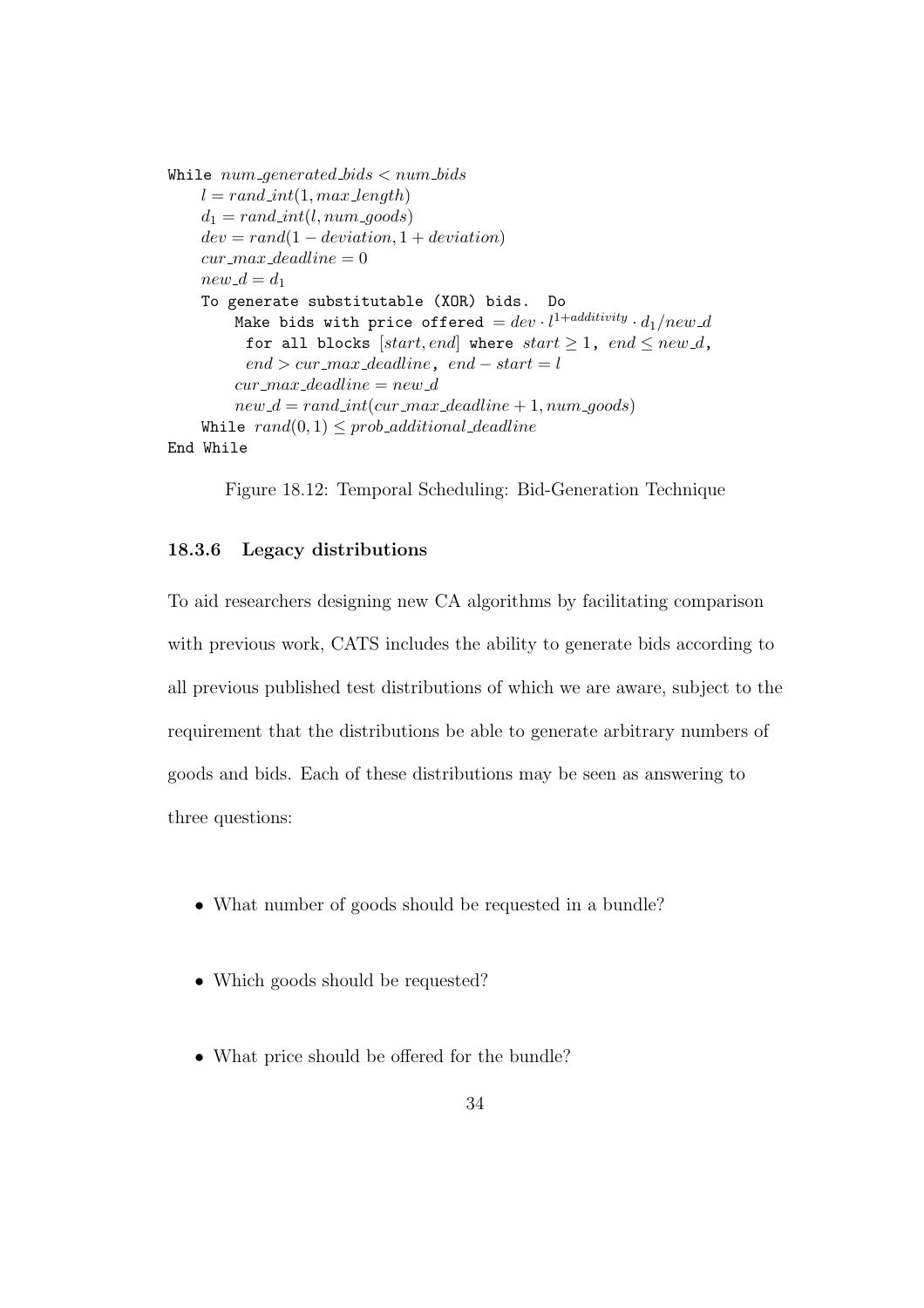We begin by describing different techniques for answering each of these three questions, and then show how they have been combined in previously published test distributions.

#### Number of goods

**Uniform:** Uniformly distributed on  $[1, num\_goods]$ 

**Normal:** Normally distributed with  $\mu = \mu$ -goods and  $\sigma = \sigma$ -goods

Constant: Fixed at *constant\_goods* 

Decay: Starting with 1, repeatedly increment the size of the bundle until rand $(0, 1)$  exceeds  $\alpha$ 

**Binomial:** Request  $n$  goods with probability

 $p^n(1-p)^{num\_goods-n} \binom{num\_goods}{n}$ n ¢

Exponential: Request n goods with probability  $C \exp(-n/q)$ 

#### Which goods

Random: Draw *n* goods uniformly at random from the set of all goods, without replacement<sup>6</sup>

#### Price offer

Fixed Random: Uniform on  $[low\_fixed,hi\_fixed]$ 

**Linear Random:** Uniform on  $[low\_linearly\cdot n, hi\_linearly\cdot n]$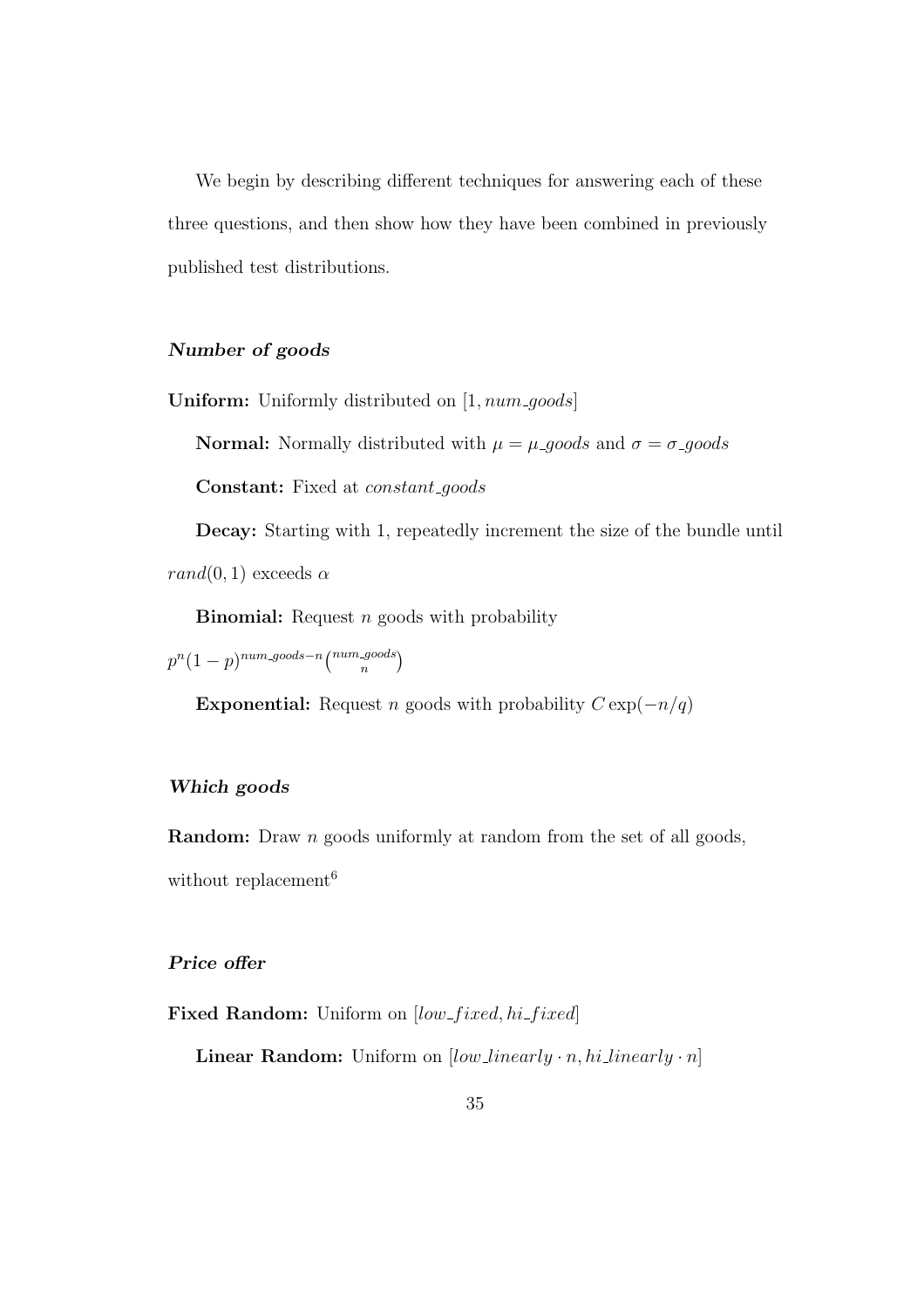**Normal:** Draw from a normal distribution with  $\mu = \mu$ -price and  $\sigma =$  $\sigma$ -price

**Quadratic<sup>7</sup>:** For each good k and each bidder i set the value  $v_k^i =$ rand(0,1); then *i*'s price offer for a set of goods S is  $\sum_{k \in S} v_k^i$  +  $\overline{ }$  $_{k,q}\,v^i_k v^i_q$ 

#### 18.3.7 Previously published distributions

The following is a list of the distributions used in all published tests of which we are aware. In each case we describe first the method used to choose the number of goods, followed by the method used to choose the price offer. In all cases the 'random' technique was used to determine which goods should be requested in a bundle. Each case is labeled with its corresponding CATS legacy suite number; very similar distributions are given similar numbers and identical distributions are given the same number.

[L1] Sandholm: Uniform, fixed random with  $low\_fixed = 0$ ,  $hi\_fixed = 1$ 

[L1a] Anderson et al.: Uniform, fixed random with  $low\_fixed = 0$ ,  $hi\_fixed = 1000$ 

[L2] Sandholm: Uniform, linearly random with  $low\_{linearly} = 0$ ,  $hi\_linearly = 1$ 

[L2a] *Anderson* et al.: Uniform, linearly random with

 $low\_linearly = 500, \, hil\,i$ 

[L3] Sandholm: Constant with  $constant\text{-}goods = 3$ , fixed random with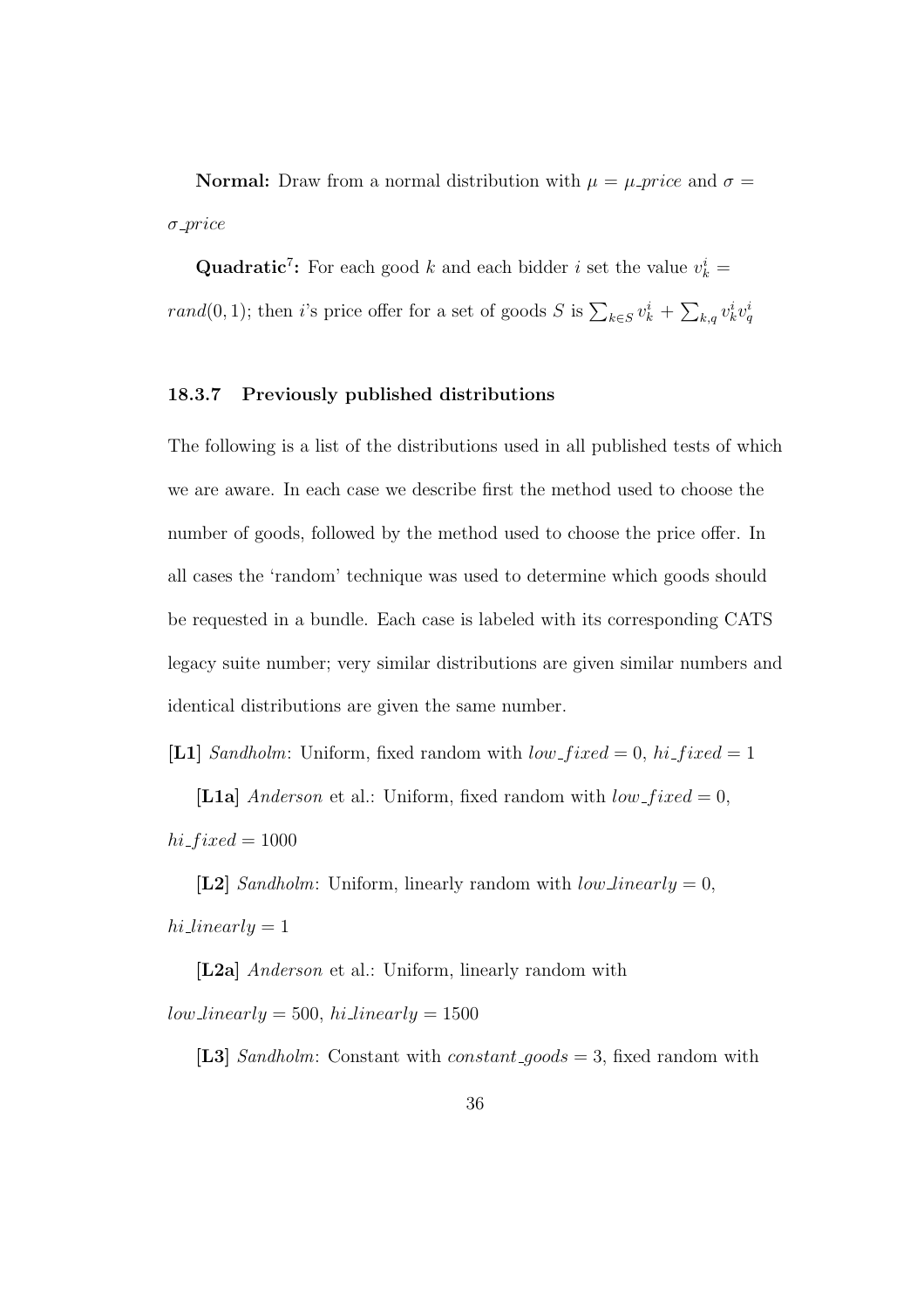$low\_fixed = 0, hi\_fixed = 1$ 

[L3] deVries and Vohra: Constant with constant goods = 3, fixed random with  $low\_fixed = 0$ ,  $hi\_fixed = 1$ 

[L4] Sandholm: Decay with  $\alpha = 0.55$ , linearly random with  $low\_{linearly} = 0, \,hi\_{linearly} = 1$ 

[L4] deVries and Vohra: Decay with  $\alpha = 0.55$ , linearly random with  $low\_linearly = 0, \,hilinearly = 1$ 

[L4a] Anderson et al.: Decay with  $\alpha = 0.55$ , linearly random with  $low\_linearly=1, \,hilinearly=1000$ 

[L5] *Boutilier* et al.: Normal with  $\mu$ -goods = 4 and  $\sigma$ -goods = 1, normal with  $\mu\text{-}price = 16$  and  $\sigma\text{-}price = 3$ 

[L6] Fujishima et al.: Exponential with  $q=5$ , linearly random with  $low\_linearly = 0.5, \, hi\_linearly = 1.5$ 

[L6a] Anderson et al.: Exponential with  $q = 5$ , linearly random with  $low\_{linearly} = 500, \, h\omega\_{linearly} = 1500$ 

[L7] Fujishima et al.: Binomial with  $p = 0.2$ , linearly random with  $low\_{linearly} = 0.5, \,hi\_{linearly} = 1.5$ 

[**L7a**] *Anderson* et al.: Binomial with  $p = 0.2$ , linearly random with  $low\_{linearly} = 500, \, h\bar{\iota}\_{linearly} = 1500$ 

[L8] deVries and Vohra: Constant with constant goods = 3, quadratic

Parkes (1999) used many of the test sets described above (particularly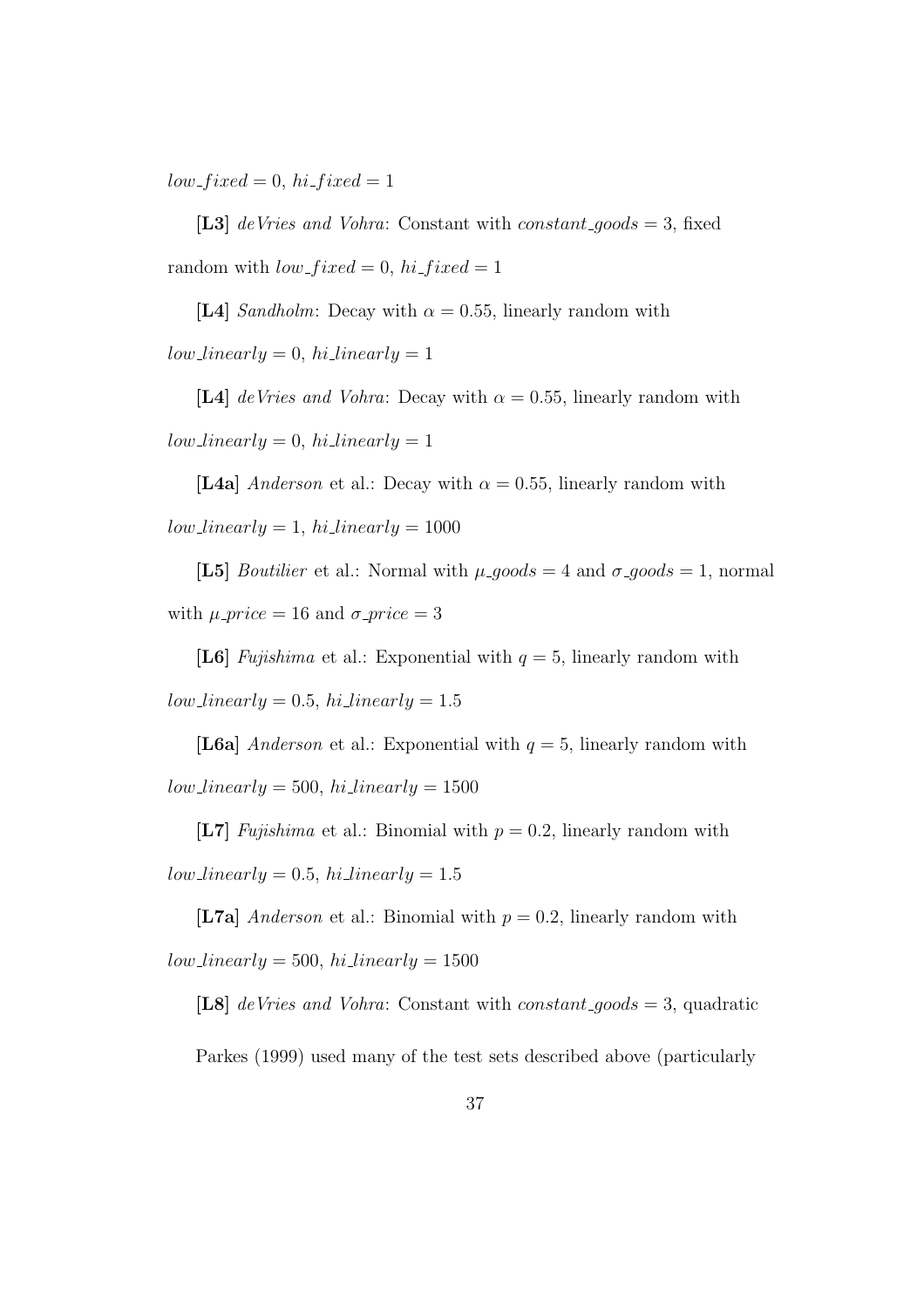those described by Sandholm and Boutilier et al.), but tested with fixed numbers of goods and bids rather than scaling these parameters.

Since the publication of Leyton-Brown et al. (2000), the CATS distributions have also been widely used, e.g., (Sandholm et al. 2001; Gonen and Lehmann 2001; Gonen and Lehmann 2000; Holte 2001; Schuurmans et al. 2001; Kastner et al. 2002; Zurel and Nisan 2000).

# 18.4 Tuning distributions

Our main goal in this work has been to generate realistic artificial test data, even if this data turns out not to be as computationally difficult as other, less realistic benchmarks. After all, combinatorial auction researchers should care more about optimizing WDP algorithm performance on realistic problems than on tackling arbitrary set packing problems that cannot easily be interpreted as combinatorial auctions. This should not make us entirely unconcerned with the hardness of our distributions, however. In this section we present evidence about how hard the CATS distributions really are, and show how to tune them so that the hardest possible instances are generated from a given distribution.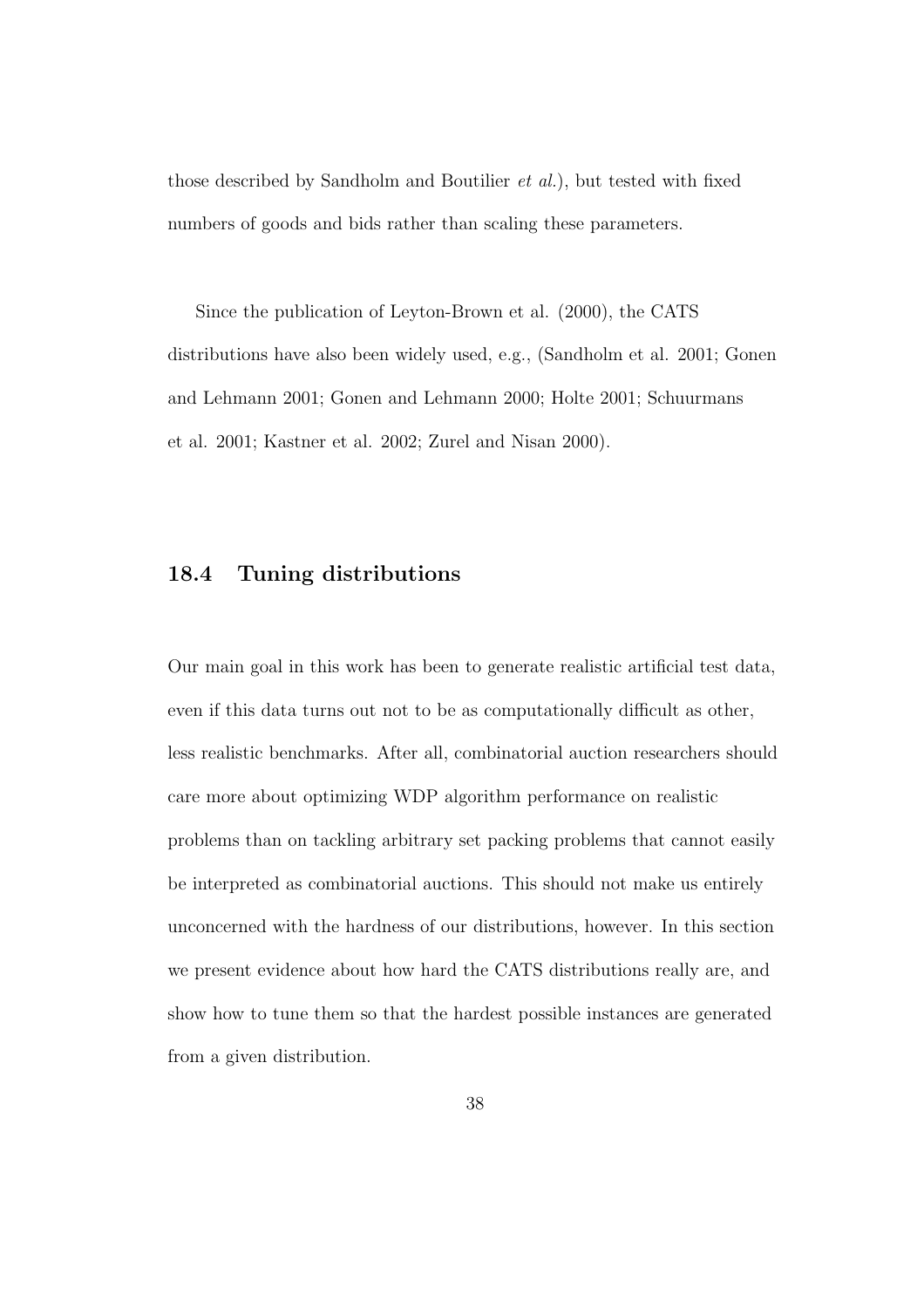#### 18.4.1 Removing dominated bids

For the WDP, it is known that problems become harder as the number of goods and bids increases.<sup>8</sup> For this reason, researchers have traditionally reported the performance of their WDP algorithms in terms of the number of bids and goods of the input instances. While it is easy to fix the number of goods, holding the number of bids constant is not as straightforward as it might seem. Most special-purpose algorithms make use of a polynomial-time preprocessing step which removes bids that are strictly dominated by one other bid. More precisely, bid  $i$  is dominated by bid  $j$  if the goods requested by i are a (non-strict) superset of the goods requested by  $j$ , and the price offer of i is smaller than or equal to the price offer of j. (This is similar in flavor to the use of arc-consistency as a preprocessing step for a CSP or weighted CSP problem.) It is thus possible for the size of problems given as input to the WDP algorithm to vary even if all generated instances had the same number of bids.

It is not obvious whether this domination procedure ought to remove many bids, or whether the relationship between the average number of non-dominated bids and total bids ought to vary substantially from one distribution to another, so we set out to measure this relationship. Figure 18.4.1 shows the number of non-dominated bids as a function of the total number of bids generated. In these experiments, with each line representing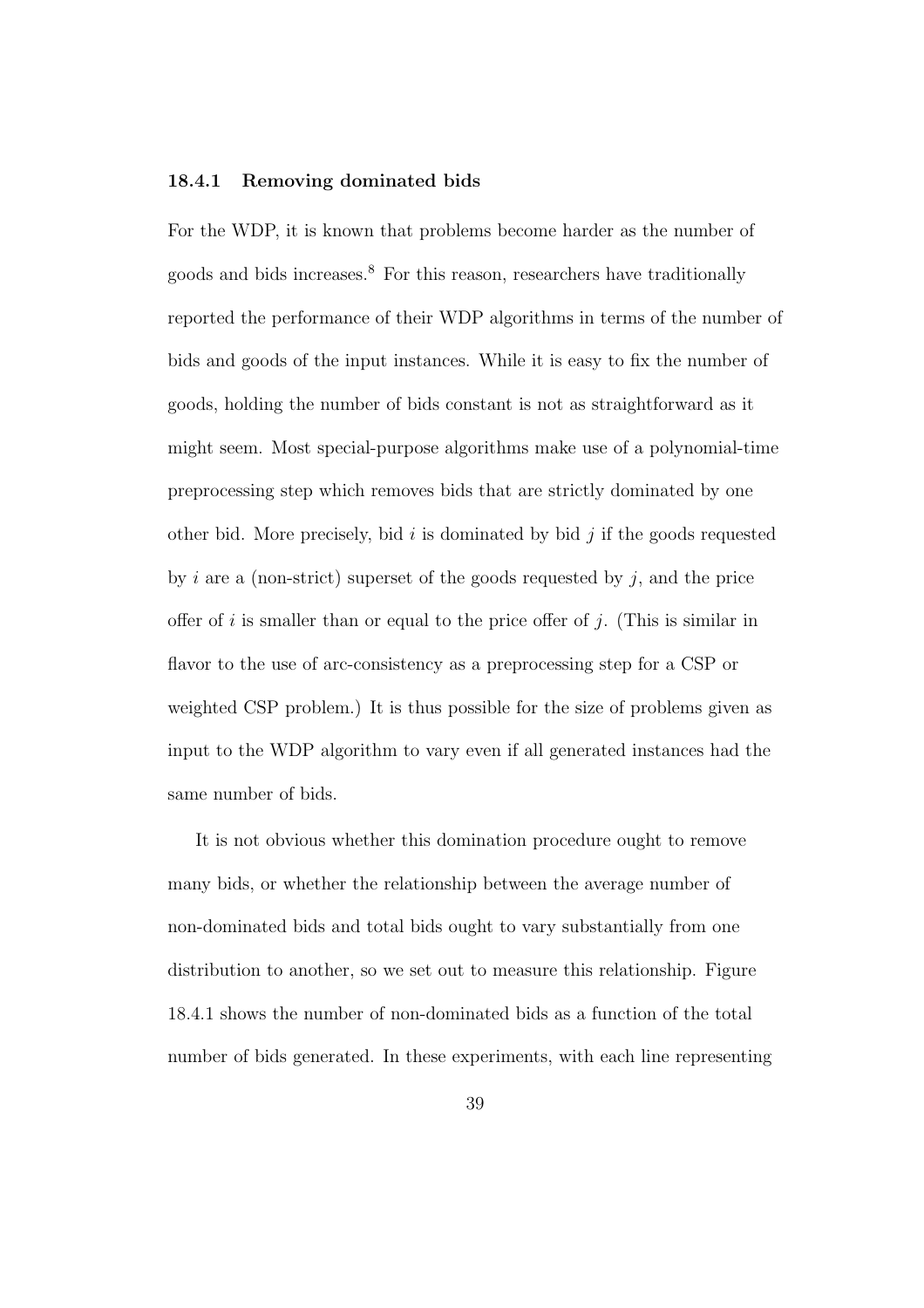

Figure 18.13: Non-Dominated Bids vs. Raw Bids

an average over 20 runs, bids were generated for an auction with 64 goods, and the program stopped after 2000 non-dominated bids had been made. We observe that some of the legacy distributions are considerably more likely than others to generate non-dominated bids; we do not show the CATS distributions in this graph as all five generated virtually no dominated bids.

Of course, many other polynomial-time preprocessing steps are possible, e.g., a check for bids that are dominated by a pair of other bids. Indeed, sophisticated solvers such as CPLEX employ many, much more complex preprocessing steps before initiating branch-and-bound search. Our own experience with algorithms for the WDP has suggested that other polynomial-time preprocessing steps offer much poorer performance in terms of the number of bids discarded in a given amount of time. In any case, the results above suggest that strict domination checking should not be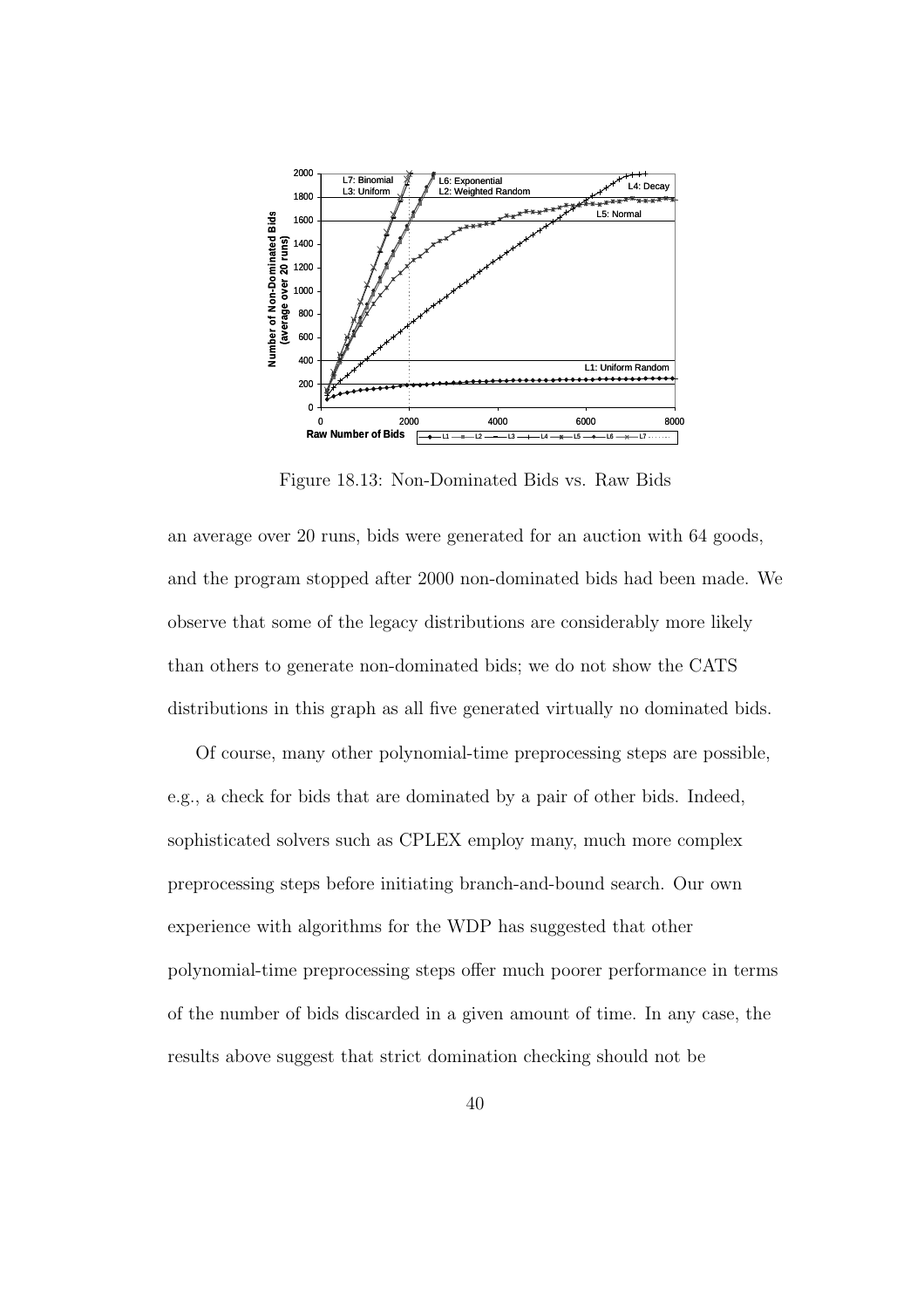disregarded, since distributions differ substantially in the ratio between the number of non-dominated bids and the raw number of bids.

For this reason, the CATS software has the ability to generate instances for all CATS and legacy distributions with a specified number of non-dominated bids: the software iteratively generates bids and removes dominated bids until the specified target is reached. Observe that if we want to be able to generate any given number of non-dominated bids then we will be unable to use the distributions L1 and L5, because they often fail to generate a target number of non-dominated bids even after millions of bids were created. As an aside, this observation helps to explain why L1 and L5 have been found empirically easy by other researchers, and suggest that they are a poor choice for computational benchmarking.

#### 18.4.2 Sampling parameters

In our original paper on CATS (Leyton-Brown et al. 2000), we suggested default values for the parameters of each generator. These defaults represented reasonable, hand-tuned choices for the parameter values. However, the parameter space is large and the computational characteristics of the different CATS distributions vary substantially throughout this space. An alternative ensures that the whole parameter space is explored: reasonable ranges for each parameter are established, and then each time an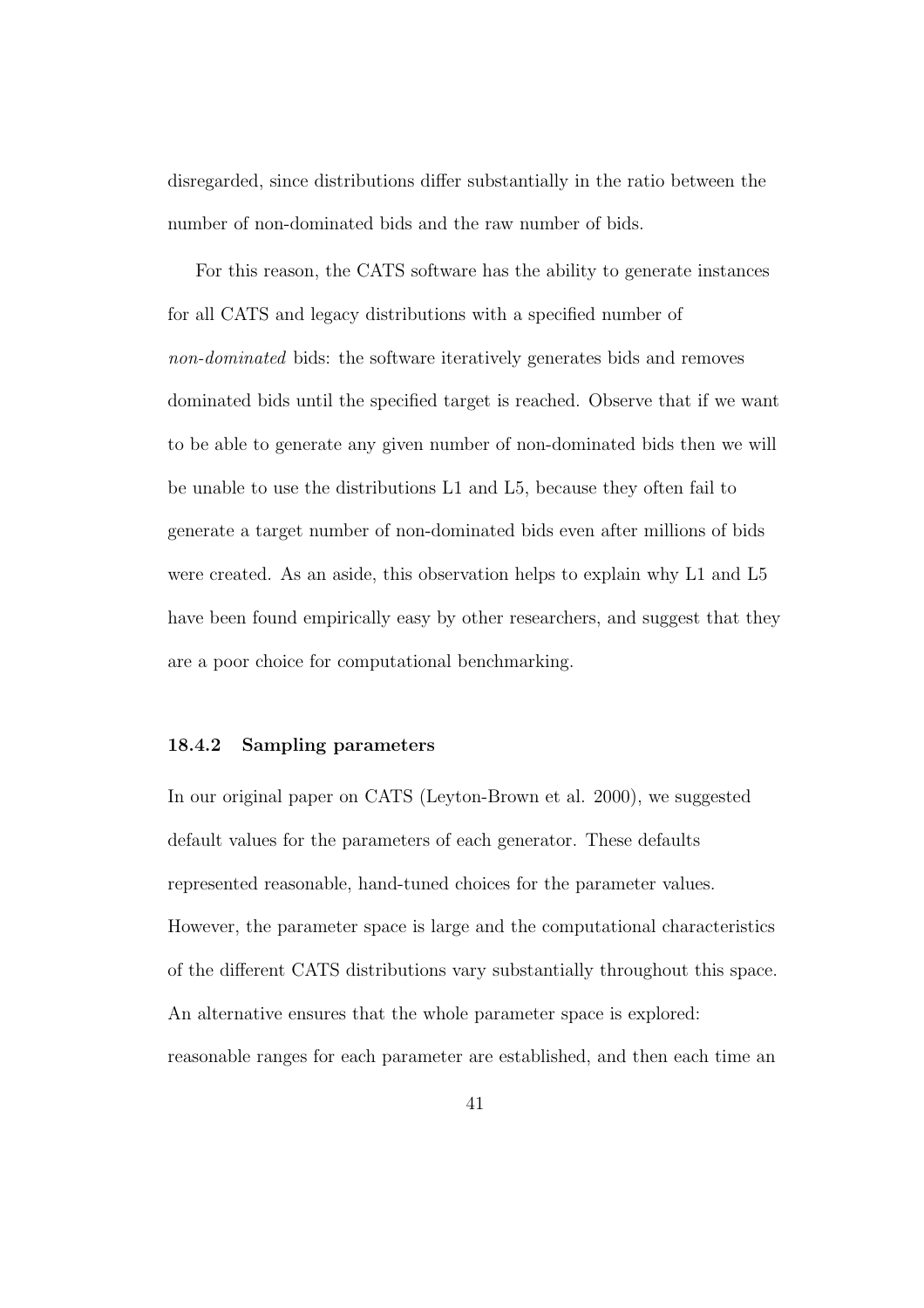

Figure 18.14: Gross Hardness

instance is generated, these ranges are sampled uniformly at random. Version 2.0 of the CATS software supports this sort of parameter sampling.

#### 18.4.3 Making CATS harder

There has been discussion in the combinatorial auctions literature about whether CATS is computationally hard (see, e.g., (Gonen and Lehmann 2000; Sandholm et al. 2001)). We performed tests on both CATS and legacy distributions with ILOG's CPLEX 7.1 solver,<sup>9</sup> sampling parameters as described above. Figure 18.14 shows the results of 500 runs for each distribution on problems with 256 goods and 1000 non-dominated bids,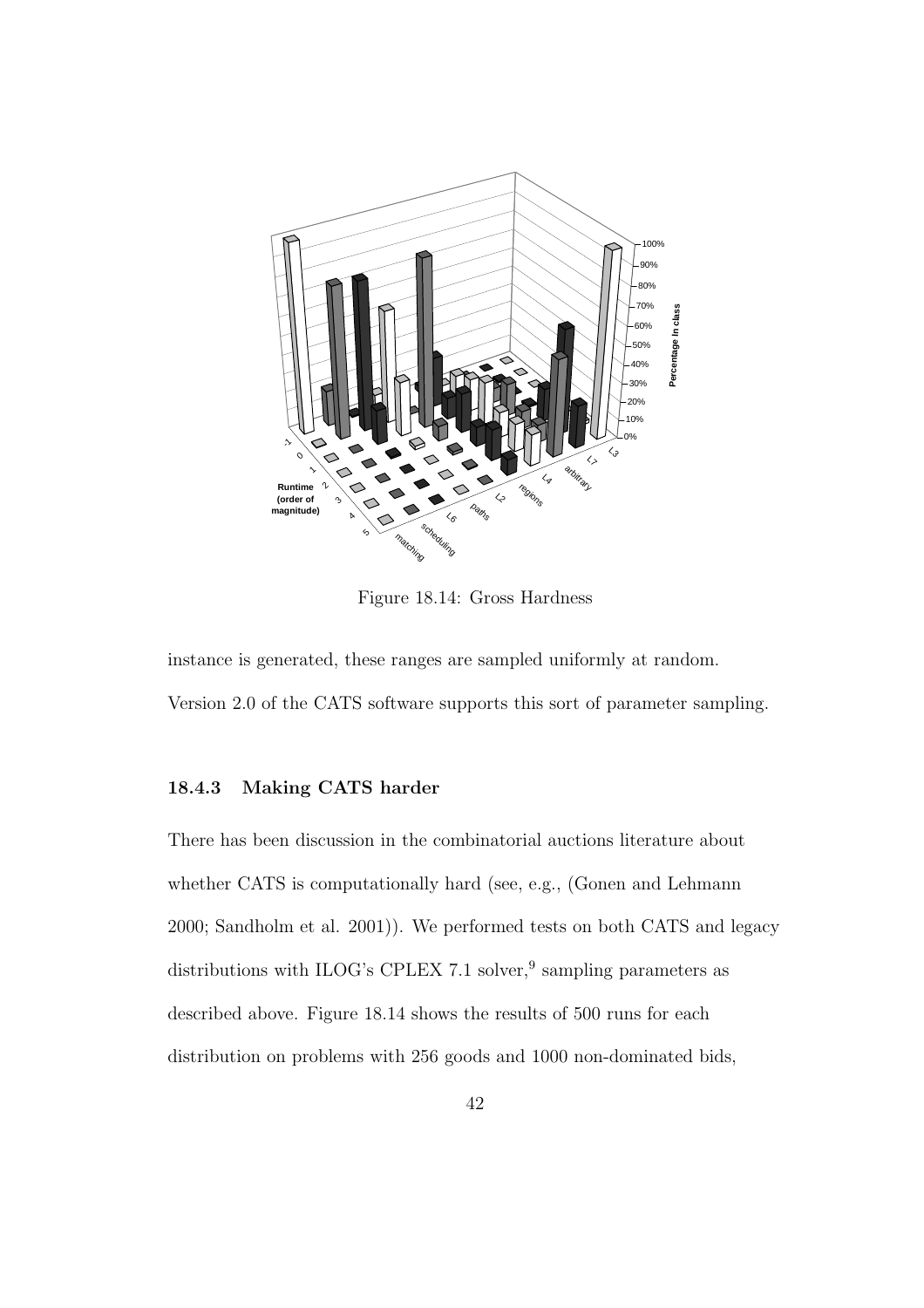indicating the number of instances with the same order-of-magnitude runtime—i.e.,  $\log_{10}(\text{runtime})$ . We ran these experiments on a cluster of Pentium III Xeon 550 Mhz machines with 4 GB of RAM each, and spent over a CPU-year gathering the data.

We can see that several of the CATS distributions are quite easy for CPLEX, and that others vary from easy to hard. It is interesting that most distributions had instances that varied in hardness by several orders of magnitude, despite the fact that all instances had the same problem size. This gives rise to the question of whether we can tune CATS so that in addition to generating "realistic" instances, it also generates the hardest possible instances. It turns out that the answer is yes: in Chapter 19 we show that even the easiest CATS distributions can be made orders of magnitude harder.

Our interest in generating the hardest possible instances notwithstanding, we should not be discouraged by the fact that some CATS distributions are computationally easy. On the contrary, this evidence suggests that realistic bidding patterns may often lead to much more tractable winner determination problems than the hardest unrealistic distributions such as "uniform" (L3). This is good news for those who hope to run practical combinatorial auctions.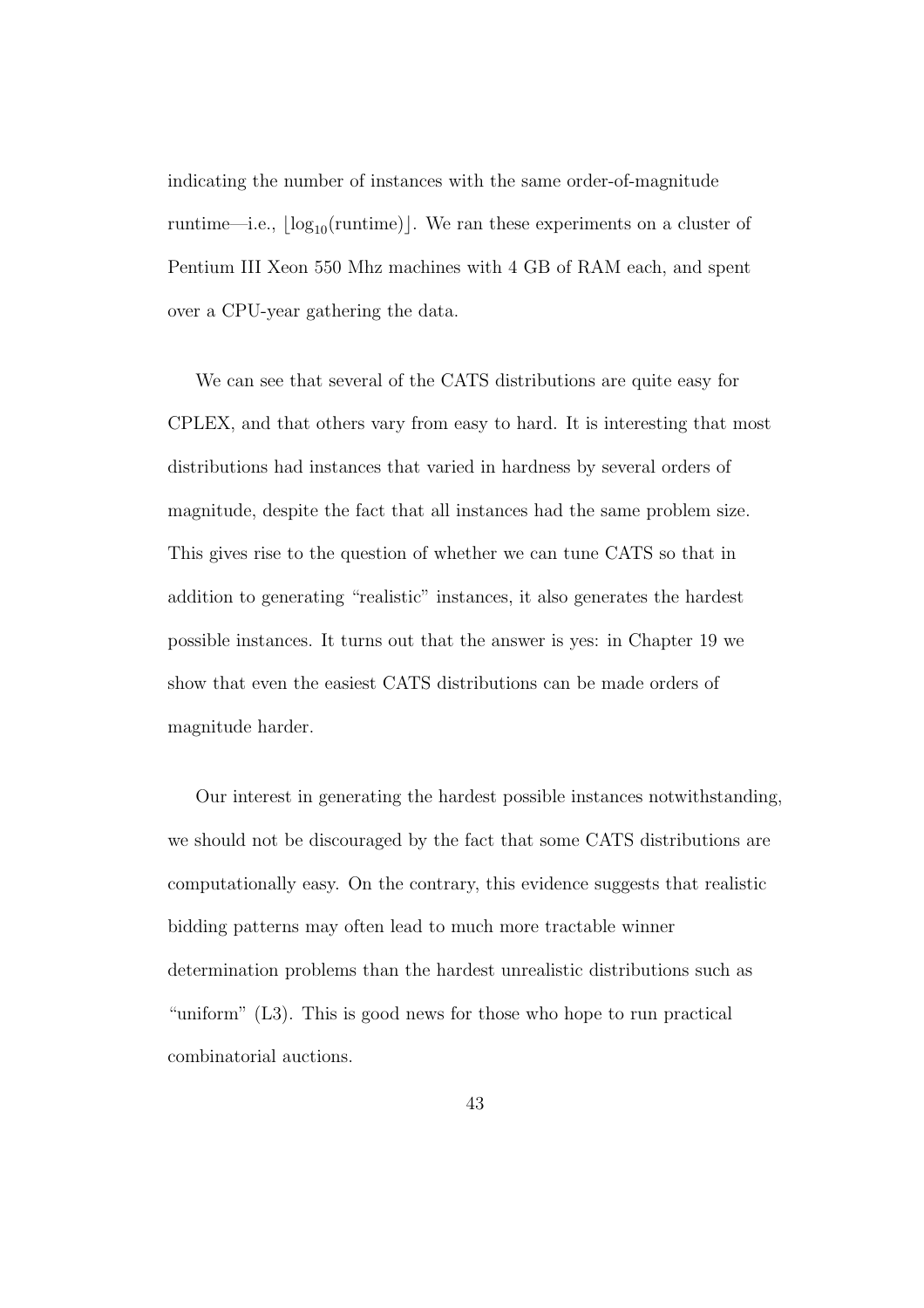# 18.5 Conclusion

In this chapter we introduced CATS, a test suite for combinatorial auction optimization algorithms. The distributions in CATS represent a step beyond earlier CA testing techniques because they are economically-motivated and model real-world problems. We hope that CATS will continue to facilitate the development and evaluation of new CA optimization algorithms.

# Acknowledgments

This chapter is based on work first presented in Leyton-Brown et al. (2000) and Leyton-Brown et al. (2002). We would like to acknowledge Mark Pearson, who was involved in the creation of the original test suite and co-wrote Leyton-Brown et al. (2000); Galen Andrew, who has helped to maintain the test suite since the publication of Leyton-Brown et al. (2000) and was responsible for many of the enhancements described here; and Eugene Nudelman, who was our coauthor on Leyton-Brown et al. (2002).

# Notes

<sup>1</sup>There does exist a body of previous work characterizing hard cases for weighted set packing, which is of course equivalent to the combinatorial auction problem. Real-world bidding is likely to exhibit various regularities, however, as discussed throughout this chapter. A data set designed to include the same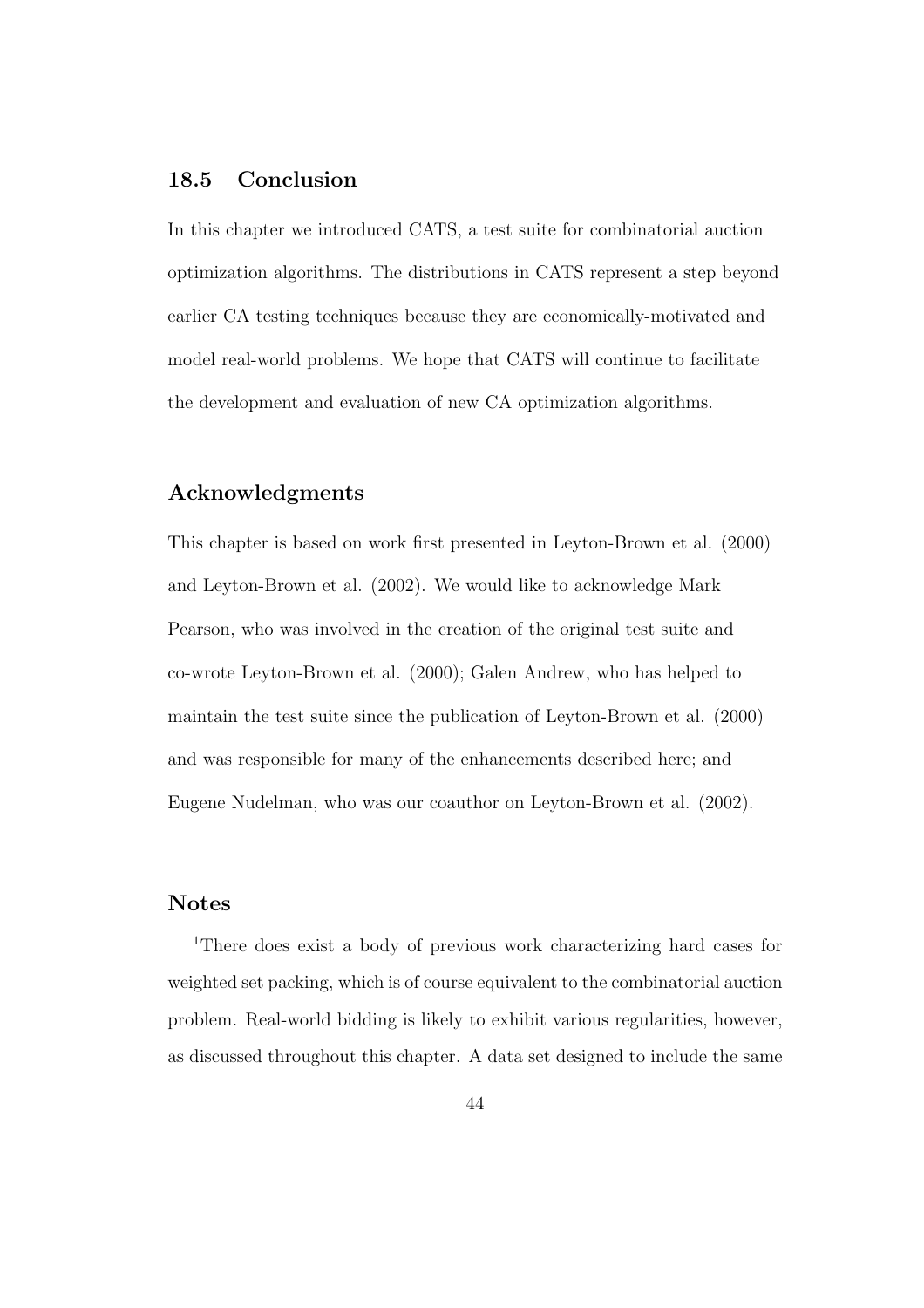regularities may be more useful for predicting the performance of an algorithm in a real-world combinatorial auction.

<sup>2</sup>Electric power distribution is a frequently discussed real world problem which is superficially similar to the problems discussed here. However, many of the complementarities in this domain arise from physical laws governing power flow in a network. Consideration of these laws becomes very complex in networks of interesting size. Also, because these laws are taken into account during the construction of power networks, the networks themselves are difficult to model using randomly generated graphs. For these reasons, we have not attempted to model this domain.

3We use Sandholm's (Sandholm 1999) term "decay" here, though the distribution goes by various names—for a description of the distribution please see Section 18.3.6. There are two reasons we use a decay distribution here. First, we expect that more bids will request small bundles than large bundles. Second, we require a distribution where the expected bundle size is relatively insensitive to changes in the total number of goods.

<sup>4</sup>Recall the discussion in Section 18.1.3 motivating the use of superadditive valuations.

<sup>5</sup>To see why this cannot be modeled as a multi-unit CA, consider an auction for three regions with two units each, and three bidders each wanting one unit of two goods. In the optimal allocation,  $b_1$  gets 1 unit of  $g_1$  and 1 unit of  $g_2$ ,  $b_2$  gets 1 unit of  $g_2$  and 1 unit of  $g_3$ , and  $b_3$  gets 1 unit of  $g_3$  and 1 unit of  $g_1$ .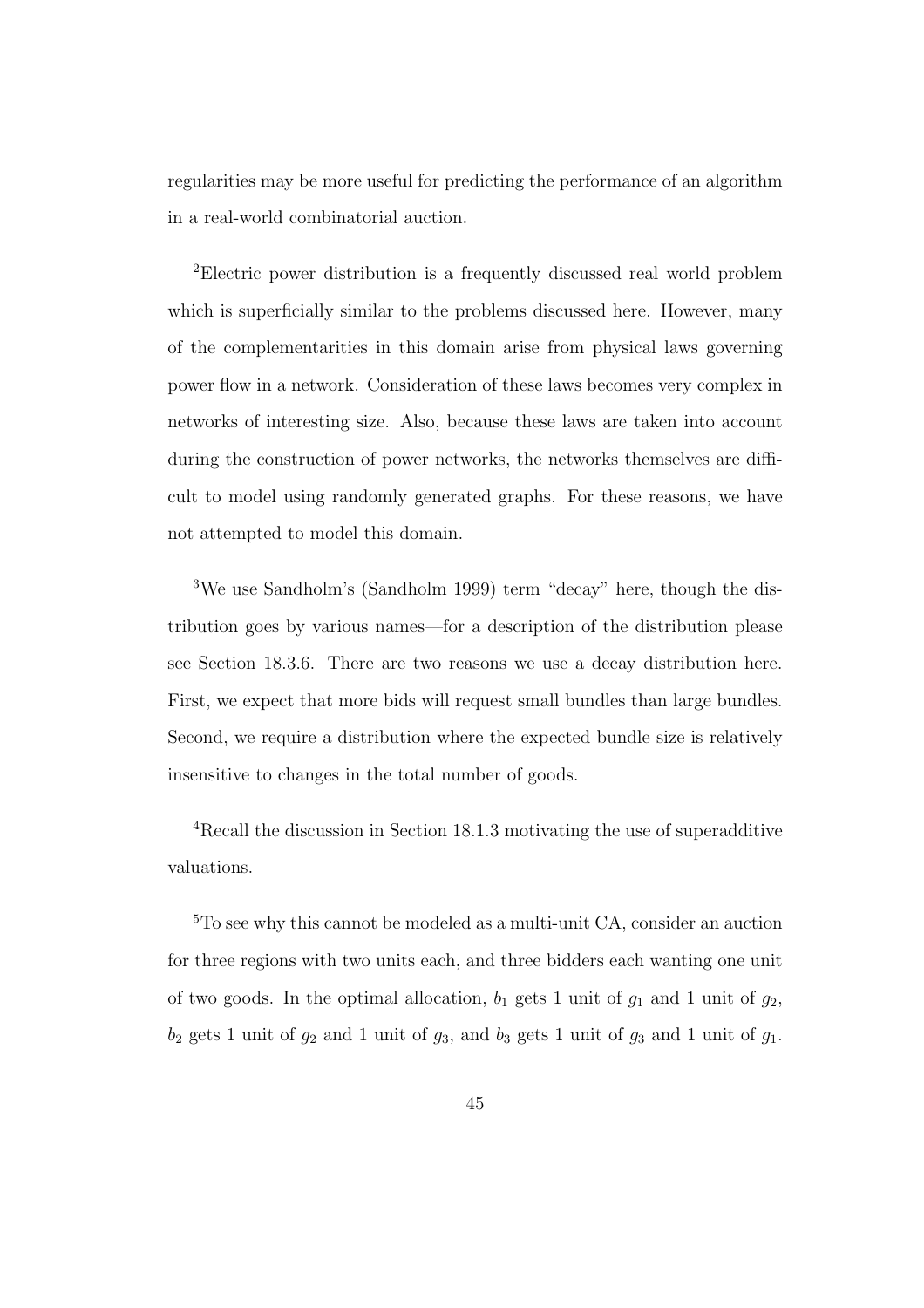In this example there is no way of assigning frequencies to the units so that each bidder gets the same frequency in both regions.

 $6$ Although in principle the problem of *which* goods to request could be answered in many ways, all legacy distributions of which we are aware use the Random technique.

<sup>7</sup>de Vries and Vohra (2003) briefly describe a more general version of this price offer scheme, but do not describe how to set all the parameters (e.g., defining which goods are complementary); hence we do not include it here. Quadratic price offers may be particularly applicable to spectrum auctions; see Ausubel et al. (1997).

<sup>8</sup>Recall the exception discussed in Section 18.1.3: when distributions favor small bundles and lack sufficiently superadditive pricing then the problem generally becomes easier as the number of bids grows very large.

9CPLEX has become faster with every version released, and so newer versions of CPLEX will most likely exceed the performance reported here. We reran a subset of these problems using CPLEX 8.0, but found that the qualitative shape of the distribution was unchanged. Due to the investment of machine time that would have been required to regenerate Figure 18.14 we elected not to rerun the entire dataset, and report only our CPLEX 7.1 results here.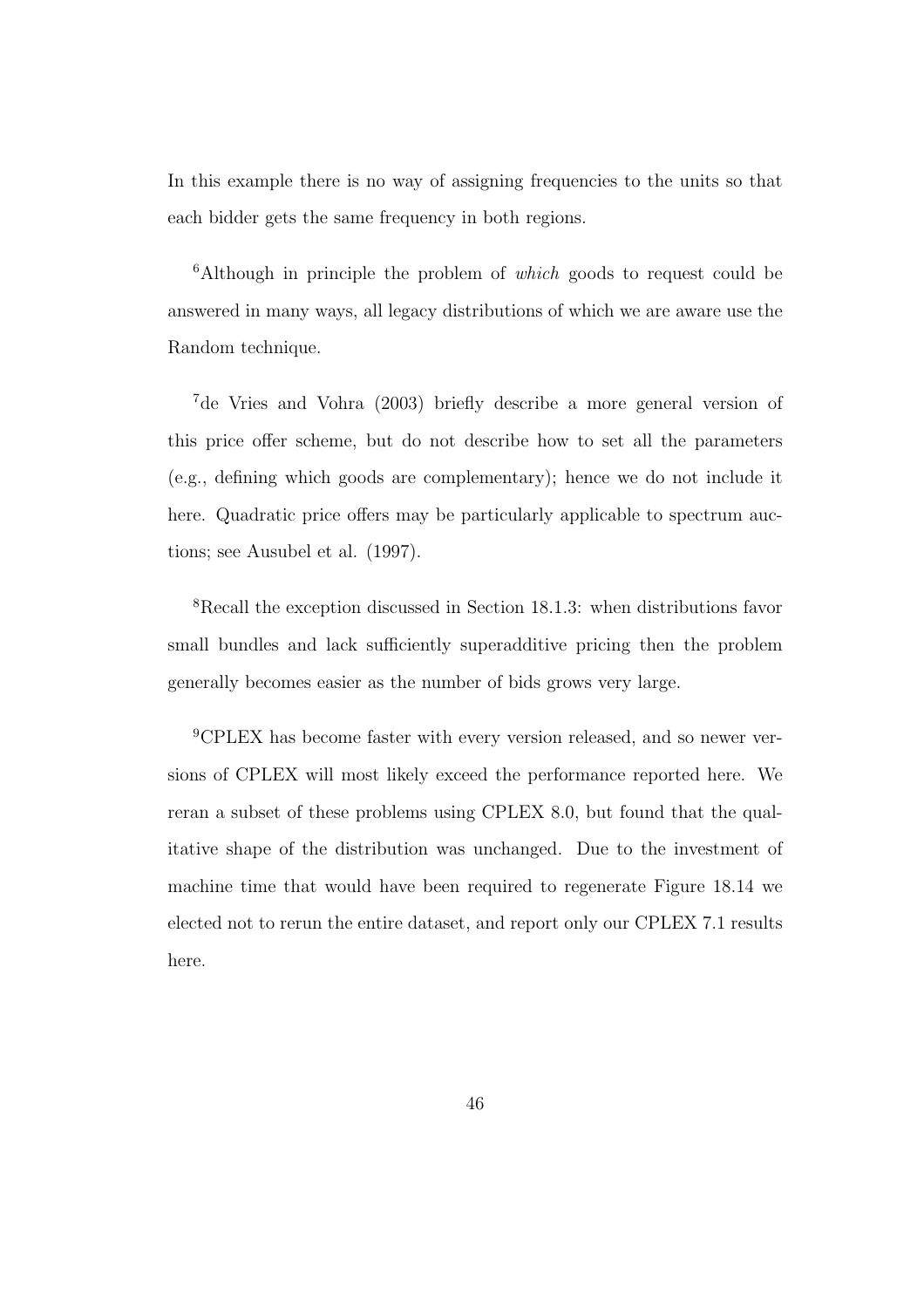# References

- Anderson, Arne, Mattias Tenhunen and Fredrik Ygge (2000). Integer programming for combinatorial auction winner determination. ICMAS (pp. 39–46).
- Ausubel, Lawrence M., Peter Cramton, R. Preston McAfee and John McMillan (1997). Synergies in wireless telephony: Evidence from the broadband PCS auctions. Journal of Economics and Management Strategy,  $6(3)$ , 497–527.
- Banks, Jeffrey S., John O. Ledyard and David P. Porter (1989). Allocating uncertain and unresponsive resources: An experimental approach. RAND Journal of Economics, 20, 1–23.
- Boutilier, Craig, Moisés Goldszmidt and Bikash Sabata (1999). Sequential auctions for the allocation of resources with complementarities. IJCAI.
- Brewer, Paul J. and Charles R. Plott (1996). A binary conflict ascending price (BICAP) mechanism for the decentralized allocation of the right to use railroad tracks. International Journal of Industrial Organization, 14, 857–886.

CATS Website (2000). http://robotics.stanford.edu/CATS.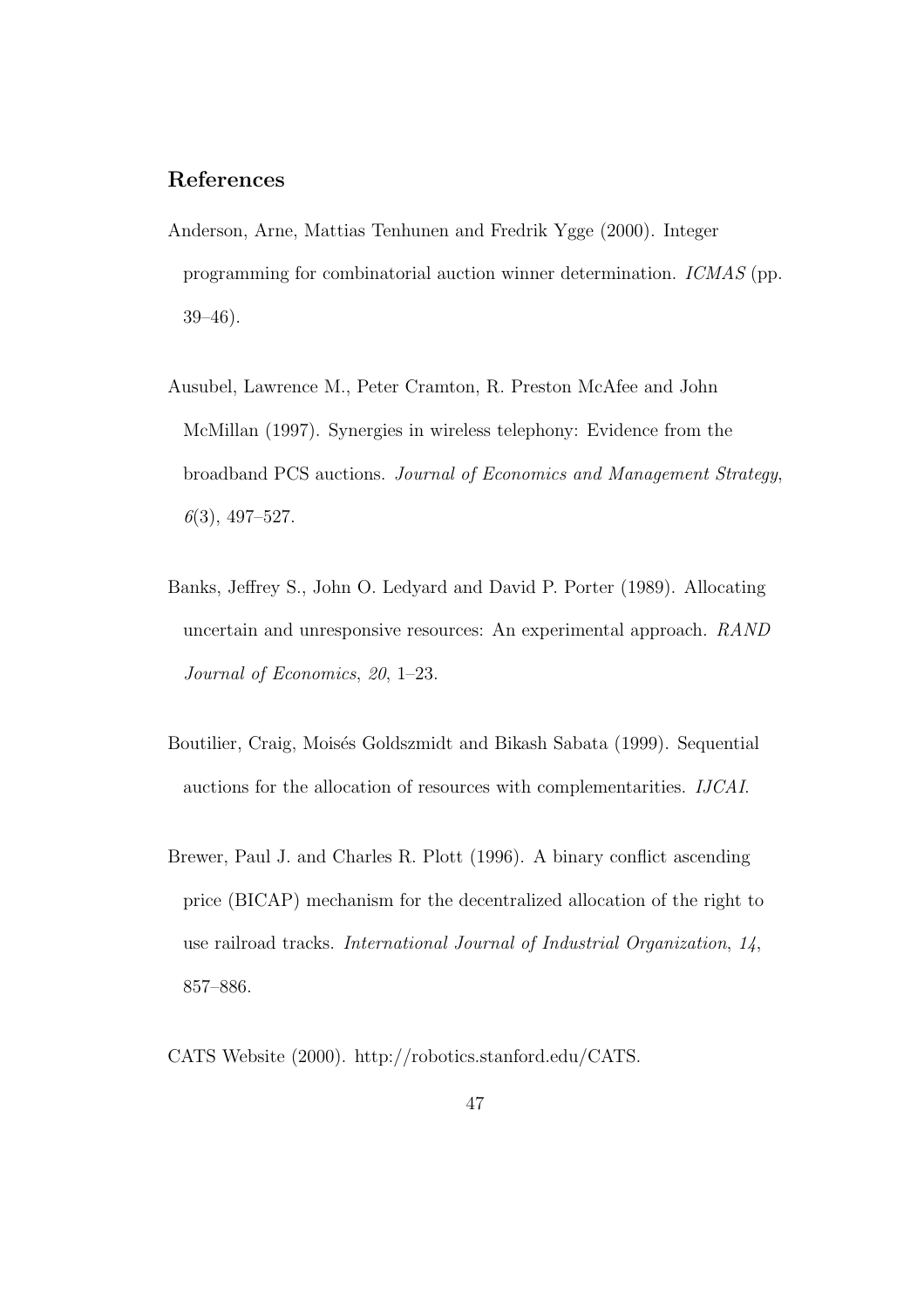- de Vries, Sven and Rakesh Vohra (2003). Combinatorial auctions: A survey. INFORMS Journal on Computing, 15(3).
- DeMartini, Christine, Anthony M. Kwasnica, John O. Ledyard and David Porter (1998). A new and improved design for multi-object iterative auctions (Technical Report Social Science Working Paper 1054). California Institute of Technology, Pasadena.
- Dunford, Melissa, Karla Hoffman, Dinesh Menon, Rudy Sultana and Thomas Wilson (2004). Testing linear pricing algorithms for use in ascending combinatorial auctions. Working paper, George Mason University.
- Fujishima, Yuzo, Kevin Leyton-Brown and Yoav Shoham (1999). Taming the computational complexity of combinatorial auctions: Optimal and approximate approaches. IJCAI.
- Gonen, Rica and Daniel Lehmann (2000). Optimal solutions for multi-unit combinatorial auctions: Branch and bound heuristics. ACM Conference on Electronic Commerce.
- Gonen, Rica and Daniel Lehmann (2001). Linear programming helps solving large multi-unit combinatorial auctions (Technical Report TR-2001-8). Leibniz Center for Research in Computer Science.
- Grether, David M., R. Mark Isaac and Charles R. Plott (1989). The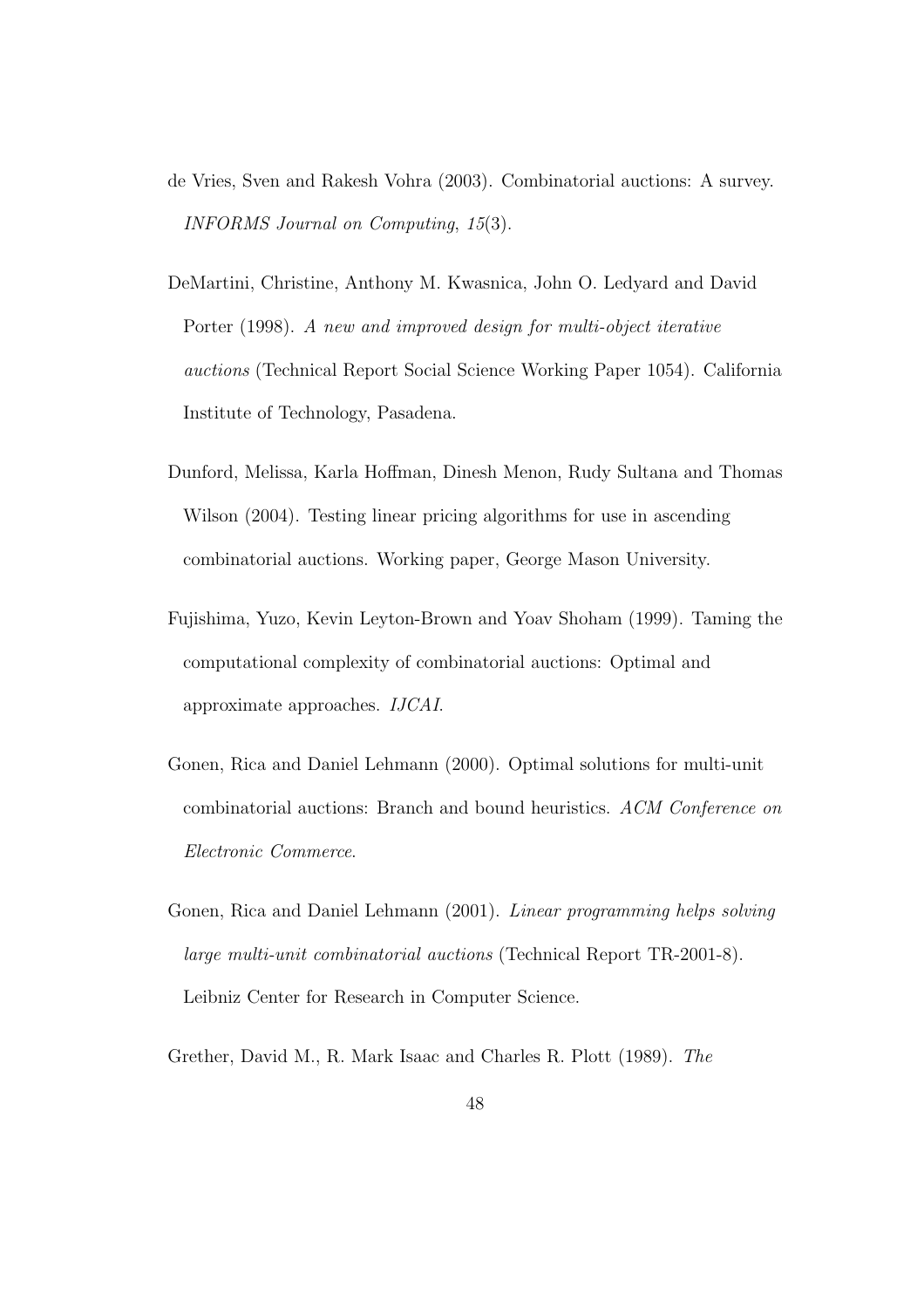allocation of scarce resources: Experimental economics and the problem of allocating airport slots. Boulder, CO: Westview Press.

- Holte, Robert C. (2001). Combinatorial auctions, knapsack problems, and hill-climbing search. *Canadian Conference on AI*.
- Kastner, Ryan, Christina Hsieh, Miodrag Potkonjak and Majid Sarrafzadeh (2002). On the sensitivity of incremental algorithms for combinatorial auctions. UCLA CS Tech. Report 020000.
- Ledyard, John O., David Porter and Antonio Rangel (1997). Experiments testing multiobject allocation mechanisms. Journal of Economics  $\mathcal{C}$ Management Strategy, 6(3), 639–675.
- Ledyard, John O. and Kristin Szakaly (1994). Designing organizations for trading pollution rights. Journal of Economic Behavior and Organization, 25, 167–196.
- Lehmann, Daniel, Liadan I. O'Callaghan and Yoav Shoham (1999). Truth revalation in rapid, approximately efficient combinatorial auctions. ACM Conference on Electronic Commerce.
- Leyton-Brown, Kevin, Eugene Nudelman and Yoav Shoham (2002). Learning the empirical hardness of optimization problems: The case of combinatorial auctions. CP.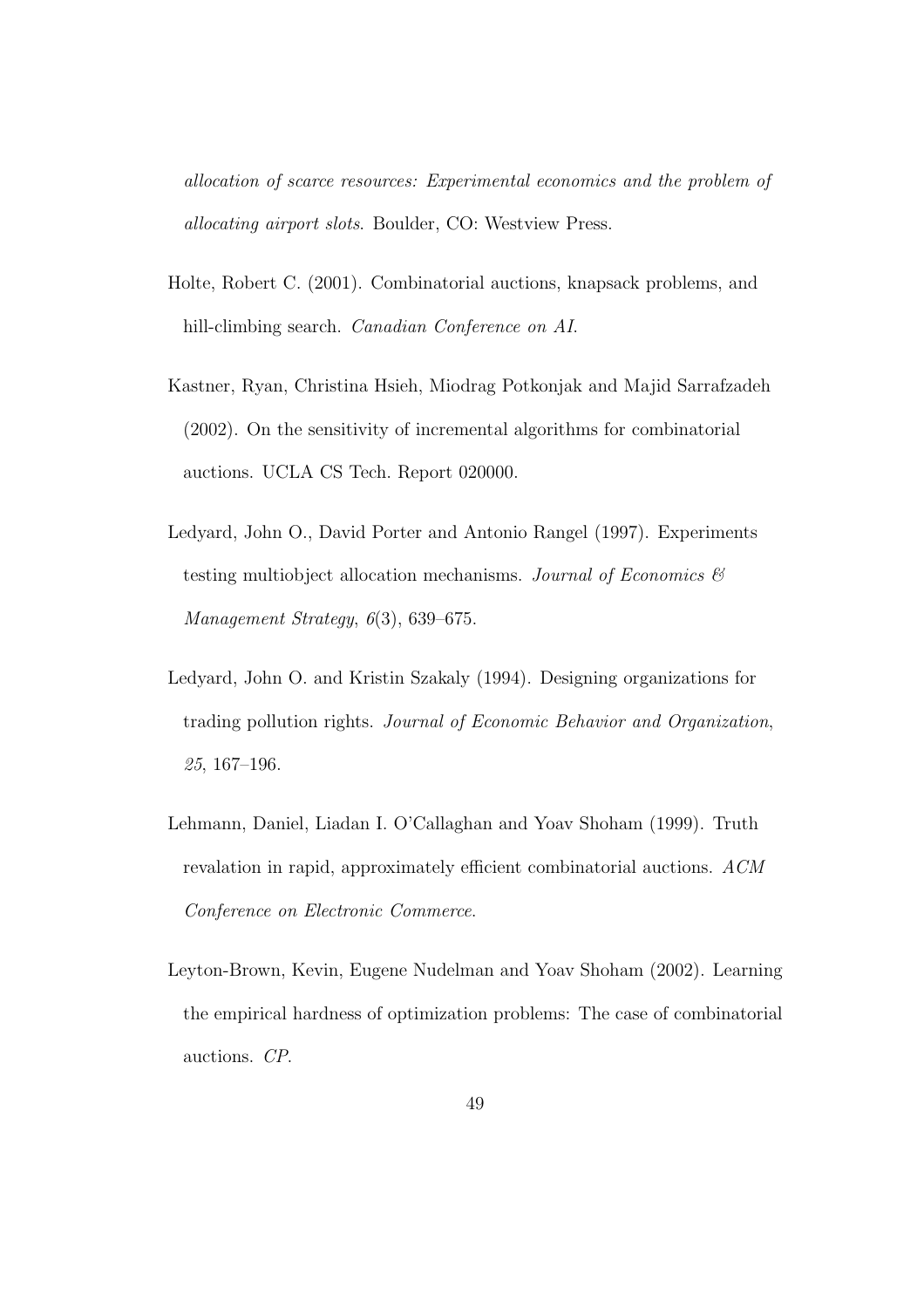- Leyton-Brown, Kevin, Mark Pearson and Yoav Shoham (2000). Towards a universal test suite for combinatorial auction algorithms. ACM EC.
- Nisan, Noam (2000). Bidding and allocation in combinatorial auctions. ACM Conference on Electronic Commerce.
- Parkes, David C. (1999). iBundle: An efficient ascending price bundle auction. ACM Conference on Electronic Commerce.
- Plott, Charles R. and Timothy N. Cason (1996). EPA's new emissions trading mechanism: A laboratory evaluation. Journal of Environmental Economics and Management, 30, 133–160.
- Porter, David, Stephen Rassenti, Anil Roopnarine and Vernon Smith (2003). Combinatorial auction design. PNAS Early Edition, contributed by Vernon Smith.
- Quan, Daniel C. (1994). Real estate auctions: A survey of theory and practice. Journal of Real Estate Finance and Economics, 9, 23–49.
- Rassenti, Stephen J., Stanley S. Reynolds and Vernon Smith (1994). Cotenancy and competition in an experimental auction market for natural gas pipeline networks. Economic Theory, 4, 41–65.
- Rassenti, Stephen J., Vernon Smith and Robert L. Bulfin (1982). A